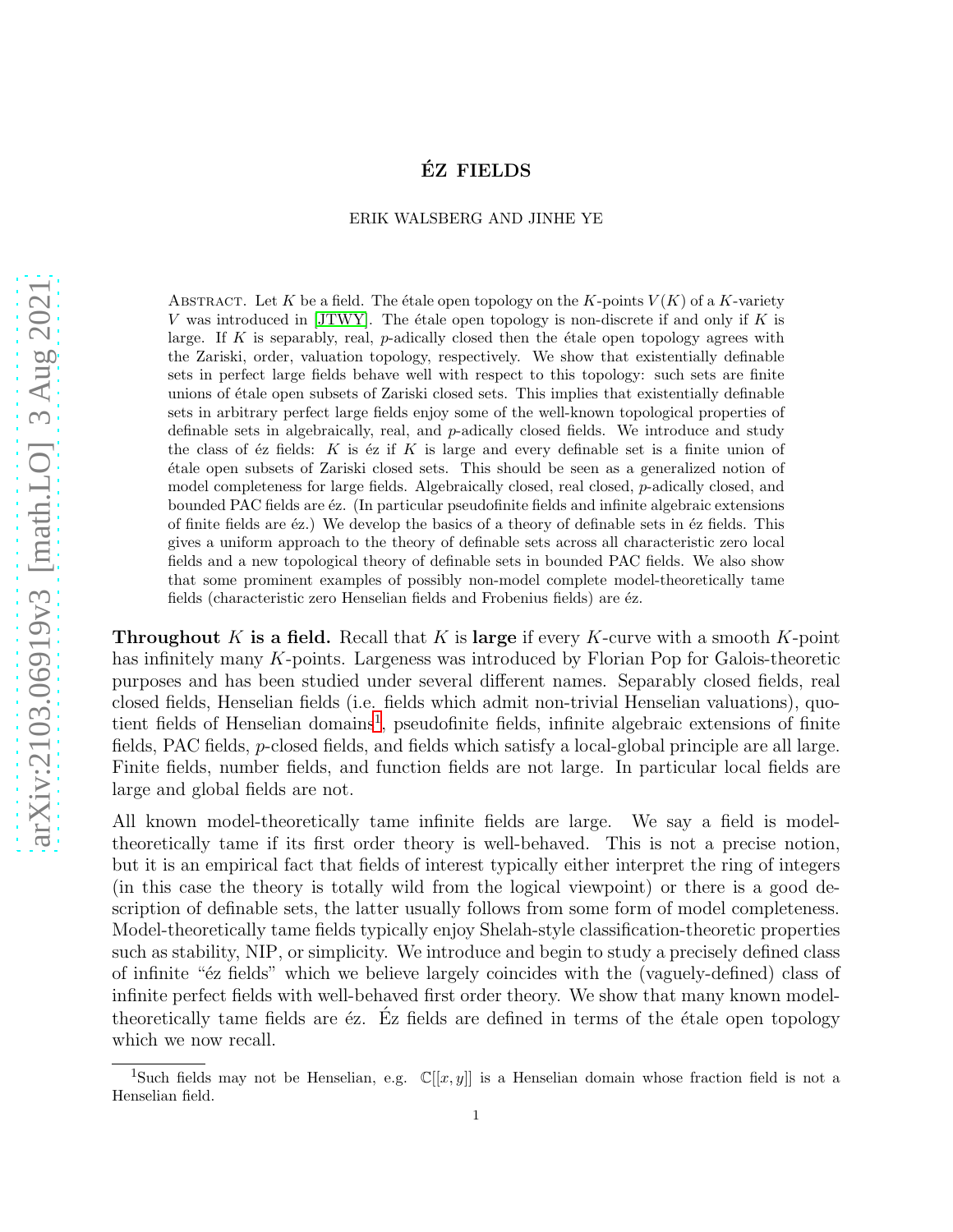Let V be a K-variety. The étale open  $(\mathcal{E}_K)$  topology on the K-points  $V(K)$  of V was introduced in [\[JTWY\]](#page-27-0). The field K is large if and only if the  $\mathcal{E}_K$ -topology on  $K = \mathbb{A}^1(K)$ is not discrete if and only if the  $\mathcal{E}_K$ -topology on  $V(K)$  is non-discrete whenever  $V(K)$  is infinite. The étale open topology over a separably closed, real closed, and non-separably closed Henselian field agrees with the Zariski, order, and valuation topology, respectively. The  $\mathcal{E}_K$ -topology agrees with the Zariski topology if and only if K is finite or separably closed. We define an  $\acute{e}z$  subset of  $V(K)$  to be a finite union of definable étale open subsets of Zariski closed subsets of  $V(K)$ . By Lemma [4.2](#page-15-0) below a definable subset of  $V(K)$  which is a finite union of étale open subsets of Zariski closed sets is  $\acute{e}z$ . Note that an  $\acute{e}z$  subset of  $K$  is a union of a definable étale open set and a finite set.

A subset of  $K^m$  is quantifier free definable if and only if it is a finite union of Zariski open subsets of Zariski closed sets. Thus quantifier elimination for algebraically closed fields is equivalent to the following geometric statement: If K is algebraically closed,  $f: V \to W$ is a morphism of K-varieties, and  $X \subseteq V(K)$  is a finite union of Zariski open subsets of Zariski closed subsets, then  $f(X)$  is as well. Macintyre [\[Mac71\]](#page-27-1) showed that an infinite field with quantifier elimination is algebraically closed, so the geometric statement fails over an infinite non-algebraically closed field. However, it generalizes to Theorem A.

**Theorem A.** Suppose that K is large and perfect and  $f: V \to W$  is a morphism of Kvarieties. If X is an  $\acute{e}z$  subset of  $V(K)$  then  $f(X)$  is an  $\acute{e}z$ -subset of  $W(K)$ .

If K is not large then the conclusion of Theorem A trivially holds. If K is large, imperfect, and of characteristic  $p$ , then the conclusion of Theorem A fails as the set of  $p$ th powers is not an  $\acute{e}z$  set, see Section [5.](#page-16-0) Theorem A immediately implies Theorem B.

**Theorem B.** Suppose K is large and perfect. Then any existentially definable subset of any  $K^m$  is an éz set. In particular any existentially definable subset of K is a union of a definable étale open subset of  $K$  and a finite set.

This prompts us to prove some general facts on  $\acute{e}z$  sets. In particular we see that certain properties of definable sets in algebraically closed fields generalize to  $\acute{e}z$  sets in large perfect fields. Note that if K is not large then any subset of  $V(K)$  is trivially étale open, so largeness is the minimal requirement necessary for a theory of  $\acute{e}z$  sets. Given a subset X of V we let dim X be the dimension of the Zariski closure of X. If  $X \subseteq K^m$  then dim X is the maximal number of polynomial functions on  $X$  that can be algebraically independent over  $K$ .

**Theorem C.** Suppose that K is large and perfect, V is a smooth irreducible K-variety, and  $X, Y$  are nonempty  $\acute{e}z$  subsets of  $V(K)$ . Then

- (1) There are pairwise disjoint smooth irreducible subvarieties  $V_1, \ldots, V_k$  of V and  $X_1, \ldots, X_k$ such that each  $X_i$  is a definable étale open subset of  $V_i(K)$  and  $X = \bigcup_{i=1}^k X_i$ .
- (2) dim  $X = \dim V$  if and only if X has nonempty  $\mathcal{E}_K$ -interior in  $V(K)$ ,
- (3) if  $X \subseteq Y$  and dim  $X = \dim Y$  then X has nonempty  $\mathcal{E}_K$ -interior in Y.
- (4) There is a smooth subvariety W of V, a nonempty étale open subset O of  $W(K)$ , and a dense open subvariety U of V such that  $O = X \cap U$  and  $\dim X \setminus O < \dim X$ .

We say that K is an  $\acute{e}z$  field if K is large and every definable set is an  $\acute{e}z$  set. We view this as a topological generalization of model completeness in the class of perfect large fields. We will see that  $\acute{e}z$  fields are perfect and that many of the known model-theoretically tame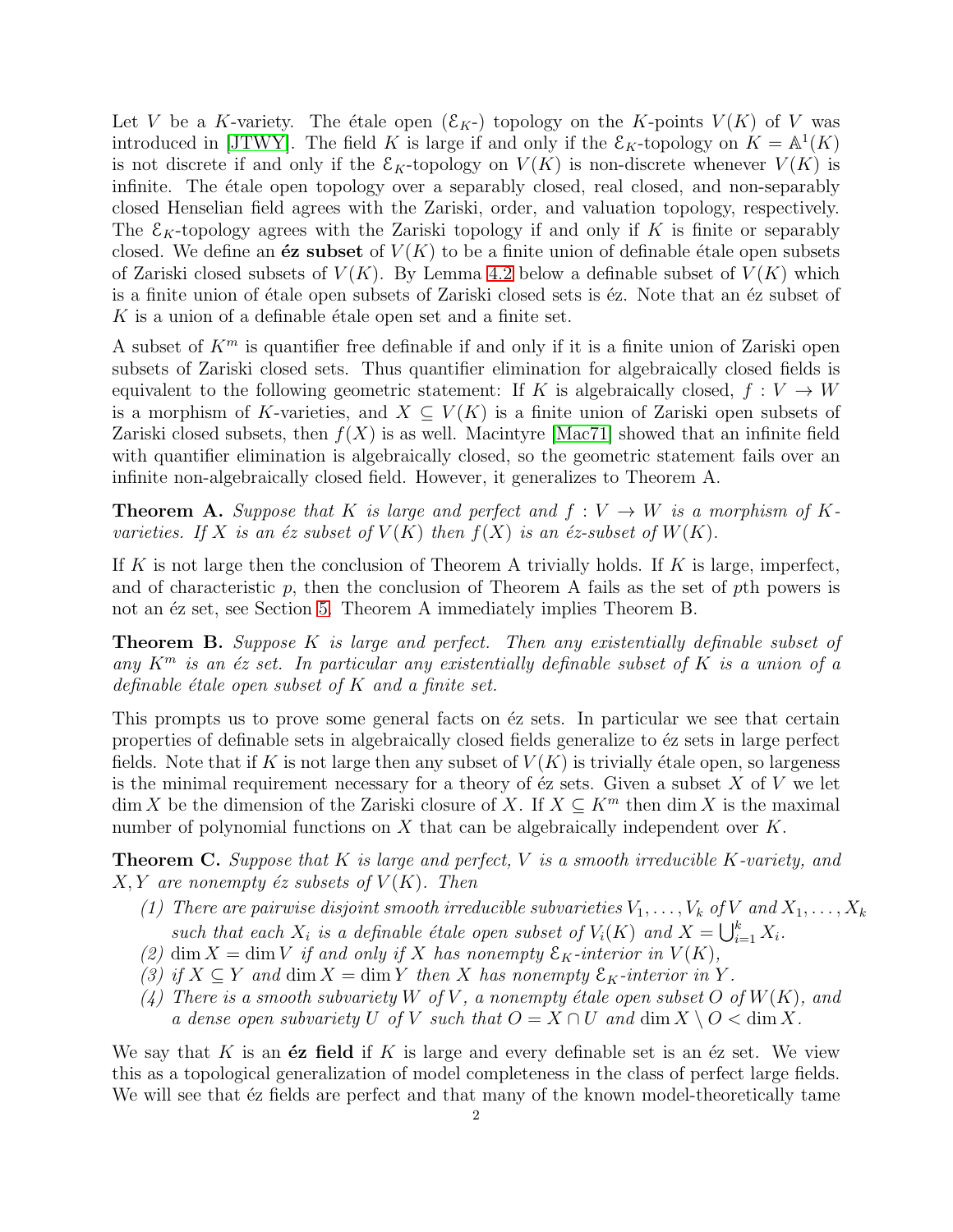fields are  $\epsilon z$ . We say that K is **model complete** if K is model complete in the language of rings and is **model complete by constants** if  $K$  is model complete after some collection of constants is added to the language of rings.

**Theorem D.** Suppose that one of the following holds:

- (1) K is large and model complete,
- $(2)$  K is large, perfect, and model complete by constants,
- (3) K is Henselian of characteristic zero, or
- (4) K is a perfect Frobenius field.

Then  $K$  is  $\acute{e}z$ .

There are large perfect fields which are not  $\acute{e}z$ , see Section [5](#page-16-0) below. Model complete fields are perfect<sup>[2](#page-2-0)</sup>, so  $(1)$  and  $(2)$  are immediate from Theorem B.  $(3)$  follows from known results on Henselian fields, see Section [1.4.](#page-10-0) (4) is proven in Section [6.](#page-18-0)

We discuss examples of  $\acute{e}z$  fields below, we first describe our other results on  $\acute{e}z$  fields. Following van den Dries  $\lceil \text{vdD89} \rceil$  we say that K is **algebraically bounded** if for every definable  $X \subseteq K^m \times K$  there are polynomials  $f_1, \ldots, f_k \in K[x_1, \ldots, x_m, t]$  such that if  $X_a = \{b \in K : (a, b) \in X\}$  is finite  $(a \in K^m)$  then  $X_a \subseteq \{b \in K : f_i(a, b) = 0\}$  for some  $i \in \{1, \ldots, k\}$  such that  $f_i(a, t)$  is not constant zero. Van den Dries showed that characteristic zero Henselian fields are algebraically bounded [\[vdD89\]](#page-27-2). Jarden showed that perfect Frobenius fields are algebraically bounded [\[Jar94\]](#page-27-3). Junker and Koenigsmann showed that if K is large and model complete then model-theoretic algebraic closure in K agrees with field-theoretic algebraic closure [\[JK10\]](#page-27-4). This property, together with elimination of  $\exists^{\infty}$ , implies algebraic boundedness.

**Theorem E.**  $\acute{E}z$  fields are algebraically bounded.

Algebraically bounded fields are geometric (i.e. they eliminate ∃ <sup>∞</sup> and model-theoretic algebraic closure satisfies the exchange property) and the resulting notion of dimension agrees with algebraic dimension. Corollary E follows, see [\[vdD89\]](#page-27-2) for details.

Corollary E. Suppose that K is  $\epsilon z$ , X is a definable subset of  $K^m$ , and f is a definable function  $X \to K^n$ . Then

- (1)  $Y_d := \{a \in K^n : \dim f^{-1}(a) = d\}$  is definable for all  $0 \le d \le n$ , and
- (2) dim  $X = \max\{d + \dim Y_d : 0 \le d \le n\}.$

In particular dim  $f(X) \leq \dim X$ .

If Char $(K) = p$  and  $c \in K$  is not a pth power, then the map  $K^2 \to K$ ,  $(a, b) \mapsto a^p + cb^p$  is injective. Hence algebraically bounded fields are perfect.

In Section [9](#page-24-0) we apply Theorems C and E to show that definable functions are generically continuous in éz fields.

**Theorem F.** Suppose that K is éz and  $f: K^m \to K^n$  is definable. Then f is  $\mathcal{E}_K$ -continuous on a dense Zariski open subset of  $K^m$ .

This gives a uniform proof that definable functions in characteristic zero local fields are generically continuous. Theorem F follows from Proposition [9.3,](#page-24-1) a more precise result on definable K-valued functions.

<span id="page-2-0"></span><sup>&</sup>lt;sup>2</sup>If K is imperfect then the Frobenius  $K \to K$  is not an elementary embedding.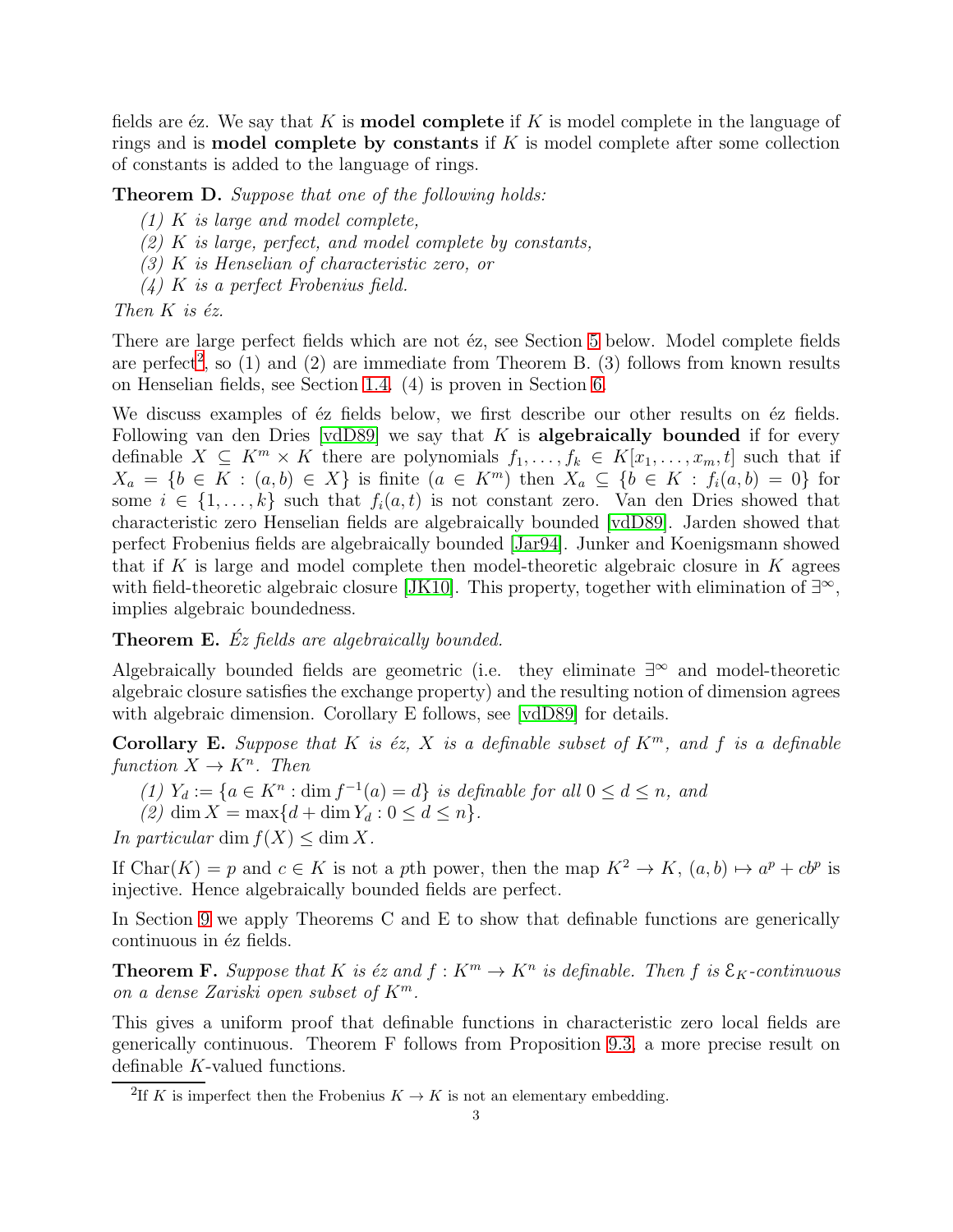Examples of éz fields. See [\[EP05\]](#page-27-5) for an account of Henselianity. Examples of characteristic zero Henselian fields are  $\mathbb{Q}_p$ , algebraic extensions of  $\mathbb{Q}_p$ , and the fields of Laurent series  $L((t))$  and Puiseux series  $L(\langle t \rangle)$  over an arbitrary characteristic zero field L.

Algebraically and real closed fields are model complete by classical work of Tarski. Macintrye showed that  $\mathbb{Q}_p$  is model complete [\[Mac76\]](#page-27-6). Model completeness of finite extensions of  $\mathbb{Q}_p$ follows from work of Prestel and Roquette [\[PR84,](#page-27-7) Theorem 5.1]. Hence every characteristic zero local field is model complete. Derakhshan and Macintrye [\[DM16\]](#page-27-8) showed that if  $(K, v)$ is a finitely ramified characteristic zero Henselian valued field with value group  $\mathbb Z$  and model complete residue field, then K is model complete. In particular  $L((t_1))((t_2))\dots((t_n))$  is model complete when  $L$  is algebraically closed of characteristic zero, real closed, or  $p$ -adically closed. As a corollary they show that any infinite algebraic extension of  $\mathbb{Q}_p$  with finite ramification is model complete.

We now discuss perfect PAC fields which are model complete by constants. See [\[FJ05,](#page-27-9) Chapter 11 for an overview of PAC fields. Let  $Gal_K$  be the absolute Galois group of K. Recall that K is **bounded** if K has only finitely many separable extensions of each degree, equivalently:  $Gal_K$  has only finitely many open subgroups of each degree. In particular if  $Gal<sub>K</sub>$  is topologically finitely generated then K is bounded. Perfect bounded PAC fields are model complete by constants [\[Whe79\]](#page-27-10). Pseudofinite fields and infinite extensions of finite fields are bounded PAC, in either case boundedness follows from the basic theory of finite fields and PAC follows from the Hasse-Weil estimates, see [\[FJ05,](#page-27-9) 11.2.3, 20.10.1].

We describe another natural family of bounded PAC fields. For each  $e \leq \omega$  let  $F_e$  be the free profinite group on e generators. Note that  $F_e$  is topologically finitely generated when  $e < \omega$ , so K is bounded when  $Gal_K = F_e$ . Suppose that K is finitely generated over its prime subfield. Equip Gal<sub>K</sub> with the unique Haar probability measure. If  $\sigma_1, \ldots, \sigma_n$  are chosen from  $Gal_K$  independently and at random then with probability one the fixed field of  $\sigma_1, \ldots, \sigma_n$  is a perfect PAC field with absolute Galois group  $F_n$ , see [\[FJ05,](#page-27-9) Theorem 20.5.1].

Bounded pseudo real closed fields are model complete by constants [\[Mon17,](#page-27-11) Corollary 3.6]. See [\[Mon17\]](#page-27-11) and [\[Pre81\]](#page-27-12) for an overview of pseudo real closed fields. If L is a field and  $\lt$ is an arbitrary field order on L then the étale open topology over L refines the  $\lt$ -topology, see [\[JTWY\]](#page-27-0). An *n*-ordered field is a structure  $(K, \leq_1, \ldots, \leq_n)$  where each  $\leq_i$  is a field order on  $K$ . Van den Dries has shown that the theory of *n*-ordered fields has a model companion  $\mathcal{O}_n$  [\[vdD\]](#page-27-13). Models of  $\mathcal{O}_n$  are pseudo real closed and the absolute Galois group of a model of  $\mathcal{O}_n$ is a pro-2-group generated by  $n$  involutions, hence such a field is bounded. See Prestel [\[Pre81\]](#page-27-12) for more information. Suppose  $(K, \leq_1, \ldots, \leq_n) \models \mathcal{O}_n$ . Then the  $\leq_i$ -topologies are distinct and each  $\lt_i$  is definable from the field structure [\[Mon17,](#page-27-11) Lemma 3.5]. There is also a similar theory of pseudo  $p$ -adically closed fields, and bounded pseudo  $p$ -adically closed fields are model complete by constants, see [\[Mon17,](#page-27-11) Section 6].

We now discuss Frobenius fields. A profinite group  $G$  has the embedding property if whenever there are finite discrete groups H, H' and continuous epimorphisms  $f: G \to H$ ,  $g: H' \to H$ , and  $h: G \to H'$ , then there is a continuous epimorphism  $f': G \to H'$  such that  $f = g \circ f'$ . A Frobenius field is a PAC field whose absolute Galois group has the embedding property, see [\[FJ05,](#page-27-9) Chapter 24]. Frobenius fields are model-theoretically tame. Frobenius fields admit quantifier elimination in a reasonable language (see Fact [6.4](#page-18-1) below) and are  $NSOP<sub>1</sub>$  [\[Cha19\]](#page-26-0), the latter is a classification-theoretic property of recent interest. We give two examples.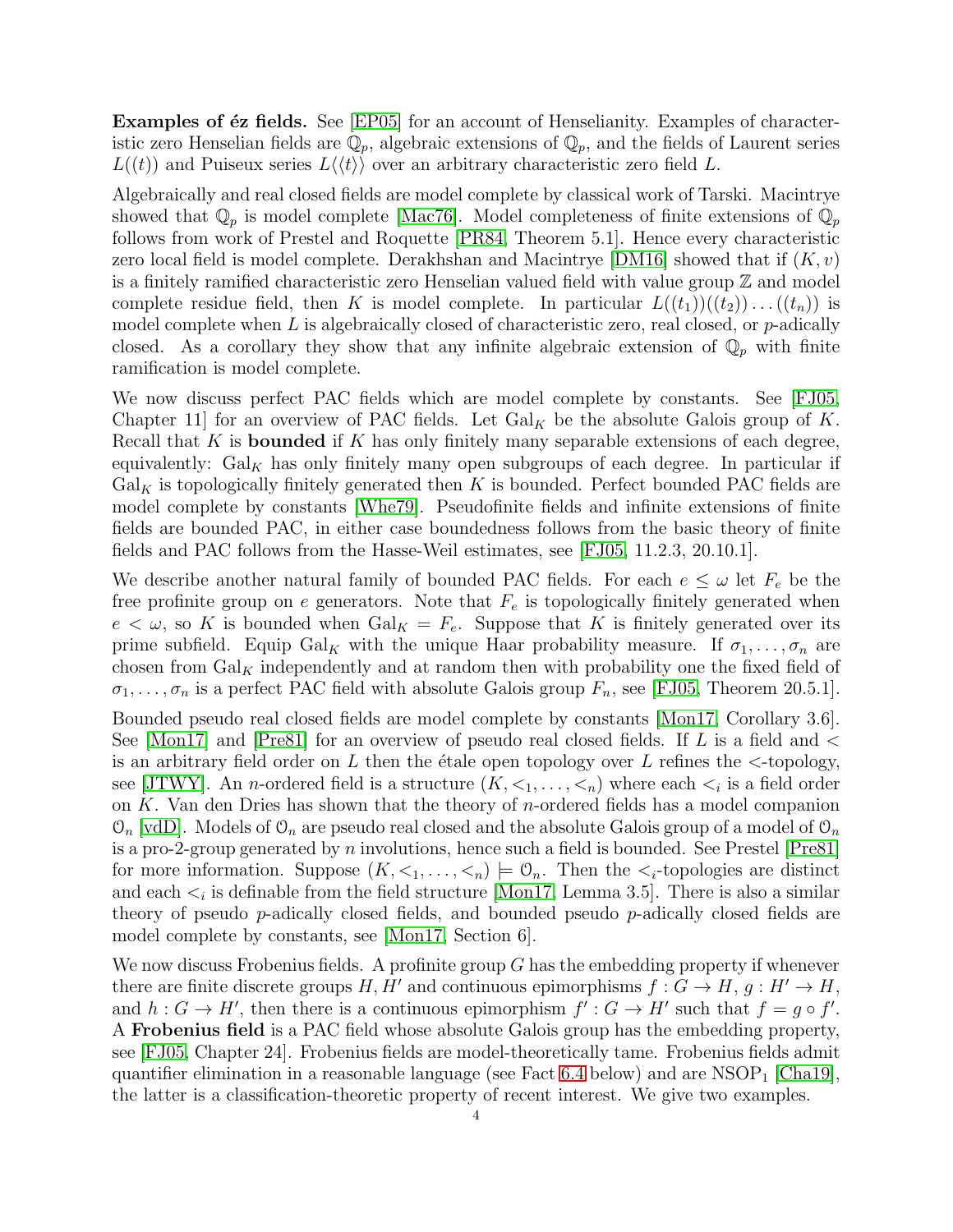The first example is conjectural. Let  $\mathbb{Q}_{\text{solv}}$  be the maximal solvable extension of  $\mathbb{Q}$ . It is a well-known open conjecture that  $\mathbb{Q}_{solv}$  is PAC [\[BSF14,](#page-26-1) 3.3]. Fried and Haran have shown that if  $\mathbb{Q}_{\text{solv}}$  is large then the absolute Galois group of  $\mathbb{Q}_{\text{solv}}$  has the embedding property [\[FH20,](#page-27-14) Theorem 1.5, Theorem [3](#page-4-0).9. Thus if  $\mathbb{Q}_{solv}$  is PAC then  $\mathbb{Q}_{solv}$  is Frobenius<sup>3</sup>.

We now describe an interesting theory of Frobenius fields. Recall that K is  $\omega$ -free if for any Galois extension  $L/K$ , finite group G, and surjective homomorphism  $f: G \to \text{Gal}(L/K)$ there is an extension  $L'/L$  and an isomorphism  $g: Gal(L'/K) \to G$  such that  $L/K$  is Galois and  $f \circ g$  agrees with the restriction  $Gal(L/K) \to Gal(L/K)$ . If K is countable then K is ω-free if and only if  $Gal_K = F_\omega$  [\[FJ05,](#page-27-9) 24.8.2]. An ω-free field is Frobenius. Let  $\mathcal L$  be the expansion of the language of rings by an *m*-ary relation symbol  $R_m$  for each  $m \geq 2$ . We consider any field to be an  $\mathcal{L}\text{-structure}$  by declaring

$$
R_m(x_0, \ldots, x_{m-1}) \iff \exists t (t^m + x_{m-1}t^{m-1} + \ldots + x_2t^2 + x_1t + x_0 = 0) \text{ for all } m \ge 2.
$$

Note that a field extension  $L/K$  induces an  $\mathcal{L}\text{-embedding}$  if and only if  $L/K$  is regular. The  $\mathcal{L}\text{-theory}$  of fields has a model companion. A characteristic zero field is existentially closed as an  $\mathcal{L}\text{-structure}$  if and only if K is PAC and  $\omega$ -free [\[FJ05,](#page-27-9) 27.2.3]. It follows that any field has a regular extension which is PAC and  $\omega$ -free, hence Frobenius.

We know very little about general model complete fields. All known model complete fields are large. Macintyre has asked if a model complete field is bounded and Koenigsmann has conjectured that a bounded field is large [\[JK10,](#page-27-4) p. 496].

# Question. Is every model complete field large?

Equivalently: is every model complete field éz? We describe a related conjecture of Pillay. Let  $K^{\text{alg}}$  be the algebraic closure of K. We say that K has almost quantifier elimination if any formula  $\phi(x), x = (x_1, \ldots, x_m)$  is equivalent to a formula  $\exists y \theta(x, y)$  where  $y = (y_1, \ldots, y_n)$ ,  $\theta$  is quantifier free possibly with parameters from K, and  $K^{\text{alg}} \models \forall x \exists^{\leq k} y \theta(x, y)$  for some k. It is easy to see that K has almost quantifier elimination if and only if every definable subset of  $K^m$  is of the form  $f(V(K))$  for a quasi-finite morphism  $V \to \mathbb{A}^m$  of K-varieties. Many of the familiar examples of model complete fields have almost quantifier elimination, this includes pseudofinite fields and field which are algebraically, real, or p-adically closed. See [\[Cou,](#page-26-2) Chapter 2] for more on this notion. The following conjecture is due to Pillay.

**Conjecture** (Pillay). If K has almost quantifier elimination then K is large.

Equivalently: a field with almost quantifier elimination is  $\acute{e}z$ .

How we prove Theorem A. The proof is a straightforward application of Theorem G and Noetherian induction.

**Theorem G.** Suppose that K is perfect and  $V \rightarrow W$  is dominant morphism between irreducible K-varieties. Then there is a dense open subvariety U of V such that  $U(K) \to W(K)$ is  $\mathcal{E}_K$ -open.

<span id="page-4-0"></span> ${}^{3}$ In an earlier version we gave an incorrect justification for conjectural Frobeniusness of  $\mathbb{Q}_{\rm solv}$ . Arno Fehm alerted us to this error and made us aware of the work of Fried and Haran.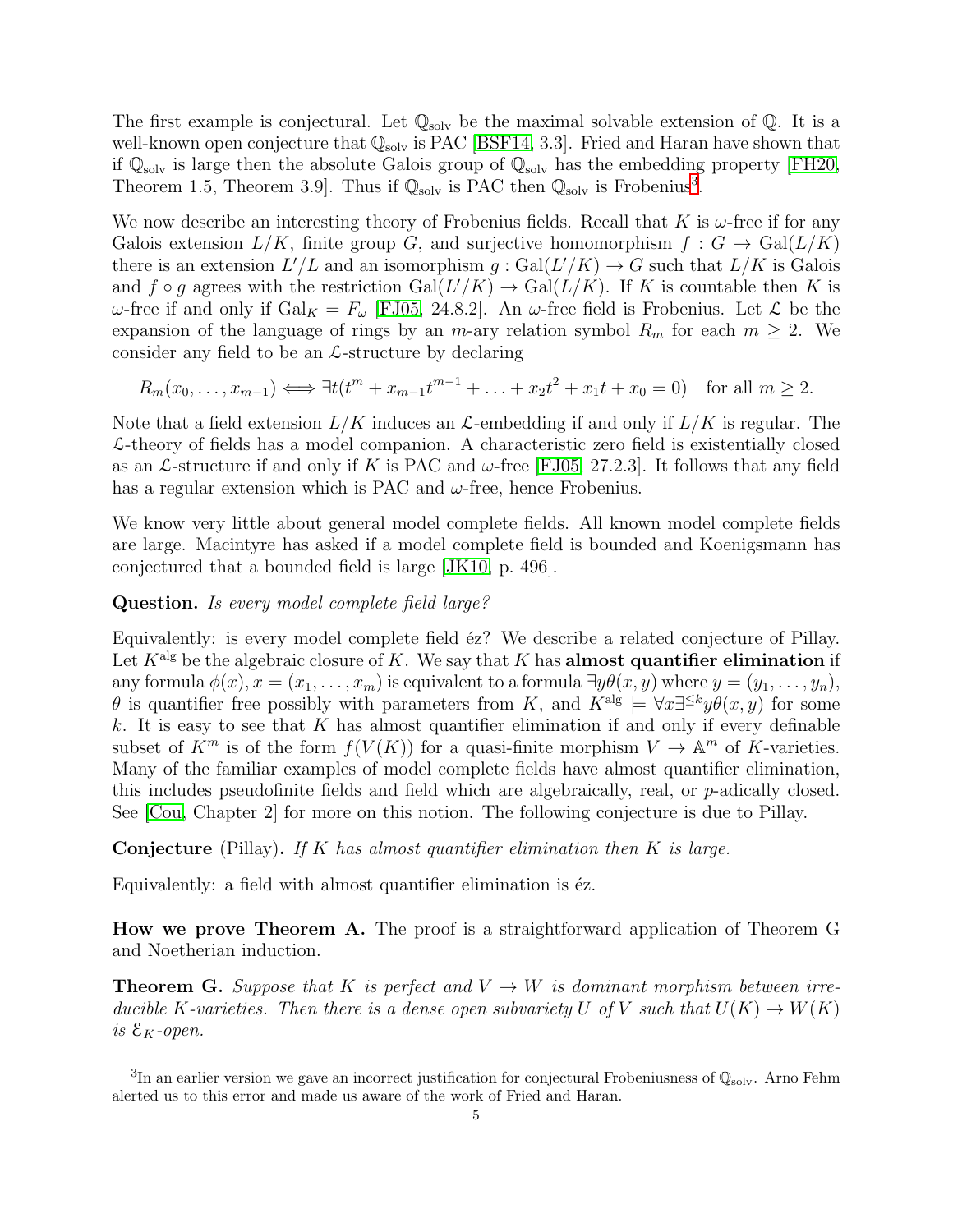Theorem G is also crucial for the proof of Theorem F.

The characteristic zero case of Theorem G is a consequence of generic smoothness of dominant morphisms in characteristic zero (algebraic Sard's theorem). Generic smoothness fails in positive characteristic, in this case we factor  $V \to W$  as  $V \to V' \to W$  where  $V \to V'$ is a universal homeomorphism and the field extension  $K(V')/K(W)$  induced by  $V' \to W$  is separable, hence  $V' \to W$  is generically smooth. This decomposition arises from a decomposition of the function field extension  $K(V)/K(W)$  into a purely inseparable extension and a separable extension. The key lemma is that if  $K$  is perfect then a universal homeomorphism  $V \to W$  of K-varieties induces an  $\mathcal{E}_K$ -homeomorphism  $V(K) \to W(K)$ .

Acknowledgements. We thank Will Johnson and Chieu-Minh Tran for very useful conversations. The term " $\acute{e}z$  field" is due to Minh and is pronounced "easy". The proof of Theorem A owes a debt to Arno Fehm: our original proof of Theorem A made crucial use of ideas from Fehm's proof of Fact [5.1](#page-16-1) below. Ye was partially supported by GeoMod AAPG2019 (ANR-DFG), Geometric and Combinatorial Configurations in Model Theory.

### 1. Conventions and background

1.1. **Basic conventions.** Throughout  $m, n, i, j, k, r$  are natural numbers. Given a tuple  $a = (a_1, \ldots, a_n)$  we let  $a^k = (a_1^k, \ldots, a_n^k)$ . A "K-variety" is a separated reduced K-scheme of finite type. By "morphism" without modification we mean a  $K$ -variety morphism. Let  $V$ be a K-variety. We let dim V be the usual algebraic dimension of V and if X is an arbitrary subset of V then we let dim X be the dimension of the Zariski closure of X. A subvariety of V is an open subvariety of a closed subvariety of V. A subset X of V is **constructible** if it is a finite union of subvarieties of  $V$ , equivalently if it is a boolean combination of closed subvarieties of V. We let  $V(K)$  be the set of K-points of V,  $K[V]$  be the coordinate ring of V, and  $K(V)$  be the function field of V when V is irreducible. We let  $\mathbb{A}^m$  be m-dimensional affine space over K, i.e.  $\mathbb{A}^m = \operatorname{Spec} K[x_1, \ldots, x_m]$ . Recall that  $\mathbb{A}^m(K) = K^m$ .

Suppose that W is a scheme. A W-scheme is a scheme V equipped with a morphism  $V \to W$ . Given W-schemes  $V \to W$  and  $V' \to W$  a morphism  $V \to V'$  of W-schemes is a morphism of schemes such that the diagram below commutes.



Note that W-schemes and W-scheme morphisms form a category. The category of  $\acute{e}t$ ale schemes over W is the full subcategory of W-schemes V such that  $V \to W$  is étale. If W is a K-variety, and V is an étale W-scheme, then V is again a K-variety.

All facts below are presumably unoriginal. We include proofs for the sake of completeness.

<span id="page-5-0"></span>**Fact 1.1.** Suppose V is K-variety. Then  $|V| < \infty$  if and only if dim  $V = 0$ .

*Proof.* Suppose dim  $V > 1$ . Note that V contains an open subvariety of the form Spec A for a finitely generated K-algebra A of dimension dim V. By Noether normalization A is an irreducible extension of a polynomial ring over  $K$  and hence has infinitely many points. Suppose dim  $V = 0$ . It is enough to show that every affine open subset of V has finitely many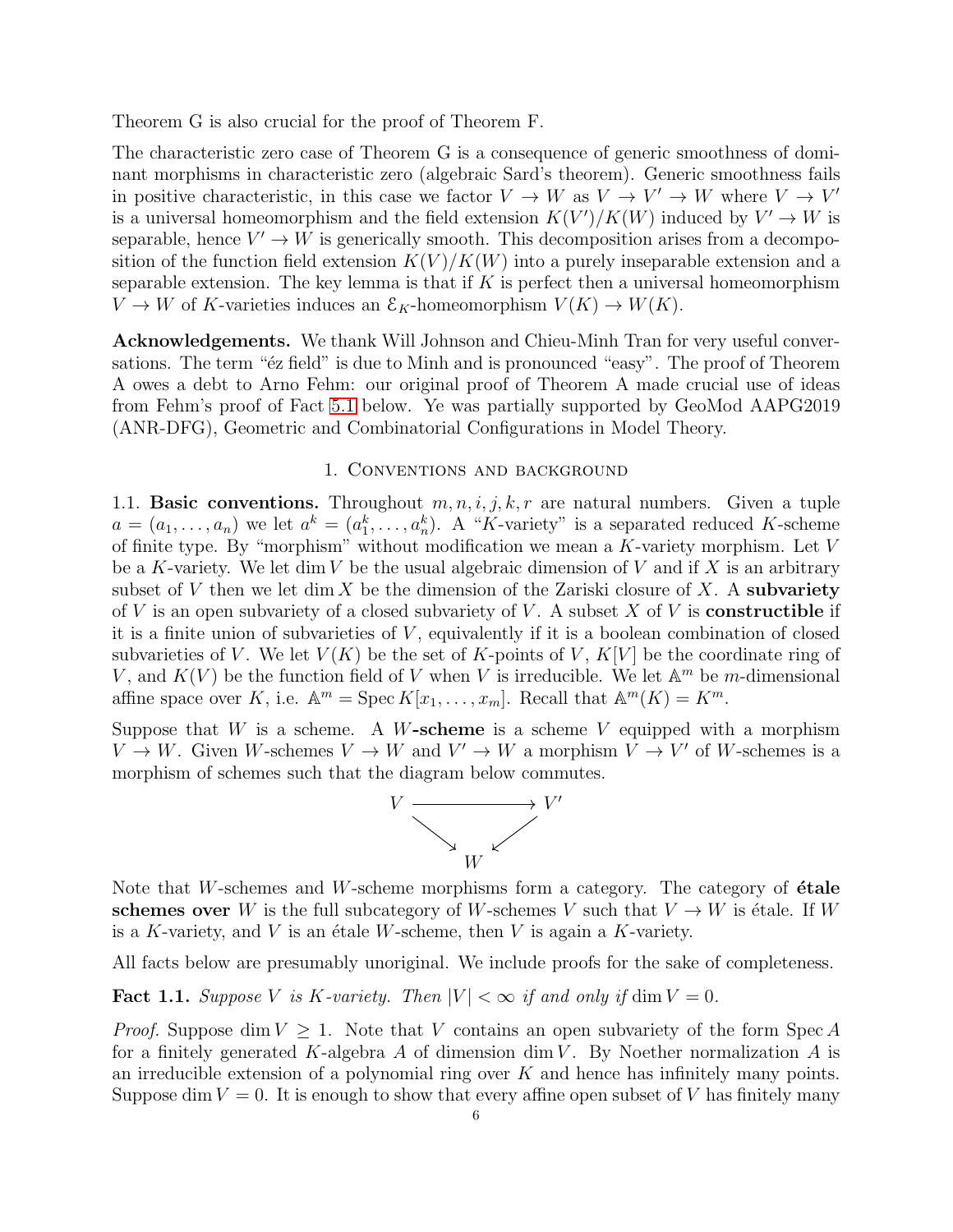points. Suppose Spec A is an affine open subset of V. Then A is an Artinian K-algebra, hence finite. In particular  $Spec A$  has finitely many points.

<span id="page-6-0"></span>**Fact 1.2.** Suppose that V, W are K-varieties and  $X, Y \subseteq V$  are constructible.

- (1) If X is Zariski dense in Y then X contains a dense open subvariety of Y and  $\dim Y \setminus X < \dim Y$ .
- (2) If  $\overline{X}$  is the Zariski closure of X in V then  $\dim \overline{X} \setminus X < \dim X$ .

Suppose that  $f: V \to W$  is a morphism. Then

- (3)  $Z = \{a \in W : |f^{-1}(a)| < \infty\}$  is Zariski open. Moreover, there is n such that  $|f^{-1}(a)| \le n$ for all  $a \in Z$ .
- (4)  $f(X)$  is a constructible subset of W and dim  $f(X) \leq \dim X$ .
- (5) If  $|f^{-1}(a)| < \infty$  for all  $a \in W$  then  $\dim f(V) = \dim V \leq \dim W$ .

We let  $\kappa(a)$  be the residue field of  $a \in W$ .

*Proof.* (1) follows by  $[Sta20, Lemma 005K], (2)$  is a special case of (1). We describe a proof of (3). We let  $V_a$  be the scheme-theoretic fiber of V over  $a \in W$ . The underlying set of each  $V_a$ is  $f^{-1}(a)$ . By [\[Gro67,](#page-27-16) Theorem 13.1.3]  $Z := \{a \in W : \dim V_a = 0\}$  is Zariski open. Note that each  $V_a$  is a  $\kappa(a)$ -variety and apply Fact [1.1.](#page-5-0) We now produce n. After replacing W with X and V with  $f^{-1}(X)$ , we may assume that f is quasi-finite. By Zariski's main theorem there is a K-variety V', an open immersion  $i: V \to V'$ , and a finite morphism  $g: V' \to W$  such that  $f = g \circ i$ . Let n be the degree of g. Then  $|g^{-1}(a)| \le n$  for all  $a \in W$ , so  $|f^{-1}(a)| \le n$ for all  $a \in W$ . The first claim of (4) is a special case of Chevalley's theorem on constructible sets. We prove the second claim. After replacing V, W with the Zariski closure of X,  $f(X)$ , respectively, we suppose that X is Zariski dense in V and  $f(X)$  is Zariski dense in W. Then  $\dim X = V$  and  $\dim f(X) = \dim W$ . By (1)  $f(X)$  contains a dense open subvariety of W. Thus  $V \to W$  is dominant so dim  $W \leq \dim V$ . For (5), by Zariski's main theorem, it suffices to show this when f is a finite morphism. This follows from [\[Sta20,](#page-27-15) Lemma 0ECG].  $\Box$ 

<span id="page-6-2"></span>**Fact 1.3.** Suppose that V is a K-variety,  $X_1, \ldots, X_k$  are subsets of V, and  $X = \bigcup_{i=1}^k X_i$ . Then dim  $X = \max{\dim X_1, \ldots, \dim X_k}.$ 

We let  $\overline{X}$  be the Zariski closure of X in V. Note that dim  $Y = \dim \overline{Y}$  holds for any  $Y \subseteq V$ .

*Proof.* We have  $\overline{X} = \bigcup_{i=1}^{k} \overline{X_i}$ , so we may suppose each  $X_i$  is Zariski closed. The fact now follows from the definition of the dimension of a Noetherian space.

<span id="page-6-1"></span>**Fact 1.4.** Suppose that K is perfect, V is a K-variety, and  $V_1, \ldots, V_k$  are closed subvarieties of V such that  $V = \bigcup_{i=1}^k V_i$ . Then there are pairwise disjoint smooth irreducible subvarieties  $W_1, \ldots, W_\ell$  of V such that  $V = \bigcup_{i=1}^\ell W_i$  and each  $W_j$  is either contained in or disjoint from every V<sup>i</sup> .

*Proof.* For each  $I \subseteq \{1,\ldots,k\}$  we let  $V_I = (\bigcap_{i\in I} V_i) \setminus (\bigcup_{i\notin I} V_i)$ . Note that each  $V_I$  is a subvariety of V, the  $V_I$  are pairwise disjoint, and  $V = \bigcup_{I \subseteq \{1,\ldots,k\}} V_I$ . It suffices to fix I such that  $V_I$  is nonempty and show that  $V_I$  is a union of a finite collection of pairwise disjoint smooth irreducible subvarieties. Thus we may suppose that  $k = 1$  and  $V_1 = V$ .

We now apply induction on dim V. If dim  $V = 0$  then V is finite and we let  $W_1, \ldots, W_\ell$ be the irreducible components of V. Suppose dim  $V \geq 1$ . The irreducible components of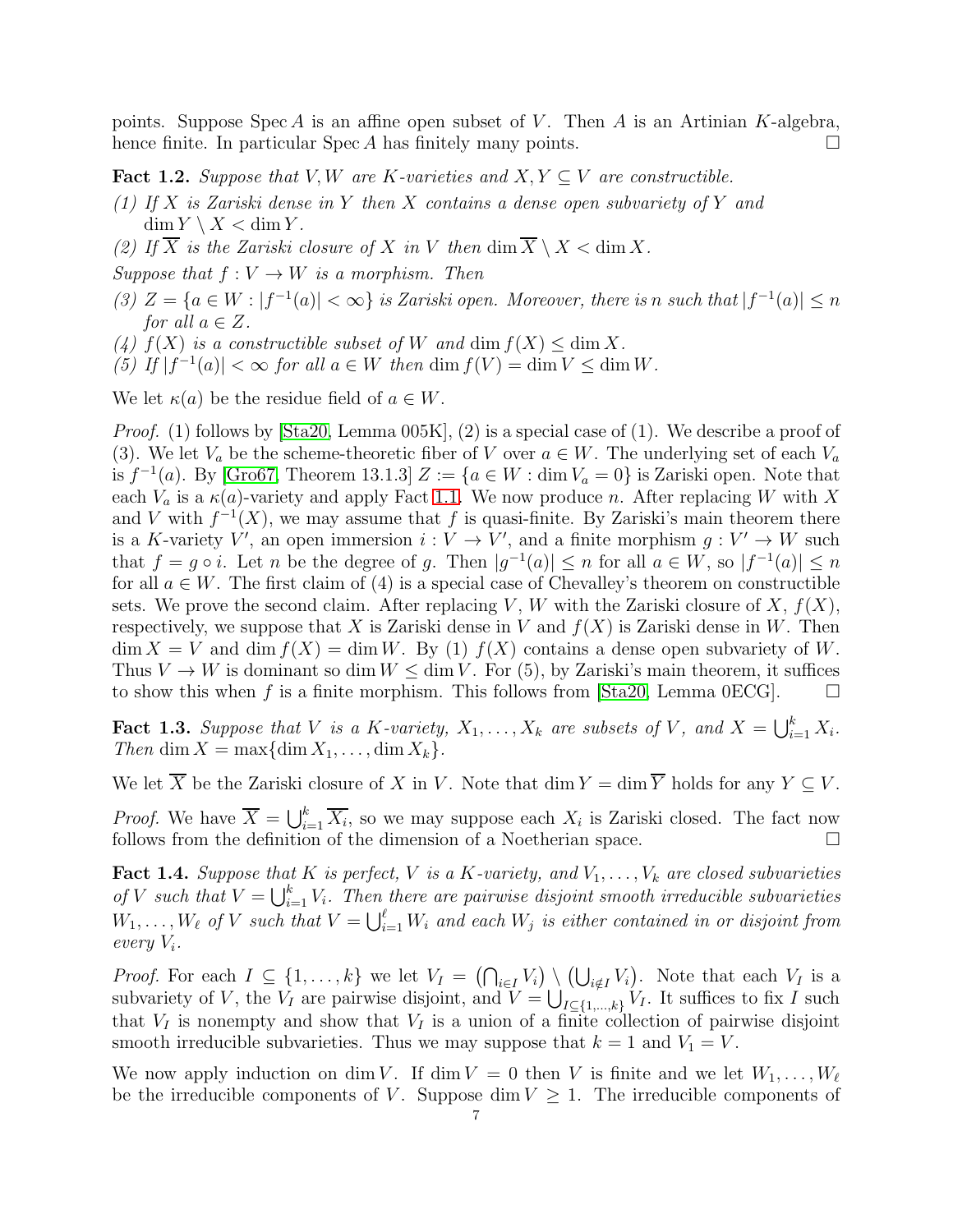a smooth variety are pairwise disjoint, so it is enough to produce pairwise disjoint smooth subvarieties  $W_1, \ldots, W_\ell$  of V such that  $V = \bigcup_{i=1}^\ell W_i$ . Let  $W_1$  be the smooth locus of V. As K is perfect  $W_1$  agrees with the regular locus of V [\[Poo17,](#page-27-17) Proposition 3.5.22], which is open by  $[\text{Mat80}, (29.E)$  Remark 1. The generic point of any irreducible component of V is regular, so dim  $V \setminus W_1 <$  dim V. By induction there are pairwise disjoint smooth subvarieties  $W_2, \ldots, W_\ell$  of  $V \setminus W_1$  such that  $V \setminus W_1 = \bigcup_{i=2}^{\ell} W_i$ . В последните поставите на производите на применение и с поставите на применение и с поставите на применение и<br>В поставите на применение и с поставите на применение и с поставите на применение и с поставите на применение

Finally, we leave the easy proof of Fact [1.5](#page-7-0) to the reader.

<span id="page-7-0"></span>**Fact 1.5.** Suppose that V is a K-variety, W is a subvariety of V, and  $\overline{W}$  is the Zariski closure of W in V. Then  $\overline{W} \setminus W$  is a closed subvariety of V.

Fact [1.6](#page-7-1) is certainly well-known, but we do not know a reference.

<span id="page-7-1"></span>Fact 1.6. Suppose that K is not algebraically closed and V is a closed subvariety of  $\mathbb{A}^m$ . Then there is  $f \in K[x_1, ..., x_m]$  such that  $V(K) = \{a \in K^m : f(a) = 0\}.$ 

Given  $f \in K[x_1, ..., x_m]$  we let  $Z(f)$  be  $\{a \in K^m : f(a) = 0\}.$ 

*Proof.* As  $K[x_1, ..., x_m]$  is Noetherian there are  $g_1, ..., g_n \in K[x_1, ..., x_m]$  such that  $V =$ Spec  $K[x_1, \ldots, x_m]/(g_1, \ldots, g_n)$ . Then  $V(K) = \bigcap_{i=1}^n Z(g_i)$ . Therefore it is enough to fix  $g, h \in K[x_1, \ldots, x_m]$  and produce  $f \in K[x_1, \ldots, x_m]$  such that  $Z(f) = Z(g) \cap Z(h)$ . Let  $p \in K[t]$  be an irreducible polynomial of degree  $\geq 2$  and  $q(t, t')$  be the homogenization of p(t). If  $q(a, b) = 0$  for some  $a, b \in K$ , then  $a = 0 = b$ . Take  $f = q(g, h)$ .

<span id="page-7-3"></span>1.2. The relative Frobenius. We recall backgroud on the relative Frobenius. Our reference is SGA 5 [\[Gro77,](#page-27-19) Expose XV]. We suppose that  $Char(K) = p > 0$  and  $V \rightarrow W$  is a dominant morphism of irreducible K-varieties. We first prove an elementary fieldtheoretic lemma to be applied to the function field of V .

<span id="page-7-2"></span>**Lemma 1.7.** Suppose that K is perfect,  $K(s_1, \ldots, s_m, t_1, \ldots, t_n)$  is a finitely generated extension of K, and  $s = (s_1, \ldots, s_m), t = (t_1, \ldots, t_n)$ . Then  $K(s, t^{p^r})/K(s)$  is separable when  $r \geq 1$  is sufficiently large.

*Proof.* Let  $K(s) \subseteq L_0 \subseteq L_1 \subseteq K(s,t)$  be field extensions such that  $L_0/K(s)$  is purely transcendental,  $K(s,t)/L_0$  is algebraic,  $L_1/L_0$  is separable, and  $K(s,t)/L_1$  is purely inseparable. Then for each  $i \in \{1, \ldots, n\}$  there is  $r_i$  such that  $t_i^{p^{r_i}} \in L_1$ . Let  $r = \max\{r_1, \ldots, r_n\}$ . Then  $t_i^{p^r} \in L_1$  for all i, so  $K(s, t^{p^r})$  is contained in  $L_1$ . Thus  $K(s, t^{p^r})/K(s)$  is separable.

For a K-variety X, we let  $\text{Fr}_X : X \to X$  be the absolute Frobenius morphism. This morphism is the identity on the underlying topological space of  $X$  and raises every section to the  $p$ th power. If  $X = \text{Spec } A$  is affine then  $\text{Fr}_X$  is dual to the Frobenius  $A \to A$ . The absolute Frobenius is a K-variety morphism if and only if K is the field with  $p$  elements. We let  $V^{(p)} \to W$  be the pullback of  $V \to W$  via Fr<sub>W</sub>. Let  $\pi : V^{(p)} \to V$  be the projection, so the following diagram is a pullback square.

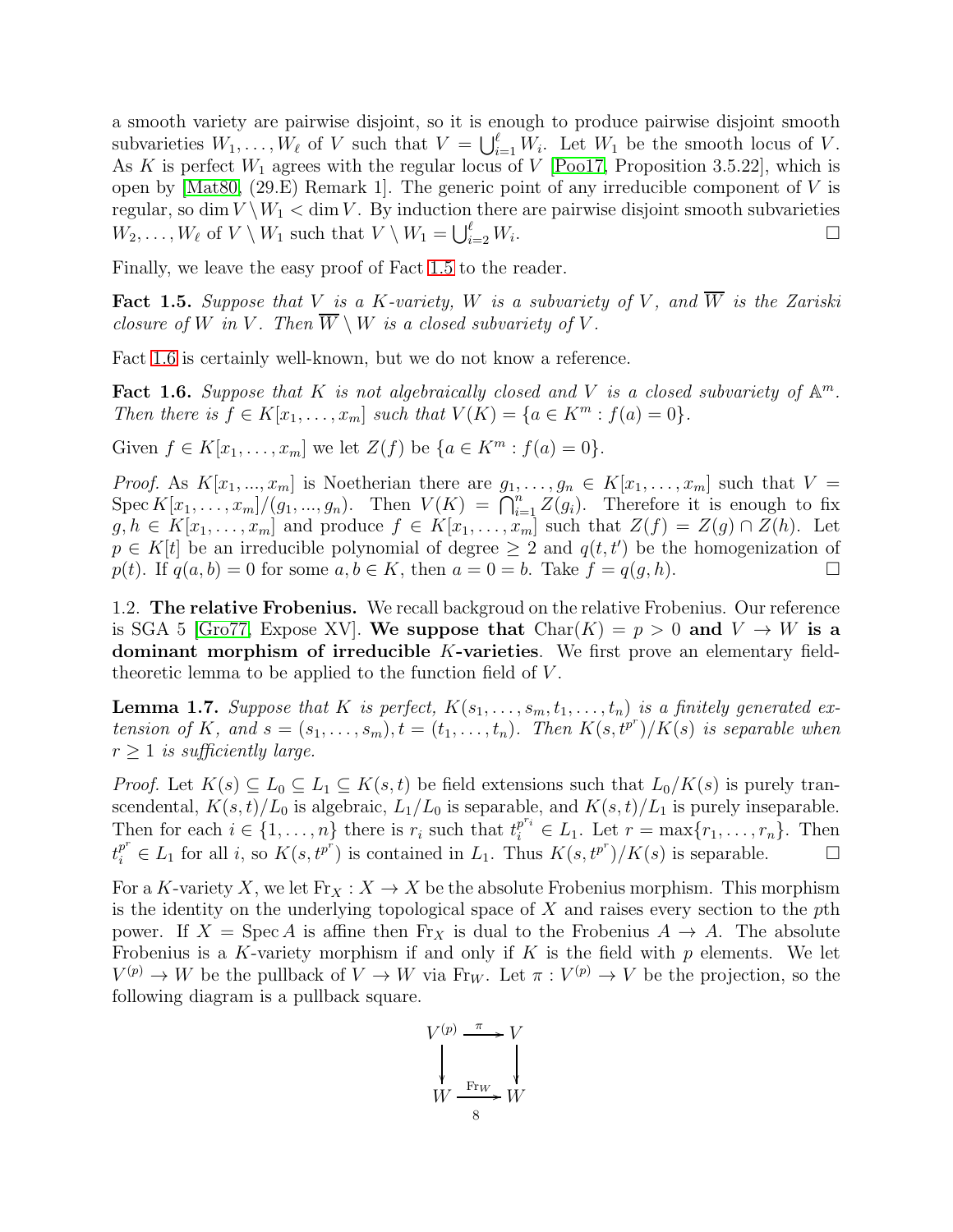We let  $\text{Fr}_{V/W} : V \to V^{(p)}$  be the relative Frobenius of V over W. This is the morphism induced by the universal property of the pullback square above. In particular the diagram below commutes.



The relative Frobenius is a morphism of W-schemes, so  $V \to W$  factors as

$$
V \xrightarrow{\text{Fr}_{V/W}} V^{(p)} \to W.
$$

Fact [1.8](#page-8-0) is [\[Sta20,](#page-27-15) [Lemma 0CCB\]](https://stacks.math.columbia.edu/tag/0CCB).

<span id="page-8-0"></span>**Fact 1.8.** Fr<sub>V/W</sub> is a homeomorphism  $V \to V^{(p)}$ .

Given a W-scheme  $Y \to W$  and a W-scheme morphism  $f: Y \to V$  we let  $f^{(p)}: Y^{(p)} \to V^{(p)}$ be the morphism given by base-changing along  $F_{\text{rw}}$ .

We explain the situation in the affine case. Suppose that  $W = \text{Spec } A$  and  $V = \text{Spec } B$  for K-algebras A, B. Then  $V^{(p)} = \text{Spec } B \otimes_A A$  where the map  $A \to A$  is the Frobenius and  $\text{Fr}_{V/W}: V \to V^{(p)}$  is dual to the map  $B \otimes_A A \to B$  given by  $b \otimes a \mapsto b^p a$ .

We also require the r-fold iterates of the relative Frobenius. For all  $r \geq 1$  we define  $V^{(p^{r+1})}$ to be  $(V^{(p^r)})^{(p)}$  and let  $\mathrm{Fr}_{V/W}^{(r)} : V \to V^{(p^r)}$  be given by

$$
\text{Fr}_{V/W}^{(r+1)} = \text{Fr}_{V^{(p^r)}/W} \circ \text{Fr}_{V/W}^{(r)}.
$$

Then  $\text{Fr}_{V/W}^{(r)}$  is the rth iterate of the relative Frobenius. Furthermore  $V \to W$  factors as

$$
V \xrightarrow{\text{Fr}_{V/W}^{(r)}} V^{(p^r)} \to W
$$

for each  $r \geq 1$ . By Fact [1.8](#page-8-0) and induction each  $Fr_{V/W}^{(r)}$  is dominant so  $K(V)/K(W)$  decomposes into  $K(V)/K(V^{(p^r)})$  and  $K(V^{(p^r)})/K(W)$  for all  $r \geq 1$ . Fact [1.9](#page-8-1) follows by the comments on the affine case above and induction.

<span id="page-8-1"></span>**Fact 1.9.** If V and W are affine then  $V^{(p^r)}$  is affine for all  $r \geq 1$ .

We now make some further remarks on the affine case. As  $V \to W$  is dominant the dual K-algebra morphism  $K[W] \to K[V]$  is injective, so we consider  $K[W]$  to be a subring of K[V]. Let  $s = (s_1, \ldots, s_m)$  and  $t = (t_1, \ldots, t_n)$  be such that  $K[W] = K[s]$  and  $K[V] =$ K[s, t]. Let K[s, y] be the polynomial ring over K[s] in the variables  $y = (y_1, \ldots, y_m)$ . Let  $\rho: K[s, y] \to K[s, t]$  be the K[s]-algebra morphism given by  $\rho(y_i) = t_i$  for each i, I be the kernel of  $\rho$ , and identify  $K[s, t]$  with  $K[s, y]/I$ .

Given  $j = (j_1, \ldots, j_n) \in \mathbb{N}^n$  we let  $y^j = (y_1^{j_1}, \ldots, y_n^{j_n})$ . For any  $f \in K[s, y]$  we have  $f = f_1 y^{j_1} + \ldots + f_k y^{j_k}$  for some  $f_1, \ldots, f_k \in K[s]$ , and  $j_1, \ldots, j_k \in \mathbb{N}^n$ . We then let  $f^{(p)} = f_1^p$  $f_1^p y^{j_1} + \ldots + f_k^p$  $\partial_k^p y^{j_k}$  and let  $I^{(p)}$  be the ideal generated by  $f^{(p)}$ , f ranging over I. Then  $V^{(p)} = \text{Spec } K[s, y]/I^{(p)}.$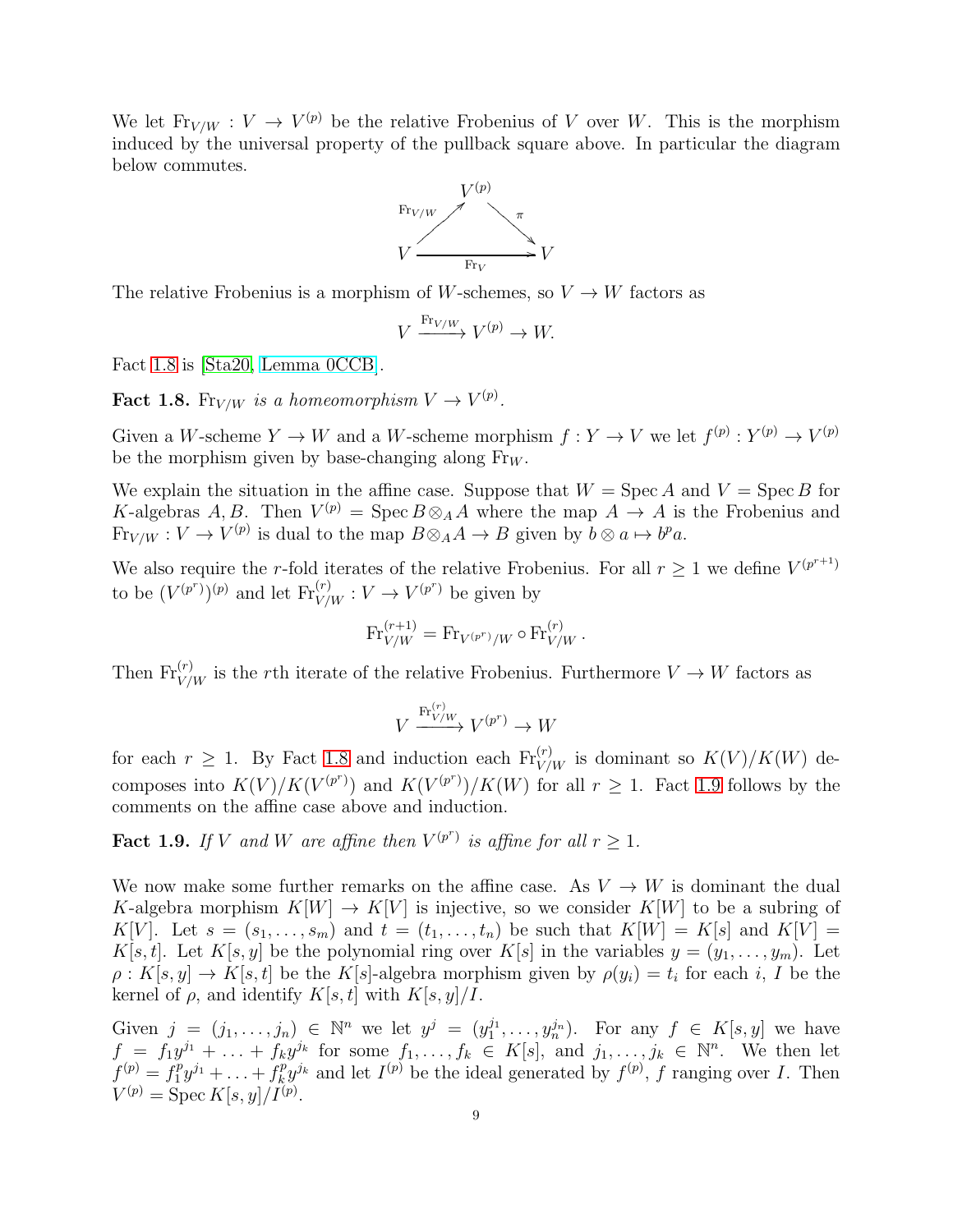Let  $\tau : K[s, y] \to K[s, t]$  be the K[s]-algebra morphism given by  $\tau(a) = a$  for all  $a \in K[s]$ and  $\tau(y_i) = t_i^p$ <sup>*p*</sup> for each *i*. Then  $I^{(p)}$  is the kernal of  $\tau$ . Therefore  $\tau$  factors as

$$
K[s, y] \to K[s, y]/I^{(p)} \stackrel{\sigma}{\to} K[s, t]
$$

for some injective K[s]-algebra morphism  $\sigma$ . The relative Frobenius Fr<sub>V/W</sub> is dual to  $\sigma$ . The image of  $\tau$  is  $K[s, t^p]$ , so  $\sigma$  gives a  $K[s]$ -algebra isomorphism  $K[V^{(p)}] \to K[s, t^p]$ . Fact [1.10](#page-9-0) follows by induction.

<span id="page-9-0"></span>**Fact 1.10.** As above let V and W be affine and  $s = (s_1, \ldots, s_m)$ ,  $t = (s_1, \ldots, t_n)$  be such that  $K[W] = K[s]$  and  $K[V] = K[s, t]$ . For each  $r \geq 1$  there is a  $K[s]$ -algebra isomorphism  $K[V^{(p^r)}] \to K[s, t^{p^r}]$  and a  $K(s)$ -algebra isomorphism  $K(V^{(p^r)}) \to K(s, t^{p^r})$  for each  $r \geq 1$ .

<span id="page-9-3"></span>**Lemma 1.11.**  $K(V^{(p^r)})/K(W)$  is separable when  $r \geq 1$  is sufficiently large.

Proof. The case when V and W are affine follows from Fact [1.10](#page-9-0) and Lemma [1.7.](#page-7-2) We now reduce to the case when V and W are affine. Suppose that U is a dense affine open subvariety of W and O is a dense affine open subvariety of V contained in the pre-image of U. We have  $K(U) = K(W)$ ,  $K(O) = K(V)$ , and we identify the extension  $K(V)/K(W)$ with  $K(O)/K(U)$ . Let  $h: O \to V$  be the inclusion. Then  $h^{(p)}: O^{(p)} \hookrightarrow V^{(p)}$  is an open immersion as open immersions are closed under base change. By induction there is an open immersion  $O^{(p^r)} \to V^{(p^r)}$  for each  $r \geq 1$ . We consider  $O^{(p^r)}$  to be an open subvariety of  $V^{(p^r)}$  and identify  $K(V^{(p^r)})$  with  $K(O^{(p^r)})$ . By Fact [1.9](#page-8-1) each  $O^{(p^r)}$  is affine. The morphism  $O \to W$  factors as

$$
O \xrightarrow{\text{Fr}_{O/W}^{(r)}} O^{(p^r)} \to W.
$$

Thus by Fact [1.8](#page-8-0) the image of  $O^{(p^r)} \to W$  is contained in U. Therefore the extension  $K(V)/K(V^{(p^r)}), K(V^{(p^r)})/K(W)$  can be identified with  $K(O)/K(O^{(p^r)}), K(O^{(p^r)})/K(U),$ respectively. After replacing V with  $O$  and W with U we can suppose that both V and W are affine K-varieties.  $\square$ 

1.3. The étale-open topology. Let V be a K-variety. An étale image in  $V(K)$  is the image of  $X(K) \to V(K)$  for some étale morphism  $X \to V$  of K-varieties. It is shown in [\[JTWY\]](#page-27-0) that étale images in  $V(K)$  form a basis for a topology on  $V(K)$  refining the Zariski topology which we refer to as the **étale open topology**. Fact [1.12](#page-9-1) is proven in  $[JTWY]$ .

<span id="page-9-1"></span>Fact 1.12. The following are equivalent:

- $(1)$  K is large,
- (2) the étale open topology on  $K = \mathbb{A}^1(K)$  is not discrete,
- (3) the étale open topology on  $V(K)$  is non-discrete when  $V(K)$  is infinite.

Fact [1.13](#page-9-2) is also proven in [\[JTWY\]](#page-27-0).

<span id="page-9-2"></span>**Fact 1.13.** Suppose that  $V \to W$  is a morphism between K-varieties. Equip  $V(K)$  and  $W(K)$  with their étale open topologies and let  $V(K) \to W(K)$  be the induced map. Then:

- (1)  $V(K) \rightarrow W(K)$  is continuous,
- (2) if  $V \to W$  is a (scheme-theoretic) closed immersion then  $V(K) \to W(K)$  is a (topological) closed embedding,
- (3) if  $V \to W$  is a (scheme-theoretic) open immersion then  $V(K) \to W(K)$  is a (topological) open embedding,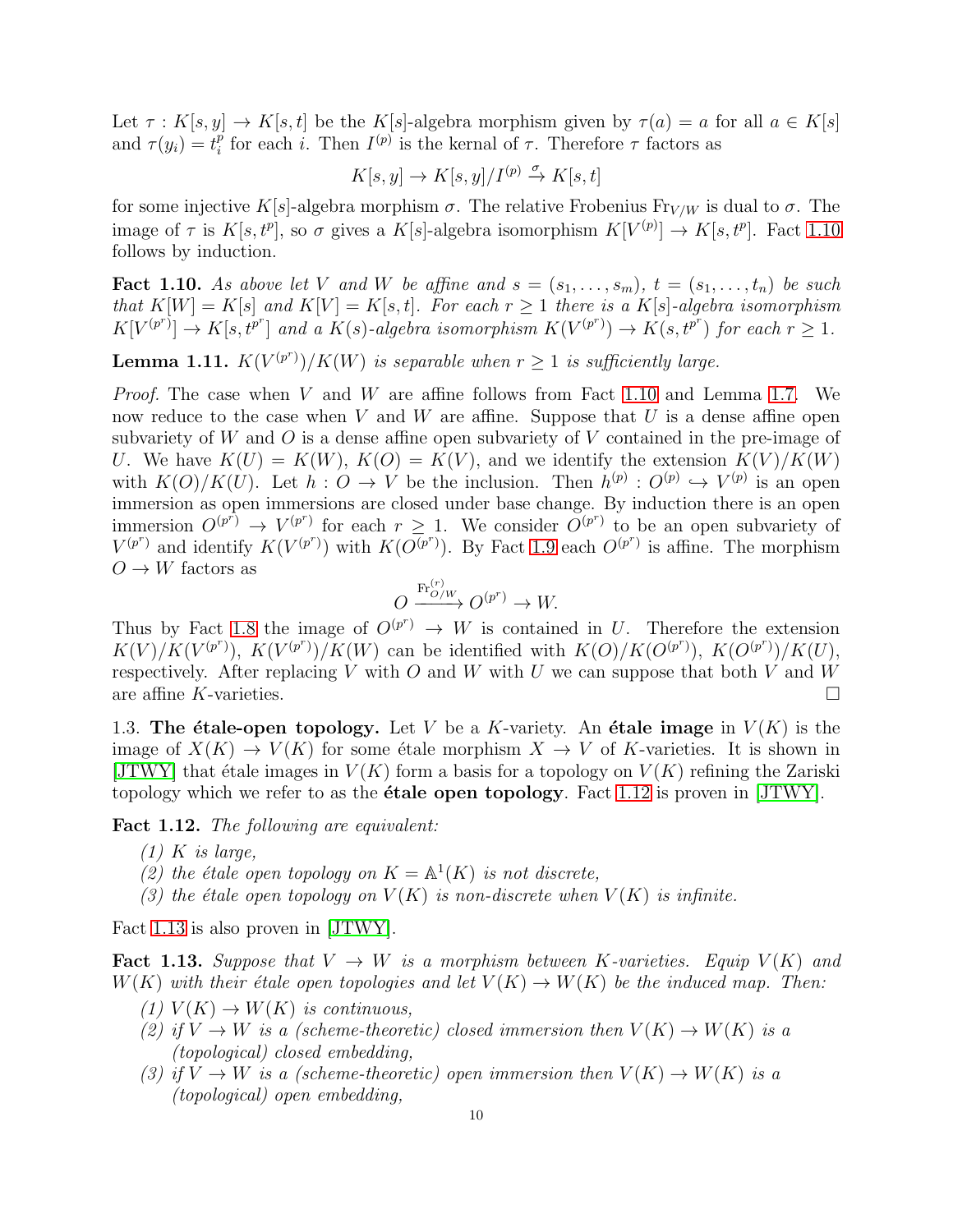- (4) if  $V \to W$  is étale then  $V(K) \to W(K)$  is open,
- (5) the projection  $V(K) \times W(K) \rightarrow V(K)$  is open when  $V(K) \times W(K) = (V \times W)(K)$ is also equipped with the  $\acute{e}t$  ale open topology,
- (6) the étale open topology on  $V(K) \times W(K)$  refines the product of the étale open topologies on  $V(K)$  and  $W(K)$ .

We define an  $\acute{e}z$  subset of  $V(K)$  to be a finite union of  $\acute{e}t$  ale open subsets of Zariski closed subsets of  $V(K)$ . For this definition to make sense we need to define the étale open topology on a Zariski closed subset of  $V(K)$ . If  $Z \subseteq V(K)$  is Zariski closed then there is a closed subvariety W of V such that  $Z = W(K)$ , so we define the étale open topology on Z to agree with the étale open topology  $W(K)$ . Proposition [1.14](#page-10-1) ensures that this does not depend on choice of W. Proposition [1.14](#page-10-1) follows immediately from the second and third items of Fact [1.13](#page-9-2) and will be used implicitly below at many points.

<span id="page-10-1"></span>**Proposition 1.14.** Suppose that  $W$  is a subvariety of  $V$ . Then the étale open topology on  $W(K)$  agrees with the subspace topology on  $W(K)$  induced by the étale open topology on  $V(K)$ . If W' is another subvariety of V with  $W'(K) = W(K)$  then the étale open topology on  $W(K)$  agrees with the étale open topology on  $W'(K)$ .

Pop has shown that if K is large and V is a smooth irreducible K-variety with  $V(K) \neq \emptyset$ then  $V(K)$  is Zariski dense in V [\[Pop96\]](#page-27-20). Fact [1.15](#page-10-2) generalizes this, it is [\[PW,](#page-27-21) Lemma 2.6].

<span id="page-10-2"></span>**Fact 1.15.** Suppose that  $K$  is large and  $V$  is a smooth irreducible  $K$ -variety. Then any nonempty étale open subset of  $V(K)$  is Zariski dense in V.

Finally [1.16](#page-10-3) is also proven in [\[JTWY\]](#page-27-0).

<span id="page-10-3"></span>**Fact 1.16.** If K is separably closed then the étale open topology on  $V(K)$  agrees with the Zariski topology. If K is not separably closed then the étale open topology on  $V(K)$  is Hausdorff when V is quasi-projective. If K is real closed then the étale open topology on  $V(K)$  agrees with the order topology and if K is Henselian and not separably closed then the  $\acute{e}t$ ale open topology on  $V(K)$  agrees with the valuation topology.

Implicit in the last statement are the well-known facts that a real closed field admits a unique field order and any two non-trivial Henselian valuations on a field induce the same topology.

<span id="page-10-0"></span>1.4. Characteristic zero Henselian fields. We suppose that  $K$  is a characteristic zero Henselian field and show that K is  $\acute{e}z$ . First recall that Henselian fields are large [\[Pop,](#page-27-22) 1.A.3]. If K is algebraically closed then quantifier elimination and Proposition [4.4](#page-16-2) below show that every definable subset of  $K<sup>m</sup>$  is éz. Suppose that K is not algebraically closed. By Fact [1.16](#page-10-3) the étale open topology on each  $K<sup>m</sup>$  agrees with the valuation topology. Van den Dries has shown that every definable subset of  $K<sup>m</sup>$  is a finite union of valuation open subsets of Zariski closed sets [\[vdD89\]](#page-27-2), his proof makes crucial use of quantifier eliminations due to Delon.

# 2. Universal homeomorphisms and Galois actions

We prove some results on universal homeomorphisms between  $K$ -varieties. We also discuss the action of the automorphism group of  $K$ . In this section, and this section only, we work with scheme morphisms between  $K$ -varieties which are not  $K$ -variety morphisms. A morphism  $V \to W$  of schemes is a **universal homeomorphism** if for every W-scheme X, the morphism  $V \times_W X \to X$  produced from  $V \to W$  by base change is a homeomorphism,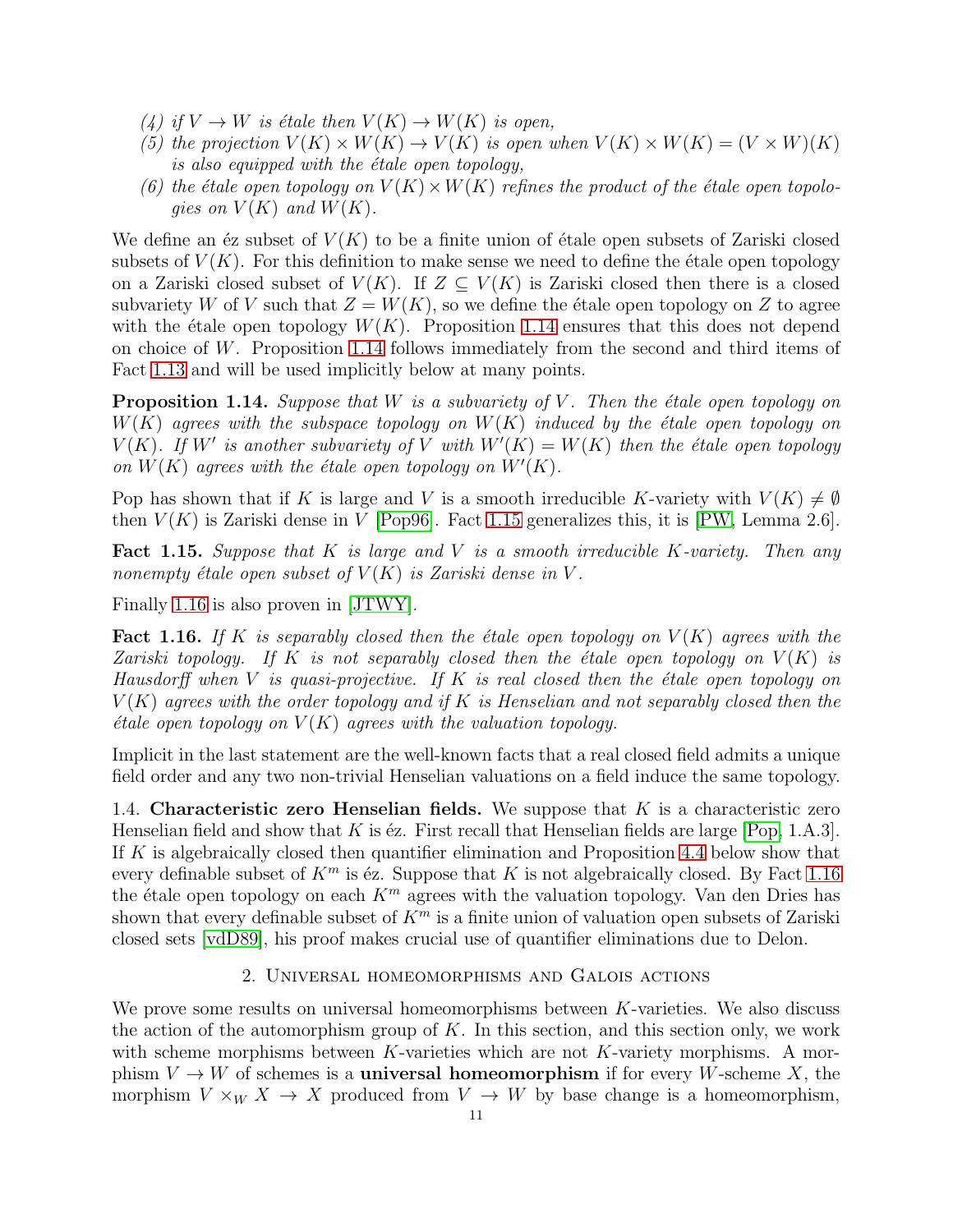see [\[Gro65,](#page-27-23) §2.4.2]. It is clear from this definition that the collection of universal homeomorphisms is closed under compositions and base change. In characteristic zero a universal homeomorphism is an isomorphism. See [\[Sta20,](#page-27-15) Lemma 04DF, Theorem 04DZ] for Fact [2.1.](#page-11-0) As above we let  $\kappa(a)$  be the residue field of point a on a scheme.

<span id="page-11-0"></span>**Fact 2.1.** Let V, W be schemes and  $f: V \to W$  be a universal homeomorphism. Then:

- (1) f is integral, universally injective, and universally surjective.
- (2) If  $f(a) = b$  then the induced field extension  $\kappa(a)/\kappa(b)$  is purely inseparable.
- (3) The functor  $X \mapsto X_V = X \times_W V$  is an equivalence of categories between the category of étale schemes over W and the category of étale schemes over  $V$ .

Lemma [2.2](#page-11-1) is well-known, we include a proof for the sake of completeness.

<span id="page-11-1"></span>**Lemma 2.2.** Suppose that K is perfect, V and W are K-varieties, and  $f: V \to W$  is a morphism of K-varieties that is a universal homeomorphism. Then the induced map  $V(K) \rightarrow$  $W(K)$  is a bijection.

*Proof.* Note that f is bijective as f is a homeomorphism. Therefore  $V(K) \to W(K)$  is injective. We show that  $V(K) \to W(K)$  is surjective. Fix  $b \in W(K)$ . As f is surjective there is  $a \in V$  such that  $f(a) = b$ . Let  $\kappa(a)/\kappa(b)$  be the induced field extension and note that  $\kappa(b) = K$ . By Fact [2.1.](#page-11-0)1 f is integral, hence  $\kappa(a)/K$  is algebraic. By Fact 2.1.2  $\kappa(a)/K$ is purely inseparable, so  $\kappa(a) = K$  as K is perfect. Therefore  $a \in V(K)$ .

<span id="page-11-3"></span>**Proposition 2.3.** Suppose that K is perfect, V and W are K-varieties, and  $f: V \to W$ is a K-variety morphism and a universal homeomorphism. Then the map  $V(K) \to W(K)$ induced by f is an  $\mathcal{E}_K$ -homeomorphism.

*Proof.* By Lemma [2.2](#page-11-1)  $V(K) \rightarrow W(K)$  is a bijection. By Fact [1.13.](#page-9-2)1  $V(K) \rightarrow W(K)$  is  $\mathcal{E}_K$ -continuous. We show that  $V(K) \to W(K)$  is  $\mathcal{E}_K$ -open. Let X be a K-variety and  $g: X \to V$  be étale. It is enough to show that  $f(g(X(K))$  is étale open. By Fact [2.1.](#page-11-0)3 there is an étale morphism  $h : Y \to W$  such that  $g : X \to V$  is the base change of h along f. Taking K-points, we have the following pullback square.

$$
X(K) \xrightarrow{f_h} Y(K)
$$
  
\n
$$
\downarrow g \qquad \qquad \downarrow h
$$
  
\n
$$
V(K) \xrightarrow{f} W(K)
$$

Note that both f and  $f_h$  are bijections. Hence  $f(g(X(K)) = h(Y(K))$ , which is étale open.  $\square$ 

Next we look at Galois actions. Let  $\sigma: K \to K$  be an automorphism, we also use  $\sigma$  to denote the map  $\sigma: K^n \to K^n$   $(c_1, ..., c_n) \mapsto (\sigma(c_1), ..., \sigma(c_n))$ . We have the following:

<span id="page-11-2"></span>**Proposition 2.4.**  $\sigma: K^n \to K^n$  as defined above is a homeomorphism with respect to  $\mathcal{E}_K$ .

Proof. The map  $\sigma: K^n \to K^n$  can be seen as the induced by the dual of the following isomorphism of rings (abusing notation, it is still denoted by  $\sigma$ ):

$$
\sigma: K[x_1, ..., x_n] \to K[x_1, ..., x_n] : x_i \mapsto x_i \ c \mapsto \sigma(c) \text{ for } c \in K
$$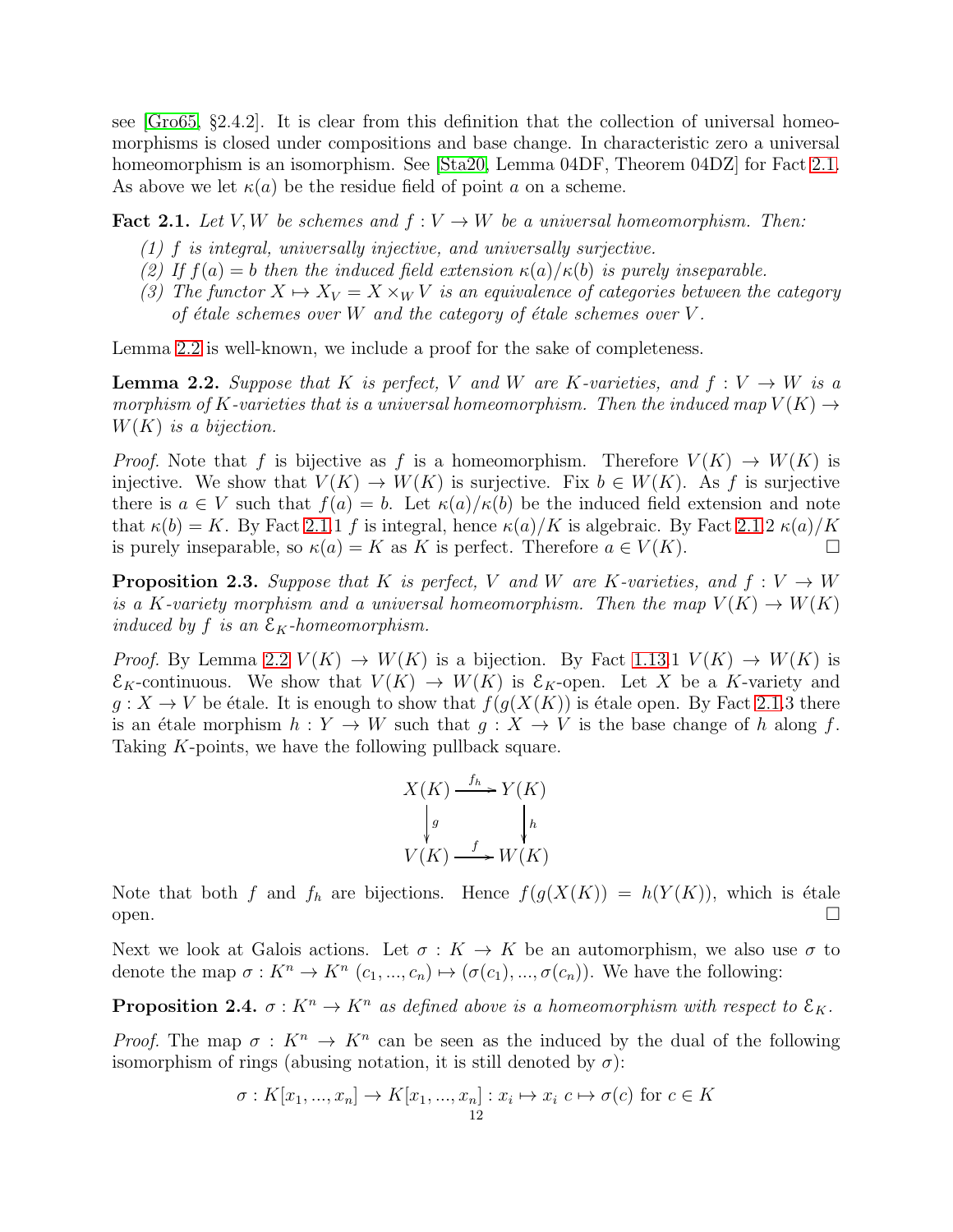We use  $\sigma^*$  to denote the induced scheme morphism  $\mathbb{A}^n \to \mathbb{A}^n$ . Note that  $\sigma^*$  is invertible. It therefore suffices to show that  $\sigma: K^n \to \overline{K}^n$  is  $\mathcal{E}_K$ -open. Let  $e: U \to \mathbb{A}_K^n$  be an étale morphism of K-varieties. We have  $e^{\sigma}: U^{\sigma} \to \mathbb{A}^n_K$  such that the following is a pullback diagram:



Note that  $\sigma^*(e^{\sigma}(U^{\sigma}(K)) = e(U(K))$  by construction. This finishes the proof.

<span id="page-12-0"></span>**Corollary 2.5.** Suppose that  $\phi: K \to K$  is an automorphism. Then  $\phi$  is an  $\mathcal{E}_K$ -homeomorphism. In particular if K is perfect and  $\text{Char}(K) = p > 0$  then the Frobenius map  $K \to K$  given by  $a \mapsto a^p$  is an  $\mathcal{E}_K$ -homeomorphism.

It should also be noted that both Proposition [2.4](#page-11-2) and Corollary [2.5](#page-12-0) are more or less obvious as the étale open topology is defined in an automorphism-invariant manner.

<span id="page-12-1"></span>**Corollary 2.6.** Suppose that K is not separably closed and  $\phi: K \to K$  is an automorphism of K. Then the fixed field of  $\phi$  is an  $\mathcal{E}_K$ -closed subset of K. If A is a collection of automorphisms of K then the fixed field of A is an  $\mathcal{E}_K$ -closed subset of K.

The second claim of Corollary [2.6](#page-12-1) follows directly from the first. The first follows from Corollary [2.5,](#page-12-0) Fact [1.16,](#page-10-3) and the elementary fact that if  $T$  is a Hausdorff topological space and  $f: T \to T$  is continuous then the set of fixed points of f is closed. Corollary [2.6](#page-12-1) fails when K is separably closed, as any infinite proper subfield of K is dense and co-dense in the Zariski topology on K.

Suppose that  $L/K$  is a field extension and V is a K-variety. Since one can naturally identify  $V(L)$  with  $V<sub>L</sub>(L)$ , we wish to equip the set  $V(L)$  of L-points of V with the  $\mathcal{E}<sub>L</sub>$ -topology. And for an intermediate field, we identify  $V(F) \subseteq V(L)$  via the canonical embedding. A slight technical issue arises as  $V<sub>L</sub>$  might be a non-reduced L-scheme, and hence not an L-variety, when  $L/K$  is inseparable. In [\[JTWY\]](#page-27-0) we handled this issue by working with the slightly broader class of separated finite type L-schemes. However, at present we only need the case when  $L/K$  is separable, and in this case  $V_L$  is an L-variety [\[Sta20,](#page-27-15) 030U].

Corollary [2.7](#page-12-2) follows by relativizing the proof of Proposition [2.4](#page-11-2) to  $\sigma \in \text{Aut}(L/K)$ .

# <span id="page-12-2"></span>Corollary 2.7.

- (1) Suppose that L is a field. If  $\phi: L \to L$  is an automorphism with fixed field K and V is a K-variety, then the map  $V(L) \rightarrow V(L)$  induced by  $\phi$  is an  $\mathcal{E}_L$ -homeomorphism.
- (2) If G is a subgroup of the automorphism group of L with fixed field K and V is a K-variety, then the action of G on  $V(L)$  is an action by  $\mathcal{E}_L$ -homeomorphisms.

<span id="page-12-3"></span>**Corollary 2.8.** Suppose that  $L/K$  is a Galois field extension, L is not separably closed, and V is a K-variety. If  $K \subseteq F \subseteq L$  is a subfield then  $V(F)$  is an  $\mathcal{E}_L$ -closed subset of  $V(L)$ .

Proof. The case when V is quasi-projective follows from Corollary [2.7,](#page-12-2) the second claim of Fact [1.16,](#page-10-3) and the fact that the fixed points of a continuous self-map of a Hausdorff topological space form a closed set. We treat the case when  $V$  is an arbitrary  $K$ -variety. Let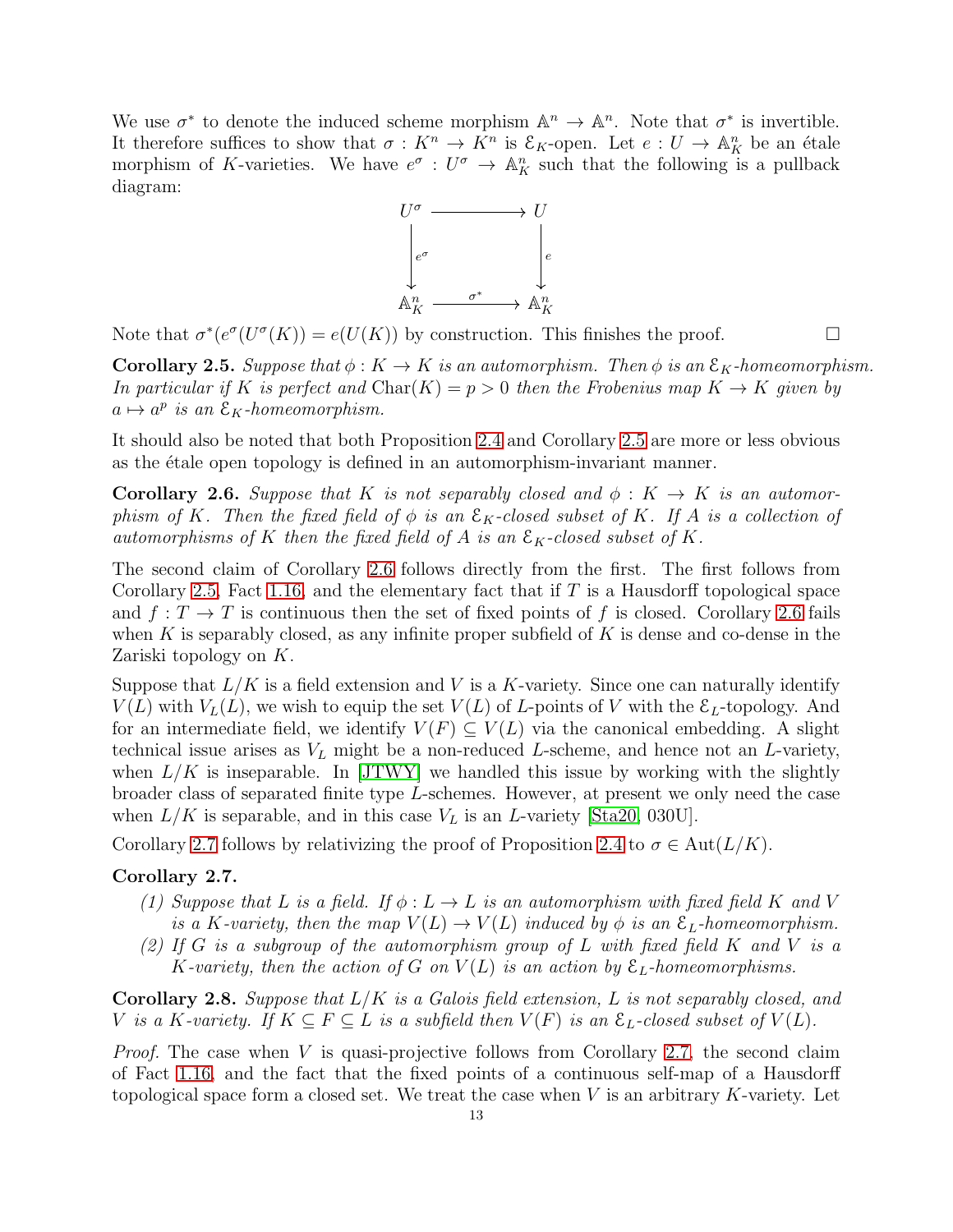$U_1, \ldots, U_k$  be K-affine open subvarieties of V that cover V. Note that the action of  $Gal(L/K)$ on  $V(L)$  preserves each  $U_i(L)$ . Fix a subfield  $K \subseteq F \subseteq L$ . The quasi-projective case shows that  $U_i(F)$  is an  $\mathcal{E}_L$ -closed subset of  $U_i(L)$  for each i. Note that  $U_i(L) \cap V(F) = U_i(F)$  for each i. It follows that  $V(F)$  is closed.

We now recall Fact [2.9,](#page-13-0) proven in Fehm [\[Feh10\]](#page-27-24).

<span id="page-13-0"></span>**Fact 2.9.** Suppose that L is large, K is a proper subfield of L, and V is a positive dimensional irreducible K-variety with a smooth K-point. Then  $|V(L) \setminus V(K)| = |L|$ .

Recall that large fields are closed under algebraic extensions. Suppose that K is large,  $L/K$ is Galois,  $L$  is not separably closed, and  $V$  is a positive-dimensional irreducible  $K$ -variety with a smooth K-point. Corollary [2.8](#page-12-3) shows that  $F \mapsto V(F)$  gives a morphism from the lattice of intermediate subfields of  $L/K$  to the lattice of  $\mathcal{E}_L$ -closed subsets of  $V(L)$ . Fact [2.9](#page-13-0) shows that this morphism is injective. For example if the maximal abelian extension  $\mathbb{Q}_{ab}$  of  $\mathbb Q$  is large as conjectured then we can take  $K = \mathbb Q_{ab}$  and  $L = \mathbb Q_{\text{solv}}$ .

### 3. Proof of Theorem G

3.1. The characteristic zero case. This case follows from Proposition [3.1](#page-13-1) and an algebraic analogue of Sard's theorem.

<span id="page-13-1"></span>**Proposition 3.1.** Suppose that  $f: V \to W$  is a smooth morphism of K-varieties. Then  $V(K) \to W(K)$  is  $\mathcal{E}_K$ -open.

Fact [3.2](#page-13-2) is [\[BLR90,](#page-26-3) §2.2 Proposition 11].

<span id="page-13-2"></span>**Fact 3.2.** Suppose that  $f: V \to W$  is a smooth morphism of K-varieties,  $p \in V$ , and the relative dimension of f at p is  $n \geq 1$ . Then there is an open subvariety U of V containing p such that the restriction of f to U factors as  $\pi \circ g$  for an étale morphism  $g: U \to W \times \mathbb{A}^n$ and the projection  $\pi : W \times \mathbb{A}^n \to W$ .

We now prove Proposition [3.1.](#page-13-1)

*Proof.* Fix  $p \in V(K)$ . We show that  $V(K) \to W(K)$  is open at p. Let n be the relative dimension of f at p. Suppose  $n = 0$ . Then f is étale at p, so f is étale on an open subvariety U of V containing p. By Fact [1.13.](#page-9-2)4 the restriction of f to  $U(K)$  is  $\mathcal{E}_K$ -open. Suppose that  $n \geq 1$ . Let  $U, g: U \to W \times \mathbb{A}^n$ , and  $\pi: W \times \mathbb{A}^n \to W$  be as in Fact [3.2.](#page-13-2) By Fact [1.13.](#page-9-2)4  $U(K) \to W(K) \times K^n$  is  $\mathcal{E}_K$ -open and by Fact [1.13.](#page-9-2)5  $W(K) \times K^n \to W(K)$  is  $\mathcal{E}_K$ -open. Hence the restriction of f to  $U(K)$  is  $\mathcal{E}_K$ -open.

Fact [3.3](#page-13-3) is an algebraic analogue of Sard's theorem. See [\[MO15,](#page-27-25) Corollary 5.4.2] for a proof. The statement in [\[MO15\]](#page-27-25) only covers the case when W is regular, but the proof goes through in the more general case.

<span id="page-13-3"></span>**Fact 3.3.** Suppose that  $V \to W$  is a dominant morphism of irreducible K-varieties. The following are equivalent:

- (1) the extension  $K(V)/K(W)$  of function fields associated to  $V \to W$  is separable,
- (2) there is a dense open subvariety U of V such that  $U \to W$  is smooth.

If  $Char(K) = 0$  then there is a dense open subvariety U of V such that  $U \rightarrow W$  is smooth.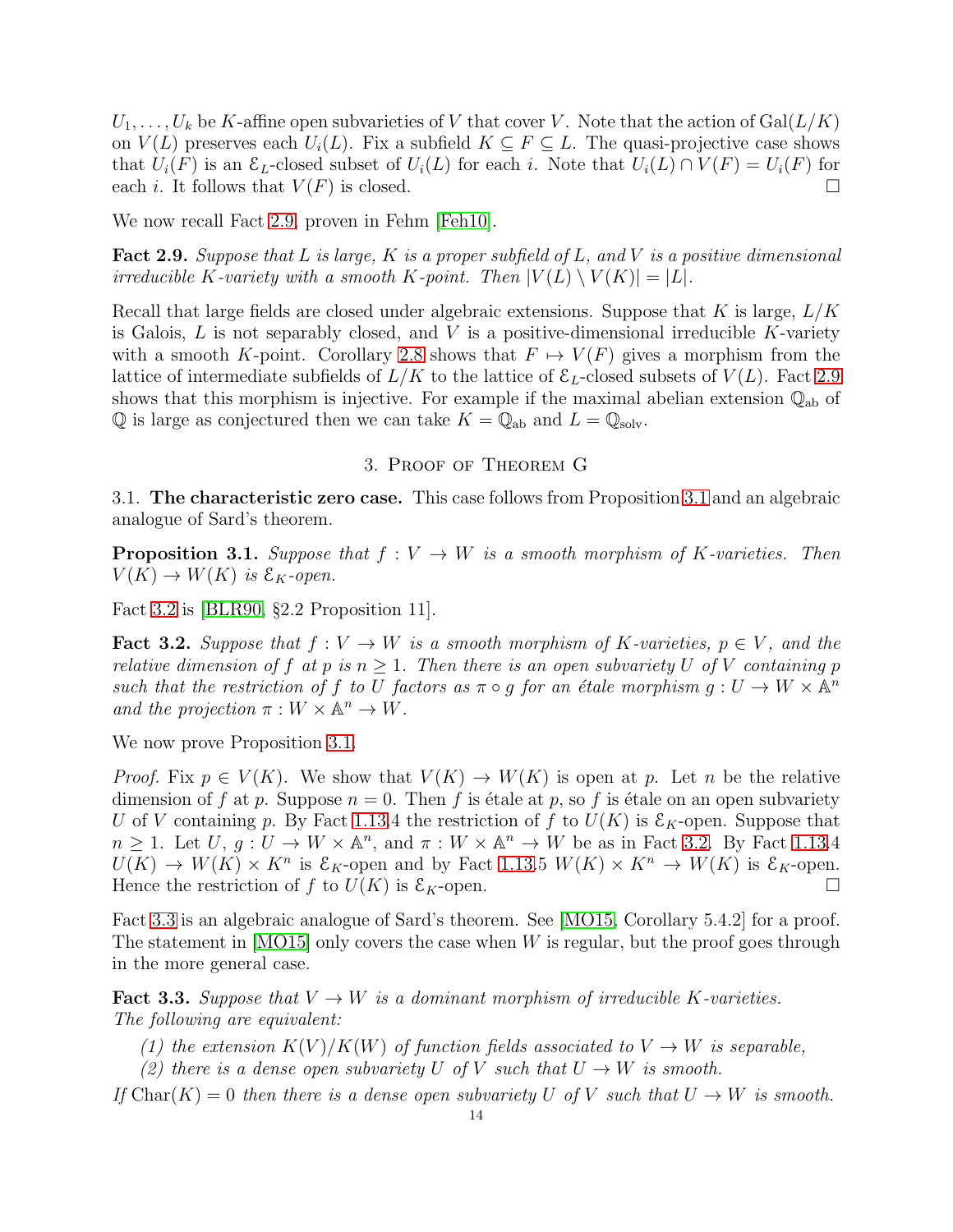Proposition [3.4](#page-14-0) follows by Proposition [3.1](#page-13-1) and Fact [3.3.](#page-13-3) This gives the characteristic zero case of Theorem G.

<span id="page-14-0"></span>**Proposition 3.4.** Suppose that  $V \to W$  is a dominant morphism of irreducible K-varieties. If the field extension  $K(V)/K(W)$  associated to  $V \to W$  is separable then there is a dense open subvariety U of V such that  $U(K) \to W(K)$  is  $\mathcal{E}_K$ -open. In particular if  $\text{Char}(K) = 0$ then there is a dense open subvariety U of V such that  $U(K) \to W(K)$  is  $\mathcal{E}_K$ -open.

3.2. The positive characteristic case. We treat the positive characteristic case of Theorem G. We use the notation of Section [1.2.](#page-7-3) Fact [3.5](#page-14-1) is [\[Sta20,](#page-27-15) Lemma 0CCB].

<span id="page-14-1"></span>**Fact 3.5.** Suppose that  $\text{Char}(K) = p > 0$  and  $V \rightarrow W$  is a morphism of K-varieties. Then  $\text{Fr}_{V/W}^{(r)}: V \to V^{(p^r)}$  is a universal homeomorphism for every  $r \geq 1$ .

Corollary [3.6](#page-14-2) follows from Fact [3.5](#page-14-1) and Proposition [2.3.](#page-11-3)

<span id="page-14-2"></span>**Corollary 3.6.** Suppose that K is perfect,  $Char(K) = p > 0$ ,  $V \rightarrow W$  is a dominant morphism of irreducible K-varieties, and  $r \geq 1$ . Then the map  $V(K) \to V^{(p^r)}(K)$  induced by  $\text{Fr}_{V/W}^{(r)}$  is an  $\mathcal{E}_K$ -homeomorphism.

We now prove the positive characteristic case of Theorem G. Suppose that  $K$  is perfect, Char $(K) = p > 0$ , and  $V \rightarrow W$  is a dominant morphism of K-varieties. Ap-plying Lemma [1.11](#page-9-3) we fix  $r \geq 1$  such that  $K(V^{(p^r)})/K(W)$  is separable. By Proposi-tion [3.4](#page-14-0) there is a dense open subvariety U' of  $V^{(p^r)}$  such that  $U'(K) \to W(K)$  is  $\mathcal{E}_K$ open. Let  $U = (\text{Fr}_{V/W}^{(r)})^{-1}(U')$ . By Fact [1.8](#page-8-0) U is a dense open subvariety of V. We factor  $U(K) \to W(K)$  as

$$
U(K) \to U'(K) \to W(K).
$$

By Corollary [3.6](#page-14-2)  $U(K) \to U'(K)$  is an  $\mathcal{E}_K$ -homeomorphism. Thus  $U(K) \to W(K)$  is  $\mathcal{E}_K$ open.

We now drop the assumption that  $Char(K) \neq 0$ .

<span id="page-14-3"></span>**Corollary 3.7.** Suppose that K is perfect and  $f: V \to W$  is a dominant morphism of irreducible K-varieties with dim  $V = \dim W$ . Then there is a dense open subvariety U of W such that  $f^{-1}(U)(K) \to U(K)$  is  $\mathcal{E}_K$ -open.

*Proof.* By Theorem G there is a dense open subvariety U' of V such that  $U'(K) \to W(K)$ is  $\mathcal{E}_K$ -open. We have dim  $V \setminus U' <$  dim V. By Fact [1.2.](#page-6-0)4 we have

 $\dim f(V' \setminus U) \leq \dim V' \setminus U < \dim W$ .

Thus there is a dense open subvariety U of W which is disjoint from  $f(V \setminus U')$ . Then  $f^{-1}(U)$ is contained in U', hence  $f^{-1}(U)(K) \to U(K)$  is  $\mathcal{E}_K$ -open.

# 4. Proofs of Theorems A and B

4.1. Ez sets. Suppose that V is a K-variety. A basic  $\acute{e}z$  set is a definable étale open subset of a Zariski closed subset of  $V(K)$ . An **éz set** is a finite union of basic éz sets. We first establish some facts about  $\acute{e}z$  sets and in particular show that the collection of  $\acute{e}z$  sets is closed under various operations. Note that any basic éz subset of  $V(K)$  is of the form  $O \cap Y$ where O is an étale open subset of  $V(K)$ , Y is a Zariski closed subset of  $V(K)$ , and  $O \cap Y$ is definable. We do not know if we can take  $O$  to be definable.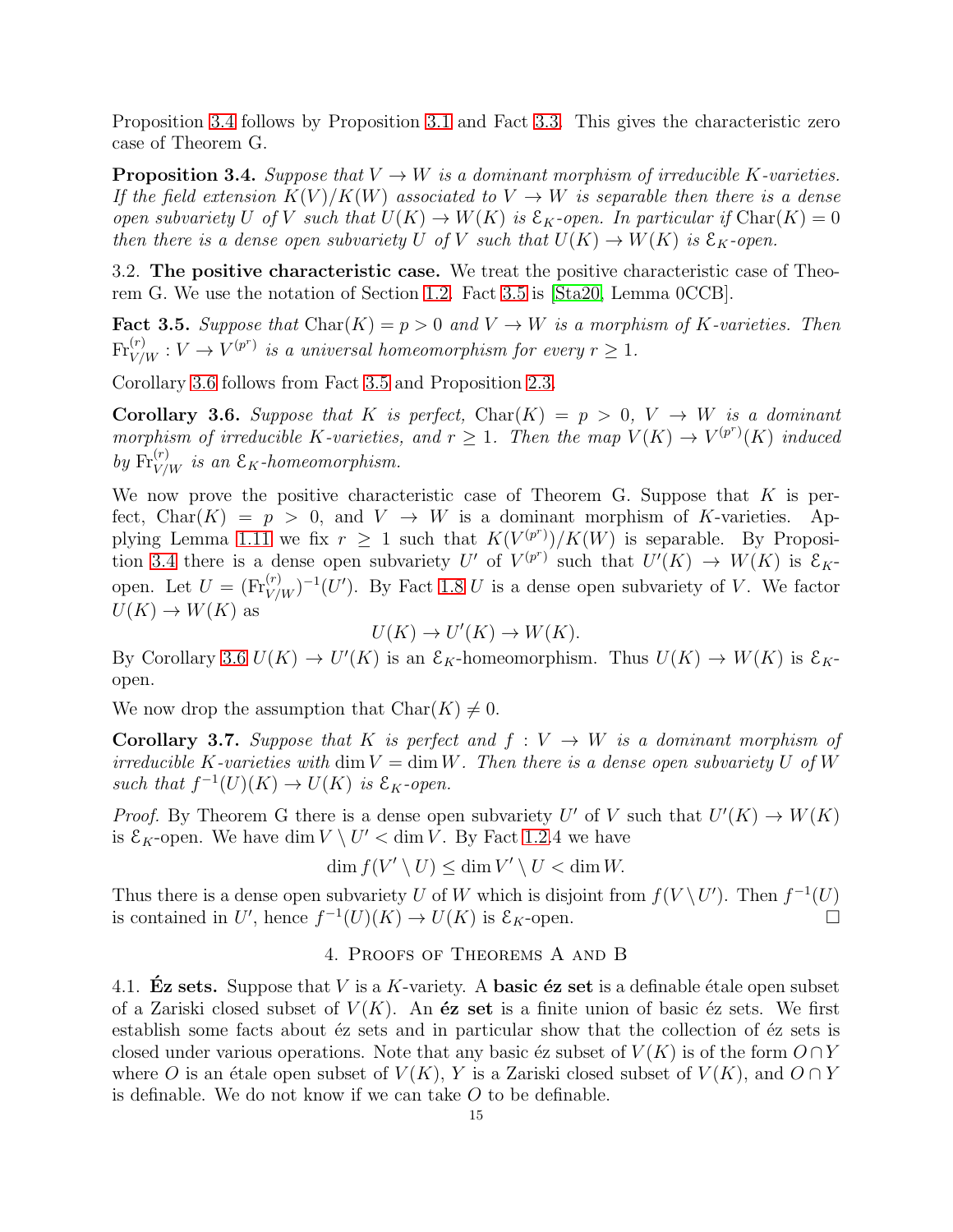<span id="page-15-1"></span>**Lemma 4.1.** Suppose that  $K$  is perfect,  $V$  is a  $K$ -variety, and  $X$  is an éz subset of  $V(K)$ . Then there are pairwise disjoint smooth irreducible subvarieties  $V_1, \ldots, V_k$  of V and  $X_1, \ldots, X_k$  such that each  $X_i$  is a definable étale open subset of  $V_i(K)$  and  $X = \bigcup_{i=1}^k X_i$ .

*Proof.* Let  $W_1, \ldots, W_\ell$  be closed subvarieties of V and  $Y_1, \ldots, Y_\ell$  be such that each  $Y_i$  is a definable étale open subset of  $W_i(K)$  and  $X = \bigcup_{i=1}^{\ell} Y_i$ . After possibly replacing V with  $\bigcup_{i=1}^{\ell} W_i$  we suppose that the  $W_i$  cover V. Applying Fact [1.4](#page-6-1) we obtain pairwise disjoint smooth irreducible subvarieties  $V_1, \ldots, V_k$  of V such that  $V = \bigcup_{i=1}^k V_i$  and each  $V_i$  is either contained in or disjoint from every  $W_j$ . For each  $i \in \{1, ..., k\}$  let  $X_i = \bigcup_{j=1}^{\ell} (V_i(K) \cap Y_j)$ . Note that if  $V_i$  is contained in  $W_j$  then  $V_i(K) \cap Y_j$  is an étale open subset of  $V_i(K)$ , hence each  $X_i$  is an étale open subset of  $V_i(K)$ . Finally note that each  $X_i$  is definable.

<span id="page-15-0"></span>**Lemma 4.2.** Let V be a K-variety and X be a subset of  $V(K)$ . Then the following are equivalent:

 $(1)$  X is éz,

(2) X is definable and a finite union of  $\mathcal{E}_K$ -open subsets of Zariski closed subsets of  $V(K)$ .

Proof. It is clear that (1) implies (2). Suppose (2). Following the proof of Lemma [4.1](#page-15-1) we obtain pairwise disjoint subvarieties  $V_1, \ldots, V_k$  and  $X_1, \ldots, X_k$  such that each  $X_i$  is an étale open subset of  $V_i(K)$  and  $X = \bigcup_{i=1}^k X_i$ . (Note that the  $V_i$  may not be smooth as K may not be perfect.) By pairwise disjointness we have  $X_i = V_i(K) \cap X$  for each i. Thus each  $X_i$ is definable.  $\Box$ 

<span id="page-15-2"></span>**Proposition 4.3.** Suppose that  $V, W, V_1, \ldots, V_k$  are K-varieties and  $V \rightarrow W$  is a morphism.

- (1) A finite union or finite intersection of  $\acute{e}z$  subsets of  $V(K)$  is an  $\acute{e}z$  subset.
- (2) If  $X \subseteq W(K)$  is an éz set then the preimage of X under the map  $V(K) \to W(K)$ induced by  $V \to W$  is an  $\acute{e}z$  set.
- (3) If X is an  $\acute{e}z$  subset of  $K^{m+n}$  and  $a \in K^m$  then  $X_a = \{b \in K^n : (a, b) \in X\}$  is an  $\acute{e}z$ subset of  $K^n$ ,
- (4) If  $X_i$  is an éz subset of  $V_i(K)$  for each  $i \in \{1, \ldots, k\}$  then  $X_1 \times \ldots \times X_k$  is an éz subset of  $V_1(K) \times \ldots \times V_k(K) = (V_1 \times \ldots \times V_k)(K)$ .

*Proof.* (1) Closure under finite unions is clear from the definitions. For the second claim it suffices to suppose that  $X_1, X_2$  are éz sets and show that  $X_1 \cap X_2$  is an éz set. Given  $i \in \{1,2\}$  we suppose that  $X_1^i, \ldots, X_k^i$  are basic éz sets such that  $X_i = \bigcup_{j=1}^k X_j^i$ . Then  $X_1 \cap X_2 = \bigcup_{i,j \in \{1,\dots,k\}} X_i^1 \cap X_j^2$ . Thus we may suppose that  $X_1$  and  $X_2$  are basic éz sets. It suffices to show that  $X_1 \cap X_2$  is an étale open subset of a Zariski closed set. Given  $i \in \{1,2\}$ we let  $Y_i$  be a Zariski closed subset of  $V(K)$  and  $O_i$  be an étale open subset of  $V(K)$  such that  $X_i = Y_i \cap O_i$ . Then  $X_1 \cap X_2 = (Y_1 \cap Y_2) \cap (O_1 \cap O_2)$ . Note that  $Y_1 \cap Y_2$  is Zariski closed and  $O_1 \cap O_2$  is étale open.

(2) Let f be the induced map  $V(K) \to W(K)$ . By (1) we may suppose that X is a basic  $\epsilon z$ subset of  $W(K)$ . Suppose that Y is a Zariski closed subset of  $W(K)$  and O is an étale open subset of  $W(K)$  such that  $X = Y \cap O$ . Then  $f^{-1}(X) = f^{-1}(Y) \cap f^{-1}(O)$ . Note that  $f^{-1}(Y)$ is Zariski closed and  $f^{-1}(O)$  is étale open.

(3) Let  $g : \mathbb{A}^n \to \mathbb{A}^{m+n}$  be the morphism given by  $x \mapsto (a, x)$ . Then  $X_a$  is the preimage of X under the map  $K^n \to K^{m+n}$  induced by g. Apply (2).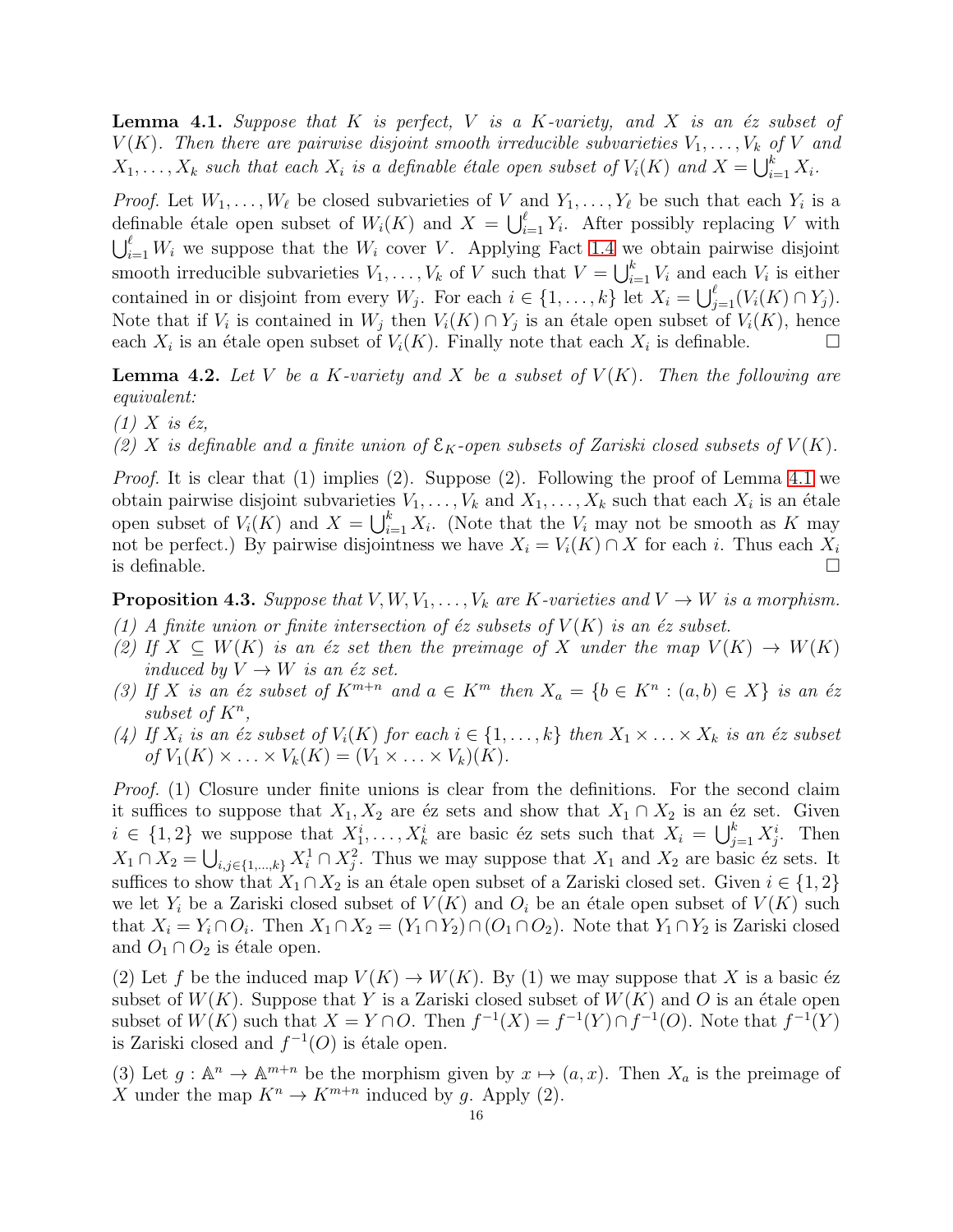(4) For each  $i \in \{1, \ldots, n\}$  we let  $\pi_i$  be the projection  $V_1(K) \times \ldots \times V_n(K) \to V_i(K)$ . Then

$$
X_1 \times \ldots \times X_n = \pi_1^{-1}(X_1) \cap \ldots \cap \pi_n^{-1}(X_n).
$$

Apply (1) and (2).

<span id="page-16-2"></span>**Proposition 4.4.** Every quantifier free definable subset of  $K^n$  is éz.

*Proof.* Fix  $f \in K[x_1, \ldots, x_n]$ . Then  $\{a \in K^n : f(a) = 0\}$  is Zariski closed, hence éz. Furthermore  $\{a \in K^n : f(a) \neq 0\}$  is Zariski open, hence éz. Apply Proposition [4.3.](#page-15-2)

We now prove Theorem A.

*Proof.* By Lemma [4.2](#page-15-0) it suffices to show that  $f(X)$  is a a finite union of étale open subsets of Zariski closed subsets of  $W(K)$ . Suppose that K is perfect,  $f: V \to W$  is a morphism of K-varieties, and X is an  $\acute{e}z$  subset of  $V(K)$ . We show that  $f(X)$  is an  $\acute{e}z$  subset of  $W(K)$ . We have  $X = \bigcup_{i=1}^{k} X_i$  for basic éz sets  $X_1, \ldots, X_k$ . Then  $f(X) = \bigcup_{i=1}^{k} f(X_i)$ . By Proposition [4.3.](#page-15-2)1 we may suppose that X is a basic éz subset of  $V(K)$ . Let V' be a closed subvariety of V such that X is an étale open subset of  $V'(K)$ . After replacing V with V' and f with the restriction  $V' \to W$  we suppose that X is an étale open subset of  $V(K)$ .

We apply induction on dim V. If dim  $V = 0$  then by Fact [1.1](#page-5-0) V is finite, hence X is finite, so X is Zariski closed. Suppose dim  $V \geq 1$ . Let  $V_1, \ldots, V_k$  be the irreducible components of V. It suffices to show that each  $f(V_i(K) \cap X)$  is an éz set. By Proposition [1.14](#page-10-1) each  $V_i(K) \cap X$  is an étale open subset of  $V_i(K)$ . Therefore we may suppose that V is irreducible. Let W' be the Zariski closure of  $f(V)$  in W, so  $V \to W'$  is dominating. This implies that  $W'$  is irreducible. By Theorem G there is a dense open subvariety  $U$  of  $V$  such that  $U(K) \to W'(K)$  is  $\mathcal{E}_K$ -open. Hence  $f(U(K) \cap X)$  is an étale open subset of  $W(K)$ . Let  $V' := V \setminus U$ . Then  $f(X) = f(U(K) \cap X) \cup f(V'(K) \cap X)$ . As U is dense in V we have  $\dim V' < \dim V$ , so by induction  $f(V'(K) \cap X)$  is a éz set.

Finally, we prove Theorem B. Suppose that  $K$  is perfect and  $X$  is an existentially definable subset of  $K^m$ . Let  $x = (x_1, \ldots, x_m)$  and  $y = (y_1, \ldots, y_n)$ . Then there is a quantifier-free formula  $\phi(x, y)$  with parameters from K such that for any  $a \in K^m$  we have  $a \in X$  if and only if  $K \models \exists y \phi(a, y)$ . Let Y be the set of  $(a, b) \in K^{m+n}$  such that  $K \models \phi(a, b)$ and  $\pi: K^{m+n} \to K^m$  be the coordinate projection. Then  $\pi(Y) = X$ . Then Y is éz by Proposition [4.4](#page-16-2) and  $\pi(Y)$  is éz by Theorem A.

### 5. Sharpness and applications to large fields

<span id="page-16-0"></span>Fact [5.1](#page-16-1) is a theorem of Fehm [\[Feh10\]](#page-27-24). It was later generalized in [\[Ans19\]](#page-26-4).

<span id="page-16-1"></span>**Fact 5.1.** Suppose that K is perfect and large. Then K does not existentially define an infinite proper subfield of K.

We describe a topological proof of Fact [5.1.](#page-16-1) Suppose  $K$  is perfect and  $L$  is an existentially definable infinite proper subfield of K. By Theorem B L has  $\mathcal{E}_K$ -interior. By Proposition [5.2](#page-16-3) below the étale open topology on K is discrete. By Fact [1.12](#page-9-1) K is not large.

Given  $X \subseteq K$  we let  $XX^{-1} = \{a/b : a \in X, b \in X \setminus \{0\}\}.$ 

<span id="page-16-3"></span>**Proposition 5.2.** Suppose that  $\tau$  is an affine invariant topology on K, U is a nonempty  $\tau$ -open neighbourhood of zero, and L is a proper subfield of K. If  $UU^{-1} \neq K$  then  $\tau$  is discrete. If L has  $\tau$ -interior then  $\tau$  is discrete.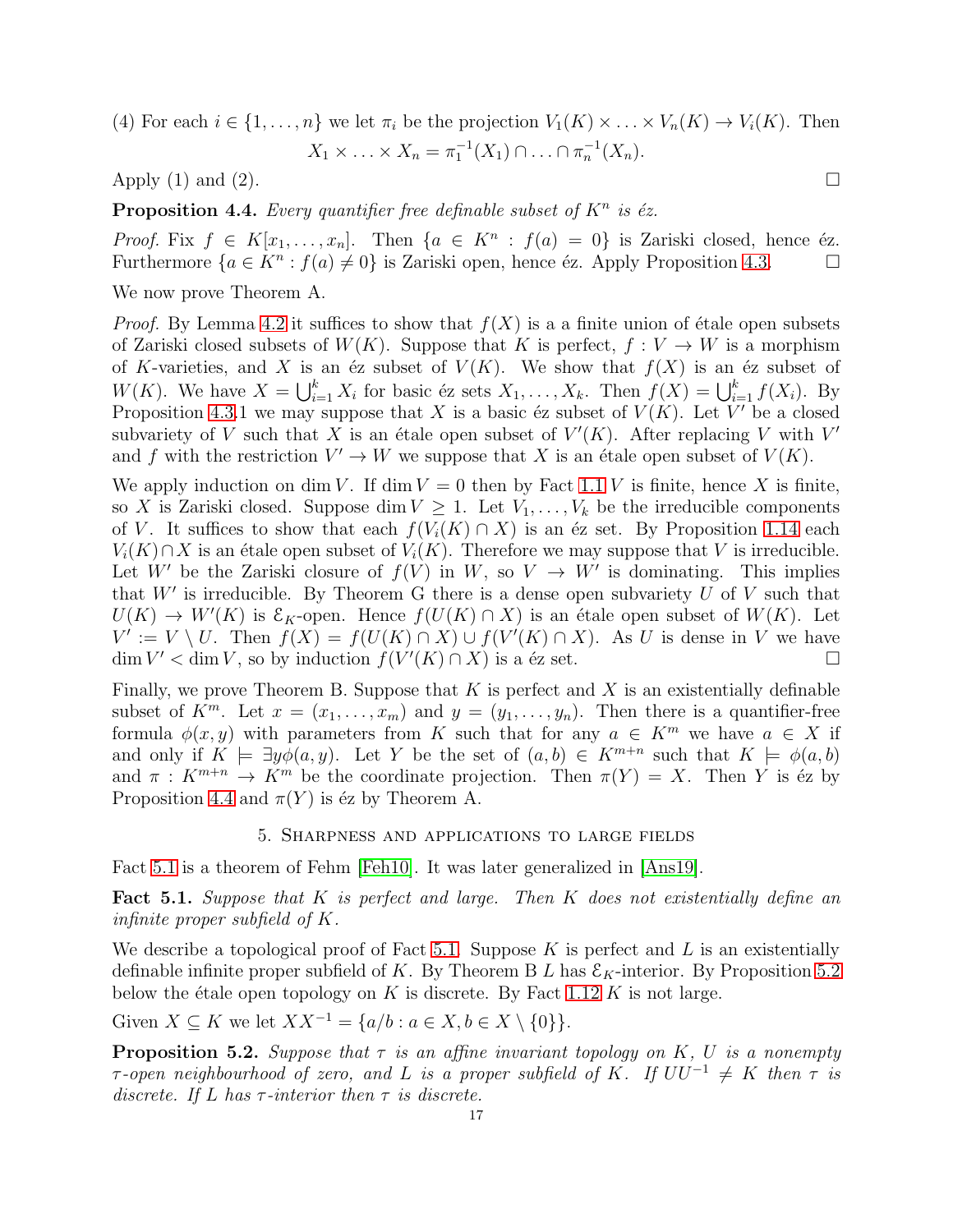An affine invariant topology on K is a topology that is invariant under any invertible affine transformation  $K \to K$ . The étale open topology on K is affine invariant by Fact [1.13.](#page-9-2)1.

*Proof.* If  $U = \{0\}$  then  $\tau$  is discrete, so we may suppose that U contains a non-zero element. Suppose  $UU^{-1} \neq K$ . Fix  $a \in K \setminus UV^{-1}$ . Note that  $a \neq 0$ . Therefore  $aU \cap U$  is a  $\tau$ -open neighbourhood of zero and  $aU \cap U = \{0\}$ . Hence  $\tau$  is discrete. Now suppose that L contains a nonempty  $\tau$ -open  $O \subseteq K$ . Fix  $a \in O$ . After replacing O with  $O - a$  we suppose that  $0 \in O$ . Then  $OO^{-1} \subseteq L$  hence  $OO^{-1} \neq K$ . Thus  $\tau$  is discrete.

We also see that Theorem B is sharp. Suppose  $K$  is large and imperfect. Let  $F$  be the image of the Frobenius  $K \to K$ . Then F is existentially definable, infinite, and has empty  $\mathcal{E}_K$ -interior by Proposition [5.2,](#page-16-3) so F is not an éz subset of K.

Corollary [5.3](#page-17-0) follows by the arguments above.

<span id="page-17-0"></span>**Corollary 5.3.** If K is  $\acute{e}z$  then K does not define an infinite proper subfield of K.

This allows us to easily give examples of large perfect fields which are not  $\acute{e}z$ . We fol-low [\[Feh10,](#page-27-24) Example 9]. Let L be a characteristic zero field and  $L((x, y))$  be the fraction field of the formal power series ring  $L[[x, y]]$ . Then  $L((x, y))$  is large [\[Pop10\]](#page-27-26),  $L((x, y))$  defines  $L[[x, y]]$  [\[JL89,](#page-27-27) Theorem 3.34], and by a theorem of Delon  $L[[x, y]]$  defines the subfield  $\mathbb{Q}$  [\[Del81,](#page-26-5) Theorem 2.1]. Therefore  $L((x, y))$  is not éz.

We give two more applications to  $\acute{e}z$  fields. Algebraically, real, and  $p$ -adically closed fields are known to be one-cardinal. We first generalize this fact.

Corollary 5.4. Suppose that K is  $\acute{e}z$ . Then K is one-cardinal, in particular  $|X| = |K|$  for every infinite definable subset X of  $K^m$ .

*Proof.* We suppose that X is an infinite definable subset of  $K<sup>m</sup>$  and produce a definable  $Y \subseteq X^2$  and a definable surjection  $Y \to K$ . As X is infinite there is a coordinate projection  $\pi: K^m \to K$  such that  $\pi(X)$  is infinite. Then  $\pi(X)$  is éz and hence contains a nonempty étale open subset O of K, fix  $c \in O$ . Let Y be the set of  $(a, b) \in X^2$  such that  $\pi(b) \neq c$  and  $f: Y \to K$  be given by  $f(a, b) = (\pi(a) - c)/(\pi(b) - c)$ . Apply Proposition [5.2.](#page-16-3)

A field topology on  $K$  is a V-topology if and only if it is induced by a non-trivial absolute value or valuation. We refer to [\[EP05,](#page-27-5) Appendix B] for background on V-topologies.

**Corollary 5.5.** Suppose K is large and perfect and  $\tau$  is a V-topology on K. Then the following are equivalent:

- (1) the étale open topology on K refines  $\tau$ ,
- (2) the étale open topology on  $V(K)$  refines the  $\tau$ -topology for any K-variety V,
- (3) there is an infinite existentially definable subset of K which is not  $\tau$ -dense in K.

Suppose furthermore that K is  $\epsilon z$ . Then  $(1) - (3)$  above hold if and only if there is an infinite definable subset of K which is not  $\tau$ -dense.

*Proof.* We show that  $(1) - (3)$  are equivalent, the last claim follows from our proof. The equivalence of (1) and (2) holds without any assumptions on  $K$ , see [\[JTWY\]](#page-27-0). The following is also shown in [\[JTWY\]](#page-27-0): the étale open topology on K refines  $\tau$  if and only if some nonempty  $\forall$  etale open subset U of K is not  $\tau$ -dense. Let U be such a set. Fix  $p \in U$ . Then there is an étale K-variety morphism  $f : V \to \mathbb{A}^1$  such that  $p \in f(V(K)) \subseteq U$ . Then  $f(V(K))$  is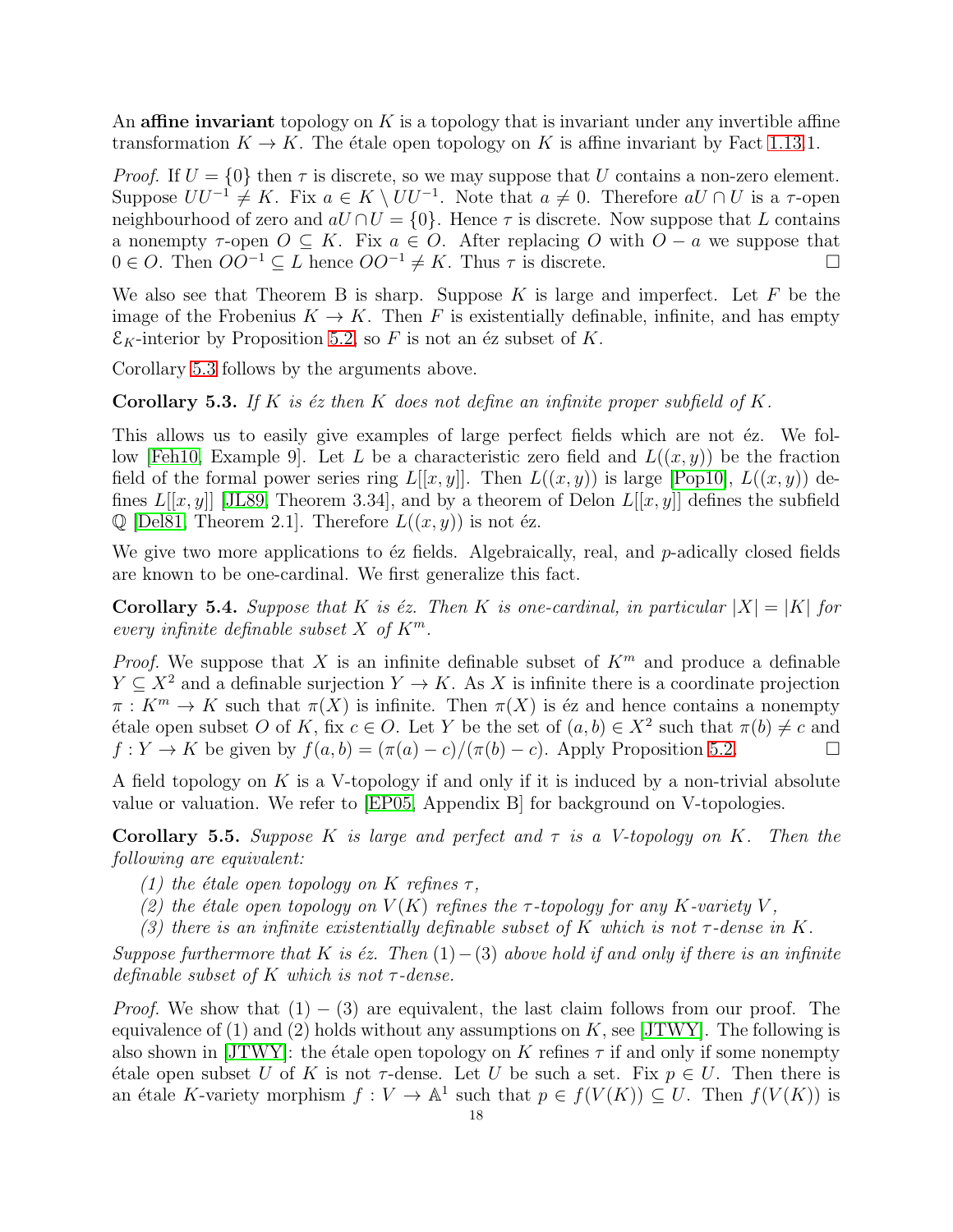existentially definable, infinite, and not  $\tau$ -dense. Suppose that X is an infinite existentially definable subset of K which is not  $\tau$ -dense. By Theorem A we have  $X = U \cup Y$  where U is  $\forall$  is finite. Then U is nonempty, note that U is not  $\tau$ -dense.

# 6. Frobenius fields

<span id="page-18-0"></span>In this section we prove Theorem [6.1.](#page-18-2) This completes the proof of Theorem D.

<span id="page-18-2"></span>**Theorem 6.1.** Perfect Frobenius fields are  $éz$ .

Frobenius fields are by definition PAC, and PAC fields are large [\[Pop,](#page-27-22) 1.A.1]. We need to show that every definable set is an  $\acute{e}z$  set. We first recall some background.

<span id="page-18-4"></span>**Proposition 6.2.** Suppose that K is large and perfect. Suppose that  $\mathcal{L}$  is an expansion of the language of rings by relation symbols,  $\mathcal K$  is an  $\mathcal L$ -structure which expands  $K$  by definitions, and K is model complete. Suppose  $\{a \in K^m : \mathcal{K} \models R(a)\}\$  and  $\{a \in K^m : \mathcal{K} \models \neg R(a)\}\$  are  $\acute{e}z$  sets for any n-ary relation symbol  $R \in \mathcal{L}$ . Then K is  $\acute{e}z$ .

*Proof.* Suppose that X is an L-definable subset of  $K^m$ . Then there is a quantifier free L-definable subset Y of  $K^{m+n}$  such that  $\pi(Y) = X$ , where  $\pi$  is the coordinate projection  $K^{m+n} \to K^m$ . By Theorem A it suffices to show that a quantifier free L-definable subset of  $K^m$  is éz. By Proposition [4.3.](#page-15-2)1 it suffices to show that any atomic or negated atomic  $\mathcal{L}$ formula  $\phi(x_1, \ldots, x_m)$  defines an éz subset of  $K^m$ . Let  $x = (x_1, \ldots, x_m)$ . By Proposition [4.4](#page-16-2) it suffices to consider two kinds of formulas:

- (1)  $R(f_1(x),...,f_n(x))$  for an n-ary  $R \in \mathcal{L}$  and  $f_1,...,f_n \in K[x]$ ,
- (2)  $\neg R(f_1(x), \ldots, f_n(x))$  for an n-ary  $R \in \mathcal{L}$  and  $f_1, \ldots, f_n \in K[x]$ .

We treat case (1), the second case follows by the same argument. Let  $f = (f_1, \ldots, f_n)$ . Then

$$
\{a \in K^m : \mathcal{K} \models R(f_1(a), \dots, f_n(a))\} = f^{-1}(\{b \in K^n : \mathcal{K} \models R(b)\}).
$$

Apply Proposition [4.3.](#page-15-2)2.

Fact [6.3](#page-18-3) is [\[PW,](#page-27-21) Corollary 3.7].

<span id="page-18-3"></span>**Fact 6.3.** The set of  $(a_0, ..., a_{m-1}) \in K^m$  such that  $t^m + a_{m-1}t^{m-1} + ... + a_1t + a_0 \in K[t]$ is separable and irreducible is étale open.

We also apply Fact [6.4.](#page-18-1) Fact [6.4](#page-18-1) was proven in unpublished but very influential work of Cherlin, van den Dries, and Macintyre [\[CvdDM80,](#page-26-6) Theorem 41]. (Frobenius fields are referred to as "Iwasawa fields" in [\[CvdDM80\]](#page-26-6).)

<span id="page-18-1"></span>**Fact 6.4.** Let  $\mathcal L$  be the expansion of the language of rings by an m-ary relation symbol  $R_m$ for all  $m \geq 2$  and  $K$  be the expansion of K to an  $\mathcal{L}$ -structure where for all  $a_0, \ldots, a_{m-1} \in K$ 

 $\mathcal{K} \models R_m(a_0, \ldots, a_{m-1})$  if and only if  $K \models \exists t (t^m + a_{m-1}t^{m-1} + \ldots + a_1t + a_0 = 0).$ 

If K is a perfect Frobenius field then  $K$  admits quantifier elimination.

Theorem [6.1](#page-18-2) follows from Fact [6.4,](#page-18-1) Proposition [6.2,](#page-18-4) and Proposition [6.5](#page-18-5) below.

<span id="page-18-5"></span>**Proposition 6.5.** Suppose K is perfect. For any  $m \geq 2$  both

$$
X_m := \{(a_0, \dots, a_{m-1}) \in K^m : K \models \forall t (t^m + a_{m-1}t^{m-1} + \dots + a_1t + a_0 \neq 0)\}, \text{ and}
$$
  

$$
Y_m := \{(a_0, \dots, a_{m-1}) \in K^m : K \models \exists t (t^m + a_{m-1}t^{m-1} + \dots + a_1t + a_0 = 0)\}
$$

are éz.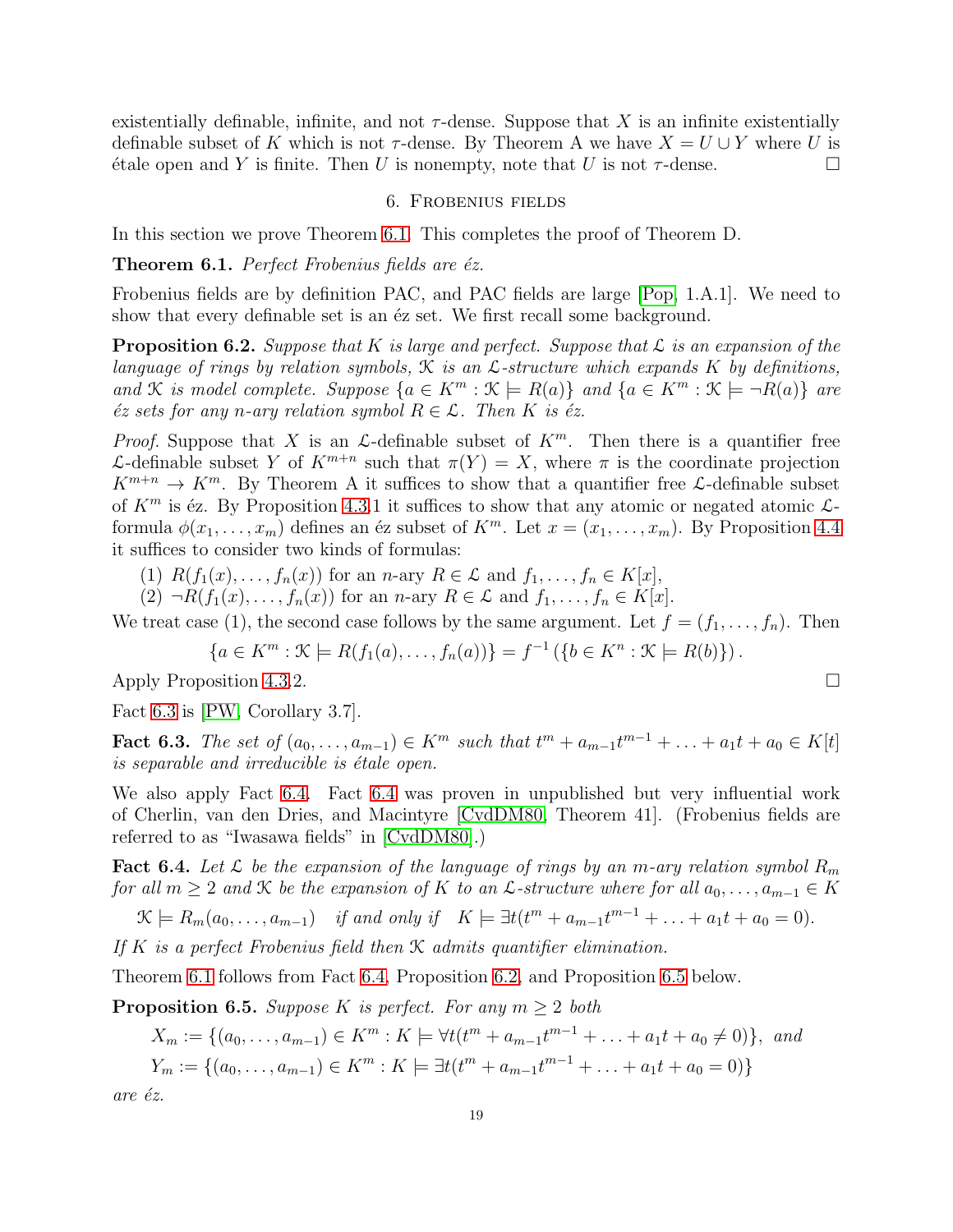For each  $a = (a_0, \ldots, a_{m-1}) \in K^m$  we let  $p_a \in K[t]$  be  $t^m + a_{m-1}t^{m-1} + \ldots + a_1t + a_0$ .

*Proof.* Each  $Y_m$  is éz by Theorem B. We apply induction on  $m \geq 2$  to show that  $X_m$  is éz. As K is perfect an irreducible  $p_a$  is also separable. A quadratic or cubic polynomial does not have a root if and only if it is irreducible, so by Fact [6.3](#page-18-3)  $X_2$  and  $X_3$  are both  $\mathcal{E}_K$ -open, hence éz. Suppose  $m \geq 4$ . If  $a \in K^m$  and  $p_a$  does not have a root in K then either:

- (1)  $p_a$  is irreducible, or
- (2) there is  $k \in \{2, \ldots, m-2\}, b \in K^k$ , and  $c \in K^{m-k}$  such that  $p_a = p_b p_c$  and neither  $p_b$  nor  $p_c$  has a root in K.

By Fact [6.3](#page-18-3) the set of  $a \in K^m$  such that  $p_a$  is irreducible is étale open, so it suffices to show that the set  $a \in K^m$  satisfying (2) is an éz set. It is enough to fix  $k \in \{2, \ldots, m-2\}$  and show that

$$
\{a \in K^m : \exists (b, c) \in K^k \times K^{m-k}[(p_a = p_b p_c) \land (b \in X_k) \land (c \in X_{m-k})]\}
$$

is an  $\acute{e}z$  set. By Theorem A it suffices to show that

 $\{(a, b, c) \in K^m \times K^k \times K^{m-k} : (p_a = p_b p_c) \wedge (b \in X_k) \wedge (c \in X_{m-k})\}$ 

is an  $\acute{e}z$  set. By Proposition [4.3.](#page-15-2)1 it suffices to show that both

- (1)  $\{(a, b, c) \in K^m \times K^k \times K^{m-k} : p_a = p_b p_c\}$  and
- $(2)$   $K^m \times X_k \times X_{m-k}$

are éz subsets of  $K^m \times K^k \times K^{m-k}$ . The first set is Zariski closed, hence éz. By induction  $X_m$  and  $X_{m-k}$  are both éz. Apply Proposition [4.3.](#page-15-2)4.

7. DIMENSION OF ÉZ SETS, PROOF OF THEOREM C

We prove some natural facts about dimension of  $\acute{e}z$  sets under the assumption that K is large. Given a K-variety V and a subset X of V we let  $\overline{X}$  be the Zariski closure of X in V. Recall that dim  $X = \dim X$  by definition. We first prove Lemma [7.1](#page-19-0) which shows that the results of this section apply to existentially definable sets in perfect large fields and arbitrary definable sets in  $\acute{e}z$  fields.

<span id="page-19-0"></span>**Lemma 7.1.** Suppose that V is a K-variety, X is a definable subset of  $V(K)$ , and either:

- (1) X is existentially definable, or
- $(2)$  K is éz.

Then X is an  $\acute{e}z$  subset of  $V(K)$ .

*Proof.* Suppose (2). Let  $V_1, \ldots, V_k$  be affine open subvarieties of V that cover V. By Propo-sition [4.3.](#page-15-2)1 it suffices to show that each  $X \cap V_i(K)$  is an éz set. We suppose that V is affine. Let  $V \to \mathbb{A}^m$  be a closed immersion. Let X' be the image of X under  $V(K) \to K^m$ , then  $X'$  is a definable set and is hence an éz set. Note that X is the preimage of  $X'$  under  $V(K) \to K^m$  and apply Proposition [4.3.](#page-15-2)2. If X is existentially definable then the relevant objects are existentially definable, and the same argument shows that X is  $\epsilon$ z.

<span id="page-19-1"></span>**Theorem 7.2.** Suppose that K is perfect and large, V is a K-variety, and X is a nonempty  $\acute{e}z$  subset of  $V(K)$ . Let  $W_1, \ldots, W_k$  be smooth irreducible subvarieties of V, and  $X_1, \ldots, X_k$ be such that each  $X_i$  is a nonempty étale open subset of  $W_i(K)$  and  $X = \bigcup_{i=1}^k X_i$ . Then  $\dim X = \max{\dim W_1, \ldots, \dim W_k}.$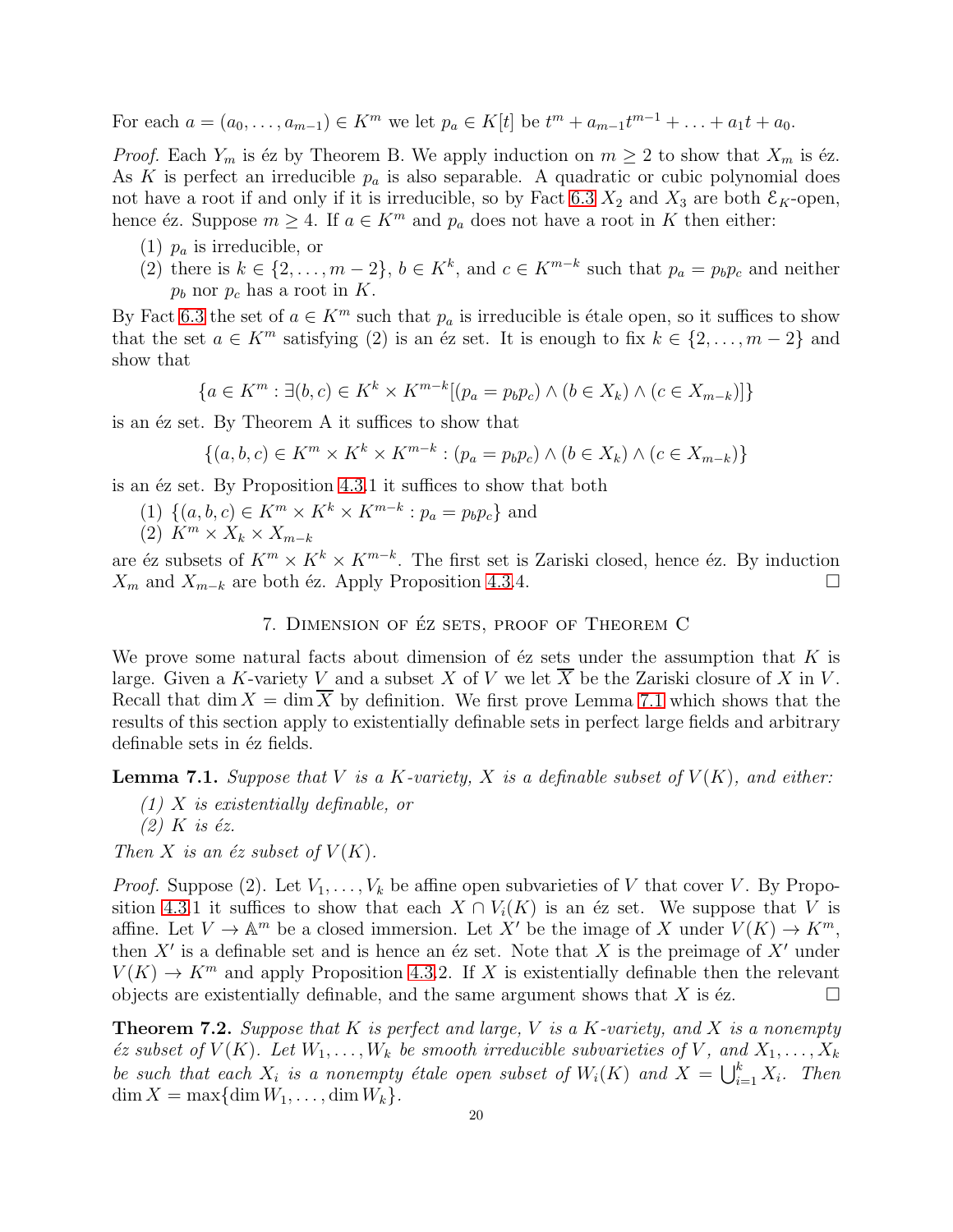Lemma [4.1](#page-15-1) ensures that such  $W_i$  and  $X_i$  exist.

*Proof.* By Fact [1.15](#page-10-2) each  $U_i$  is Zariski dense in  $W_i$  and is hence Zariski dense in  $W_i$ . Thus  $\overline{X} = \bigcup_{i=1}^{k} \overline{W_i}$ . By Fact [1.3](#page-6-2)

$$
\dim X = \dim \bigcup_{i=1}^{k} \overline{W_i} = \max \{ \dim \overline{W_1}, \dots, \dim \overline{W_k} \} = \max \{ \dim W_1, \dots \dim W_k \}.
$$

<span id="page-20-0"></span>**Lemma 7.3.** Suppose that  $K$  is large,  $V$  is a smooth irreducible  $K$ -variety, and  $X$  is a nonempty éz subset of  $V(K)$ . Then  $X = O \cup Y$  where O is a definable étale open subset of  $V(K)$  and Y is not Zariski dense in  $V(K)$ .

Lemma [7.3](#page-20-0) applies in particular to  $V = \mathbb{A}^m$ . Note that an éz subset of  $V(K)$  agrees Zariskilocally at the generic point of V with a (possibly nonempty) étale open subset of  $V(K)$ .

*Proof.* Note that  $V(K)$  is Zariski dense in V by Fact [1.15.](#page-10-2) Let  $V_1, \ldots, V_k$  be closed subvarieties of  $V(K)$  and  $X_1, \ldots, X_k$  be such that each  $X_i$  is an étale open subset of  $V_i(K)$  and  $X = \bigcup_{i=1}^{k} X_i$ . By irreducibility of V each  $V_i$  is either nowhere Zariski dense in V or agrees with V. Let I be the set of  $i \in \{1, \ldots, n\}$  such that  $V_i = V$ . Then  $X_i$  is an étale open subset of  $V(K)$  when  $i \in I$  and  $X_i$  is not Zariski dense in  $V(K)$  when  $i \notin I$ . Let  $U = \bigcup_{i \in I} X_i$  and  $Y=\bigcup_{i\notin I}X_i$ .  $\sum_{k=1}^{\infty}$ 

<span id="page-20-1"></span>**Proposition 7.4.** Suppose that  $K$  is large,  $V$  is a smooth irreducible  $K$ -variety, and  $X$  is a nonempty éz subset of  $V(K)$ . Then X has  $\mathcal{E}_K$ -interior in  $V(K)$  if and only if dim  $X = \dim V$ .

Again, Proposition [7.4](#page-20-1) applies to  $V = \mathbb{A}^m$ .

*Proof.* By irreducibility dim  $X = \dim V$  if and only if X is Zariski dense in V. By Lemmas [7.1](#page-19-0) and [7.3](#page-20-0) we have  $X = U \cup Y$  where  $U \subseteq V(K)$  is étale open and  $Y \subseteq V(K)$  is not Zariski dense. By Fact [1.15](#page-10-2) Y has empty  $\mathcal{E}_K$ -interior in  $V(K)$ . Hence X has  $\mathcal{E}_K$ -interior in  $V(K)$ if and only if  $U \neq \emptyset$ . Again by Fact [1.15](#page-10-2)  $U \neq \emptyset$  if and only if X is Zariski dense in V.  $\square$ 

Corollary [7.5](#page-20-2) follows directly from Proposition [7.4,](#page-20-1)

<span id="page-20-2"></span>**Corollary 7.5.** Suppose that K perfect and large and V is a K-variety. Then every  $\acute{e}z$ subset of  $V(K)$  has nonempty  $\mathcal{E}_K$ -interior in its Zariski closure.

<span id="page-20-3"></span>**Lemma 7.6.** Suppose that  $K$  is large and perfect,  $V$  is a nonempty irreducible  $K$ -variety, and X is an  $\epsilon z$  subset of  $V(K)$ . Then there is a smooth subvariety W of V, a nonempty *étale open subset* O of  $W(K)$ , and a dense open subvariety U of V such that  $O = X \cap U(K)$ and dim  $X \setminus O < \dim X$ .

In particular an  $\acute{e}z$  subset of  $V(K)$  is, modulo a set of lower dimension, an  $\acute{e}t$  and  $\acute{e}t$  subset of the K-points of a smooth subvariety of V. The elements of  $O$  can be reasonably considered to be smooth points of  $X$ , so Lemma [7.6](#page-20-3) informally shows almost every point of  $X$  is smooth.

*Proof.* By Lemma [4.1](#page-15-1) there are pairwise disjoint smooth irreducible subvarieties  $V_1, \ldots, V_k$ of V and  $X_1, \ldots, X_k$  such that each  $X_i$  is a nonempty étale open subset of  $V_i(K)$  and  $X = \bigcup_{i=1}^{k} X_k$ . Let dim  $X = d$ . By Theorem [7.2](#page-19-1) we have  $d = \max{\dim V_1, \ldots, \dim V_k}$  and  $\dim V_i = \dim X_i$  for each i. We may suppose that there is  $\ell \in \{1, \ldots, k\}$  such that  $\dim V_i = d$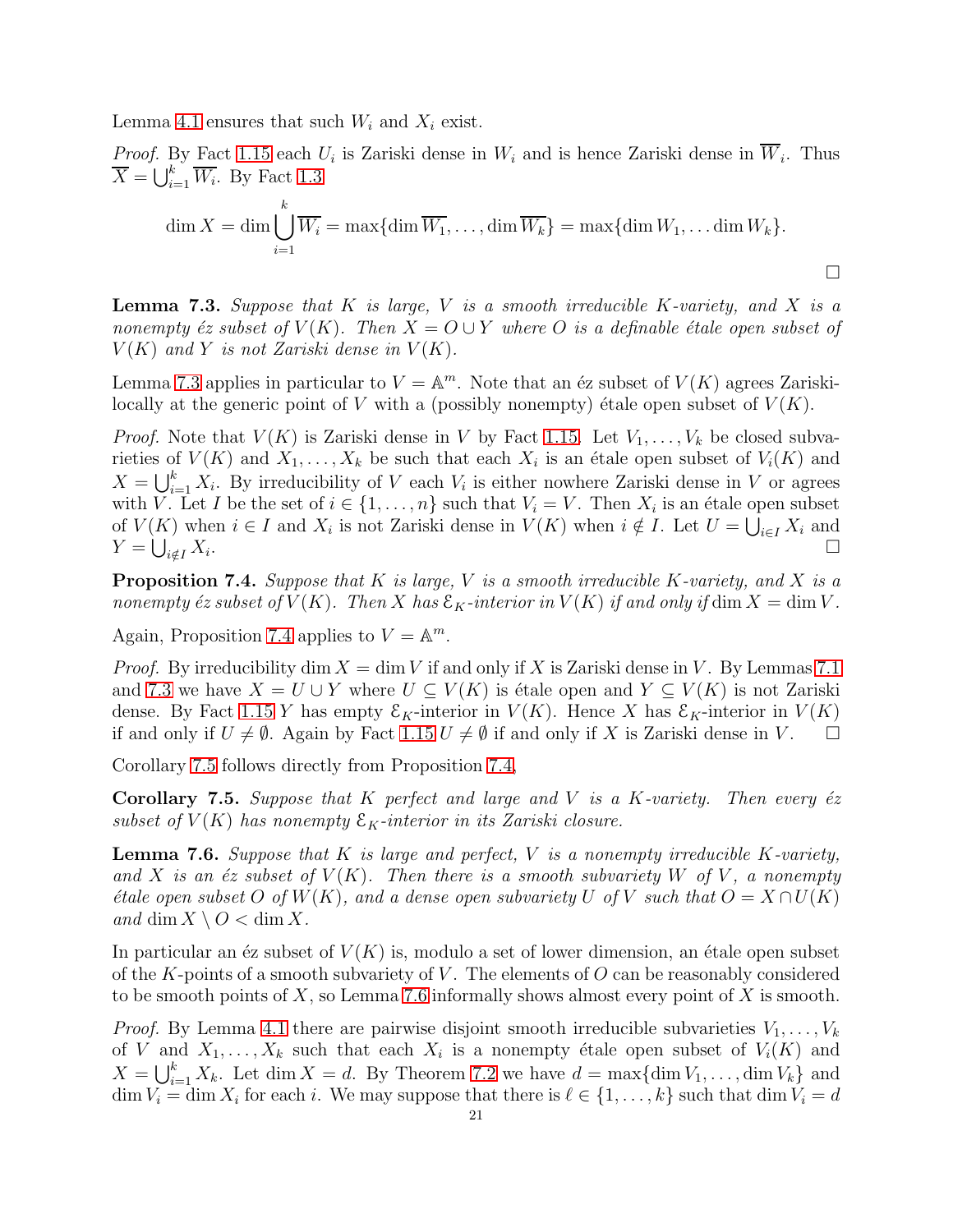when  $i \leq \ell$  and dim  $V_i < d$  when  $\ell < i$ . Let  $Z = \bigcup_{i=1}^k \overline{V_i} \setminus V_i$ . By Fact [1.5](#page-7-0) each  $\overline{V_i} \setminus V_i$  is a closed subvariety of  $V$ , so  $Z$  is a closed subvariety of  $V$ . By pairwise disjointness we have  $V_i \setminus Z = V_i \setminus \bigcup_{j \neq i} \overline{V_j}$  for all  $i \in \{1, \ldots, k\}$ . It follows that each  $X_i \setminus Z$  is a (possibly empty)  $\acute{e}$ tale open subset of X. By Fact [1.2](#page-6-0) and Fact [1.3](#page-6-2) we have

$$
\dim Z = \max\{\dim \overline{V_2} \setminus V_2, \dots, \dim \overline{V_k} \setminus V_k\} < \max\{\dim V_2, \dots, \dim V_k\} = d.
$$

Hence  $X_i \setminus Z$  is nonempty when  $i \leq \ell$ . Let  $U = V \setminus (Z \cup V_{\ell+1} \cup ... \cup V_k)$ , so U is a dense open subvariety of V. If  $i \leq \ell$  then  $V_i \cap U$  is disjoint from  $V_j$  for  $j \neq i$ . Let  $O = X \cap U = (X_1 \cap U) \cup \ldots \cup (X_\ell \cap U)$ . By Fact [1.15](#page-10-2)  $X_i \cap U$  is nonempty when  $i \leq \ell$ . Let  $W = \bigcup_{i=1}^{\ell} V_i \cap U$ , note that W is isomorphic as a K-variety to the disjoint union of the  $V_i \cap U$ . If  $i \leq \ell$  then U is Zariski dense in  $V_i$ . Hence W is smooth as each  $V_i$  is smooth. Each  $X_i \cap U$  is an  $\mathcal{E}_K$ -open subset of  $W(K)$ , hence O is an  $\mathcal{E}_K$ -open subset of  $W(K)$ . We have

$$
\dim V \setminus U = \max\{\dim Z, \dim V_{\ell+1}, \dots, \dim V_k\} < d.
$$

Hence  $\dim X \setminus O < d$ .

<span id="page-21-0"></span>**Proposition 7.7.** Suppose that K is perfect and large, V is a K-variety,  $X \subseteq Y$  are éz subsets of  $V(K)$ , and dim  $X = \dim Y$ . Then X has nonempty  $\mathcal{E}_K$ -interior in Y.

The converse to Proposition [7.7](#page-21-0) fails, e.g. let  $X = \{(0,1)\}\$ and  $Y = X \cup \{(t,0): t \in K\}$ .

*Proof.* Applying Lemma [7.6](#page-20-3) to Y we let W be a smooth subvariety of V, O be an étale open subset of  $W(K)$ , and U be a dense open subvariety of V such that  $Y \cap U = O$  and  $\dim Y \backslash O < \dim X$ . By Fact [1.3](#page-6-2)  $\dim X = \max{\dim X \cap O}$ ,  $\dim X \backslash O$ , so  $\dim X \cap O = \dim X$ . By Proposition [7.4](#page-20-1)  $X \cap O$  has nonempty  $\mathcal{E}_K$ -interior in  $W(K)$ , so  $X \cap O$  has nonempty  $\mathcal{E}_K$ interior in Y.  $\Box$ 

We give an application to definable groups in  $\acute{\text{e}}$  fields. Recall that a K-algebraic group is a group object in the category of K-varieties.

**Corollary 7.8.** Suppose that K is large, G is a K-algebraic group, and H is an  $\acute{e}z$  subgroup of  $G(K)$ . Then H is an étale open subgroup of its Zariski closure in  $G(K)$ . Thus if K is éz then any definable subgroup of  $G(K)$  is an étale open subgroup of its Zariski closure.

Van den Dries showed that if K is a characteristic zero Henselian field then any definable subgroup of  $Gl_n(K)$  is a valuation open subgroup if its Zariski closure [\[vdD89,](#page-27-2) 2.20].

*Proof.* Let W be the Zariski closure of H in G. Then W is a K-algebraic subgroup of G, so  $W(K)$  is a Zariski closed subgroup of  $G(K)$ . Note that if  $a \in W(K)$  then  $x \mapsto ax$  gives a Kvariety isomorphism  $W \to W$ , and hence induces an  $\mathcal{E}_K$ -homeomorphism  $W(K) \to W(K)$ . By Corollary [7.5](#page-20-2) H contains a nonempty étale open  $O \subseteq W(K)$ . We have  $H = \bigcup_{a \in H} aO$ , so H is an étale open subset of  $W(K)$ .

We now discuss large simple fields. We assume some familiarity with forking in simple theories. We refer to [\[Pil98,](#page-27-28) Section 3] for background on f-generics in groups definable in simple theories, note that Pillay uses "generic" where we use "f-generic".

<span id="page-21-1"></span>**Corollary 7.9.** Suppose that  $K$  is perfect, bounded, and PAC and  $X$  is a definable subset of  $K^n$ . Then X is f-generic for  $(K^n, +)$  if and only if X has nonempty  $\mathcal{E}_K$ -interior in  $K^n$ .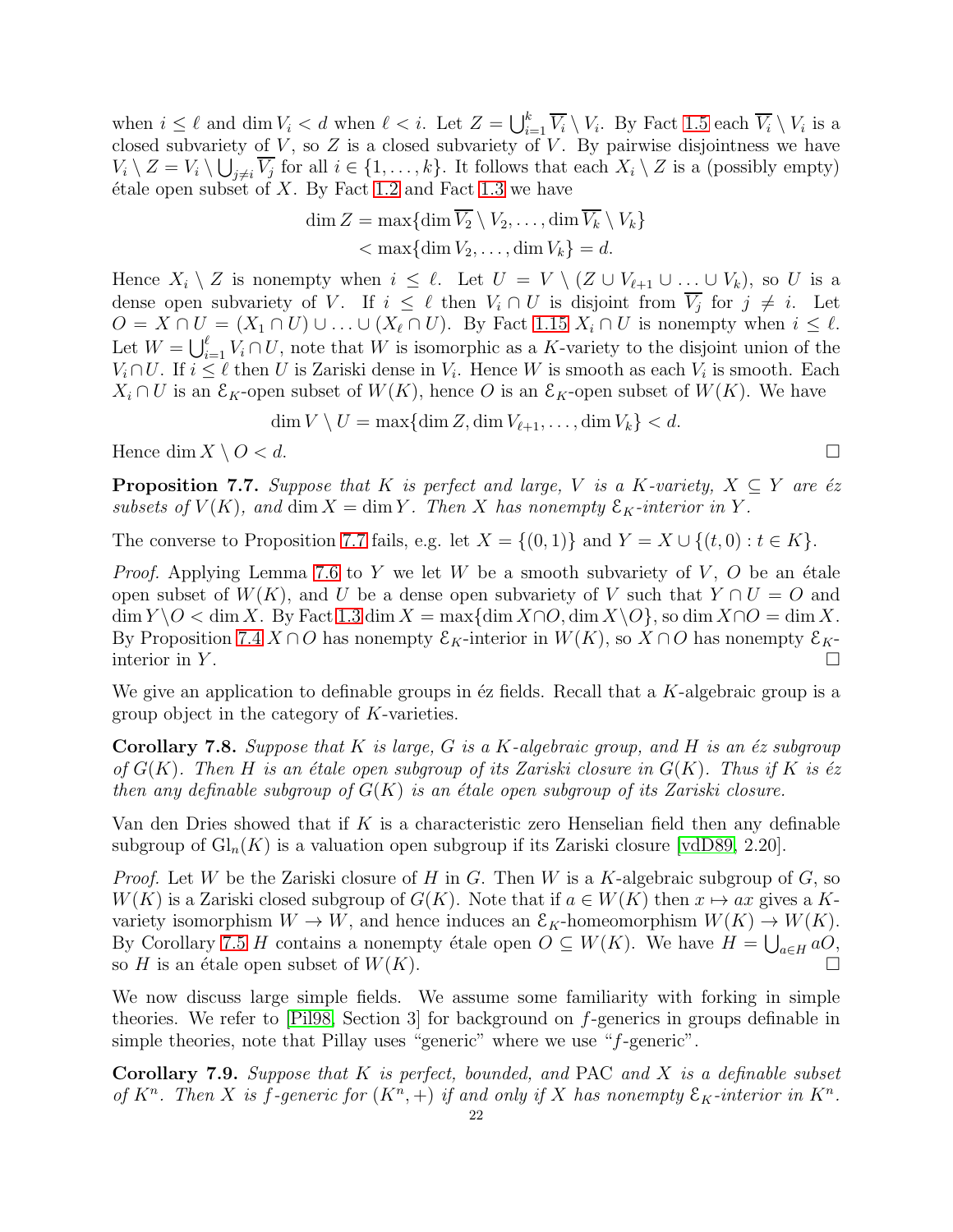Bounded PAC fields are simple [\[Cha99\]](#page-26-7), all known infinite simple fields are bounded PAC, and infinite simple fields are conjectured to be bounded PAC. Pseudofinite fields and infinite algebraic extensions of finite fields are perfect, bounded, and PAC. Corollary [7.9](#page-21-1) follows from Corollary [7.10](#page-22-0) below and the fact that perfect bounded PAC fields are  $\acute{e}z$ .

<span id="page-22-0"></span>**Corollary 7.10.** Suppose that K is perfect, large, and simple. Let X be an  $\acute{e}z$  subset of  $K^n$ . Then X is f-generic for  $(K^n, +)$  if and only if X has nonempty  $\mathcal{E}_K$ -interior. In particular an existentially definable subset of  $K^n$  is f-generic for  $(K^n, +)$  if and only if it has nonempty  $\mathcal{E}_K\text{-}interior.$ 

Corollary [7.10](#page-22-0) follows from Lemma [7.3,](#page-20-0) Fact [7.11,](#page-22-1) and Lemma [7.12](#page-22-2) below. Fact [7.11](#page-22-1) is proven in [\[PW\]](#page-27-21).

<span id="page-22-1"></span>Fact 7.11. If K is large and simple then any nonempty definable étale open subset of  $K^n$  is f-generic for  $(K^n, +)$ .

<span id="page-22-2"></span>**Lemma 7.12.** Suppose that K is infinite and simple, X is a definable subset of  $K<sup>n</sup>$ , and X is not Zariski dense in  $K^n$ . Then X is not f-generic for  $(K^n, +)$ .

In the proof below we use "f-generic" for "f-generic for  $(K^n, +)$ ".

*Proof.* It suffices to show that the Zariski closure of X is not f-generic. Thus we may suppose that X is Zariski closed, in particular X is quantifier free definable. Let  $\bf{K}$  be a highly saturated elementary expansion of K and  $\mathbf{K}^{\text{alg}}$  be the algebraic closure of K. Let Y be the subset of  $\mathbf{K}^n$  defined by the same formula as X and Y' be the  $\mathbf{K}^{\text{alg}}$ -definable set defined by the same (quantifier free) formula as X. Fix  $a \in \mathbf{K}^n$  such that the type of a over K is f-generic. It is enough to show that  $a + Y$  divides over K. Let  $(a_i)_{i \in I}$  be a **K**-Morley sequence in a over K. Then  $(a_i)_{i\in I}$  is also a Morley sequence in  $\mathbf{K}^{\text{alg}}$ . Then  $a + Y'$  divides in  $\mathbf{K}^{\text{alg}}$  over K as dim  $a + Y' < n$ , so by Kim's lemma,  $(a_i)_{i \in I}$  witnesses dividing in  $\mathbf{K}^{\text{alg}}$ . It is now easy to see that  $a + Y$  divides over K.

## 8. Algebraic boundedness, proof of Theorem E

In this section we show that  $\acute{e}z$  fields are algebraically bounded. Let  $Z$  be a K-variety. Given a subvariety W of  $Z \times \mathbb{A}^1$  we let  $W_a$  be the scheme-theoretic fiber of W over  $a \in Z$ . Given a subset X of  $Z(K) \times K$  we let  $X_a$  be the set-theoretic fiber of X above  $a \in Z(K)$ , i.e.  ${b \in K : (a, b) \in X}$ . Recall that the K-points of the scheme-theoretic fiber agree with the set-theoretic fiber of the K-points, i.e.  $W_a(K) = W(K)_a$ .

<span id="page-22-3"></span>**Theorem 8.1.** Suppose that K is  $\epsilon z$ , Z is a K-variety, and  $X \subseteq Z(K) \times K$  is definable. Then there are closed subvarieties  $V_1, \ldots, V_\ell$  of  $Z \times \mathbb{A}^1$  such that for any  $a \in K^m$  with  $0 < |X_a| < \infty$  there is i such that  $(V_i)_a$  is finite and contains  $X_a$ .

We first explain how Theorem [8.1](#page-22-3) implies that  $\acute{e}z$  fields are algebraically bounded. Algebraically closed fields are algebraically bounded  $[\text{vdD89}, 2.9]$ , so we suppose that K is  $\acute{\text{e}}$ z and not algebraically closed. Let  $X \subseteq K^m \times K$  be definable, and  $V_1, \ldots, V_\ell$  be closed subvarieties of  $\mathbb{A}^m \times \mathbb{A}^1$  as above. Applying Fact [1.6](#page-7-1) we obtain for each  $V_i$  a polynomial  $f_i$  such that  $V_i(K) = \{a \in K^m \times K : f_i(a) = 0\}.$  Algebraic boundedness follows.

We first prove Lemma [8.2.](#page-23-0)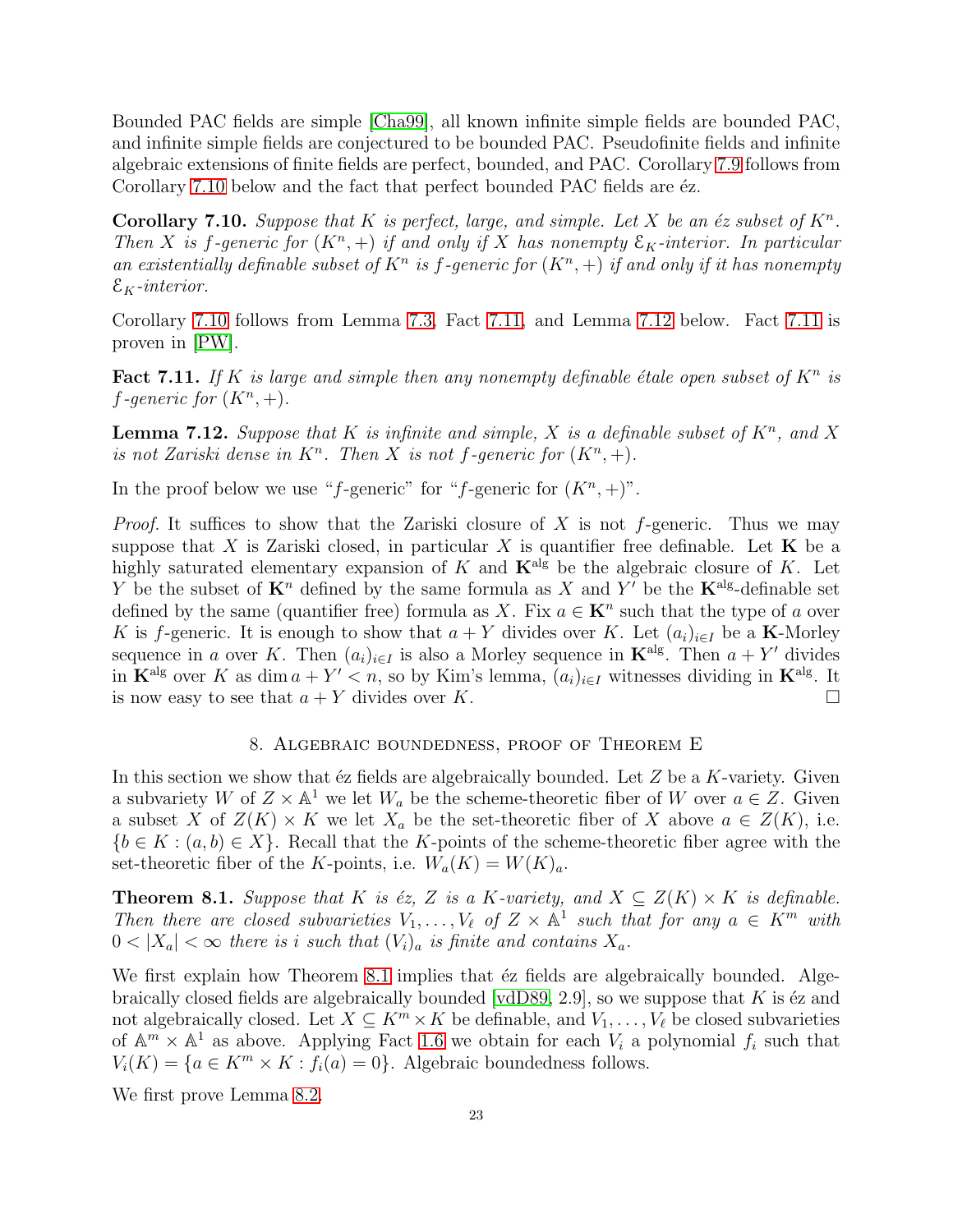<span id="page-23-0"></span>**Lemma 8.2.** Suppose that K is large, Z is a K-variety, W is a subvariety of  $Z \times \mathbb{A}^1$ , O is a nonempty étale open subset of  $W(K)$ , and  $a \in Z(K)$  lies in the image of the projection  $O \to Z(K)$ . Then  $O_a$  is finite if and only if  $W_a$  is finite.

*Proof.* The right to left implication is trivial. Suppose that  $W_a$  is infinite. Then  $W_a$  is a dense open subvariety of  $\mathbb{A}^1$ , so  $W_a(K)$  is a cofinite subset of K. Let  $W_a \to W$  be the morphism given by  $x \mapsto (x, b)$ . Then  $O_a$  is the preimage of O under the induced map  $W_a(K) \to W(K)$ . Therefore  $O_a$  is a nonempty étale open subset of  $W_a(K)$ , hence  $O_a$  is an étale open subset of K. Hence  $O_a$  is infinite by largeness.

**Lemma 8.3.** Suppose that K is large, Z is a K-variety, and  $X \subseteq Z(K) \times K$  is an éz set. Then  ${a \in Z(K) : 0 < |X_a| < \infty}$  is definable and there is n such that if  $a \in Z(K)$  and  $X_a$ is finite then  $|X_a| \leq n$ . Particularly, if K is éz then K eliminates  $\exists^{\infty}$ .

Proof. The second claim follows easily from the first claim, so we only prove the first claim. Let  $W_1, \ldots, W_k$  be closed subvarieties of  $Z \times \mathbb{A}^1$  and  $X_1, \ldots, X_k$  be such that each  $X_i$  is a nonempty definable étale open subset of  $W_i(K)$  and  $X = \bigcup_{i=1}^k X_i$ . For each i let  $Y_i$  be the set of  $a \in \mathbb{Z}$  such that  $|(W_i)_a| < \infty$ . By Fact [1.2](#page-6-0) each  $Y_i$  is a Zariski open subset of  $\mathbb{Z}$ , hence  $Y_i \cap Z(K)$  is definable. For each i let  $P_i$  be the set of  $a \in Z(K)$  such that  $a \in \pi(X_i)$  implies  $a \in Y_i$ . Note that each  $P_i$  is definable. Lemma [8.2](#page-23-0) shows that for any  $a \in Z(K)$ ,  $(X_i)_a$  is finite if and only if  $a \in P_i$ . Therefore  $0 < |X_a| < \infty$  if and only if  $a \in \pi(X)$  and  $a \in P_i$  for all *i*. Finally note that  $\pi(X)$  is definable.

Fact [1.2](#page-6-0) shows that for each i there is  $n_i$  such that if  $a \in \mathbb{Z}$  and  $|(W_i)_a| < \infty$  then  $|(W_i)_a| \leq n_i$ . By what is above we have  $|X_a| < \infty$  if and only if there is  $I \subseteq \{1, \ldots, k\}$  such that  $X_a \subseteq \bigcup_{i \in I} (W_i)_a$  and  $|(W_i)_a| < \infty$  for all  $i \in I$ . Thus  $|X_a| < \infty$  implies  $|X_a| < n_1 + \ldots + n_k$ for all  $a \in Z(K)$ .

 $\Box$ 

We now prove Theorem [8.1.](#page-22-3)

*Proof.* By Lemma [8.1](#page-22-3) { $a \in Z(K) : 0 < |X_a| < \infty$ } is definable. After possibly replacing X with  $\{(a, b) \in X : 0 < |X_a| < \infty\}$  we suppose that  $X_a$  is finite for all  $a \in Z(K)$ . Applying Lemma [4.1](#page-15-1) we fix smooth irreducible subvarieties  $W_1, \ldots, W_k$  of  $Z \times \mathbb{A}^1$  and  $X_1, \ldots, X_k$  such that each  $X_i$  is an étale open subset of  $W_i(K)$  and  $X = \bigcup_{i=1}^k X_i$ . By Fact [1.15](#page-10-2) each  $X_i$  is Zariski dense in  $W_i$ . Let  $\pi: Z \times \mathbb{A}^1 \to Z$  be the projection.

*Claim* 8.4. Fix i and let  $Y_i = \{a \in \pi(W_i) : |(W_i)_a| < \infty\}$ . Then  $\dim \pi(W_i) \setminus Y_i < \dim \pi(W_i)$ .

*Proof.* By Fact [1.2](#page-6-0)  $\pi(W_i)$  is constructible and  $Y_i$  is a Zariski open subset of  $\pi(W_i)$ . Note that  $\pi(X_i)$  is Zariski dense in  $\pi(W_i)$  as  $X_i$  is Zariski dense in  $W_i$ . By Lemma [8.2](#page-23-0)  $\pi(X_i) \subseteq Y_i$ , so  $Y_i$  is Zariski dense in  $\pi(X_i)$ . By Fact [1.2](#page-6-0) dim  $\pi(W_i) \setminus Y_i < \dim \pi(W_i)$ .

Let  $W = \bigcup_{i=1}^k W_i$ . Then X is Zariski dense in W, hence  $\pi(X)$  is Zariski dense in  $\pi(W)$ . We apply induction on dim  $\pi(X) = \dim \pi(W)$ . If  $\dim \pi(X) = 0$  then  $\pi(X)$  is finite, so X is finite, hence Zariski closed, and we take  $\ell = 1, V_1 = X$ . Suppose dim  $\pi(W) \geq 1$ . Let  $T = \bigcup_{i=1}^{k} [\pi(W_i) \setminus Y_i]$ . By the claim and Fact [1.3](#page-6-2) we have

$$
\dim T = \max\{\dim \pi(W_1) \setminus Y_1, \dots, \dim \pi(W_k) \setminus Y_k\} \n< \max\{\dim \pi(W_1), \dots, \dim \pi(W_k)\} = \dim \pi(W).
$$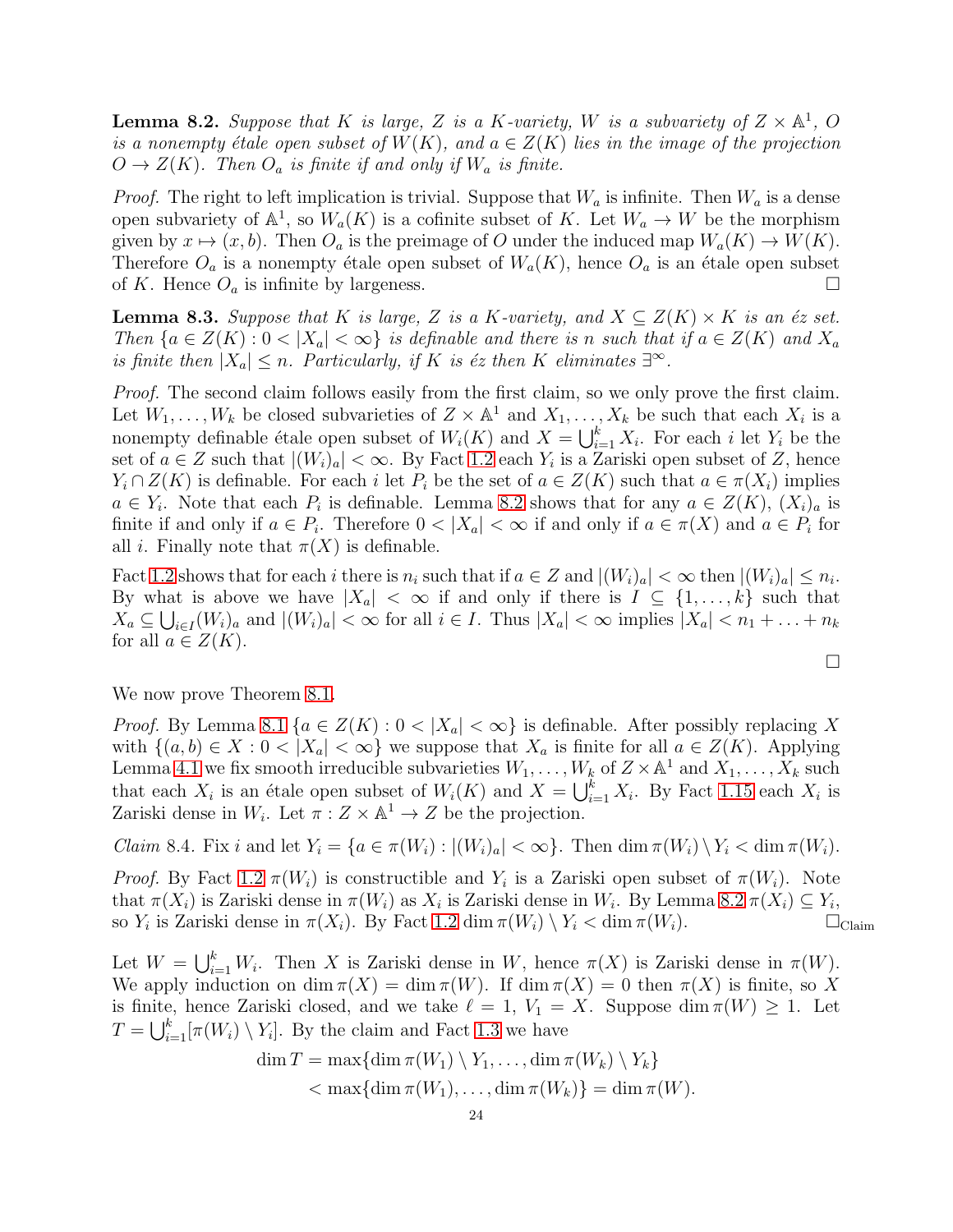As T is constructible  $X \cap [T \times \mathbb{A}^1]$  is definable. Applying induction to  $X \cap [T \times \mathbb{A}^1]$  we obtain closed subvarieties  $V_1, \ldots, V_{\ell-1}$  of  $Z \times \mathbb{A}^1$  such that if  $a \in Z(K) \cap T$  and  $X_a \neq \emptyset$ , then there is  $i \in \{1, \ldots, \ell-1\}$  such that  $X_a \subseteq (V_i)_a$  and  $(V_i)_a$  is finite. Now suppose  $a \in Z(K)$  and  $a \notin T$ . By definition of Z each  $(W_i)_a$  is finite, hence  $W_a$  is finite. Let  $V_\ell = W$ .

## 9. Theorem F generic continuity of definable functions

<span id="page-24-2"></span><span id="page-24-0"></span>**Proposition 9.1.** Suppose that K is éz, X is a definable subset of  $K^m$ , and  $f : X \to K^n$  is definable. Let E be the set of  $a \in X$  at which f is continuous. Then  $\dim X \setminus E < \dim X$ .

We do not know if  $E$  is definable. Proposition [9.1](#page-24-2) shows that the set of points of discontinuity is contained in a definable subset of X of dimension  $\lt$  dim X. Proposition [9.1](#page-24-2) follows from Proposition [9.2](#page-24-3) and Lemma [7.6.](#page-20-3)

<span id="page-24-3"></span>**Proposition 9.2.** Suppose that K is éz, V is a smooth irreducible subvariety of  $\mathbb{A}^m$ , O is a nonempty definable étale open subset of  $V(K)$ , and  $f: O \to K^n$  is definable. Then there is a dense open subvariety U of V such that f is continuous on  $O \cap U(K)$ .

Thus if K is éz then any definable function  $K^m \to K^n$  is  $\mathcal{E}_K$ -continuous on a dense Zariski open subset of  $K^m$ . Note that  $O \cap U(K)$  is  $\mathcal{E}_K$ -dense in O by Fact [1.15.](#page-10-2) Proposition [9.2](#page-24-3) is a consequence of the following generic description of definable functions with codomain K.

<span id="page-24-1"></span>**Proposition 9.3.** Suppose that K is éz, V is a smooth irreducible subvariety of  $\mathbb{A}^m$ , O is a nonempty definable étale open subset of  $V(K)$ , and  $f: O \to K$  is definable. Then there is a dense open subvariety U of V, definable étale open subsets  $O_1, \ldots, O_k$  of O, and irreducible  $h_1, \ldots, h_k \in K[x_1, \ldots, x_m, t]$  such that  $O \cap U(K) = \bigcup_{i=1}^k O_i$  and for every  $i \in \{1, \ldots, k\}$ :

- (1)  $h_i(a, f(a)) = 0$  and  $h_i(a, t)$  is not constant zero for all  $a \in O_i$ ,
- (2) the closed subvariety  $W_i$  of  $U \times \mathbb{A}^1$  given by  $h_i(x_1, \ldots, x_m, t) = 0$  is smooth,
- (3) the graph of the restriction of f to  $O_i$  is an étale open subset of  $W_i(K)$ ,
- $(4)$  f is continuous on  $O_i$ .

We prove Proposition [9.3](#page-24-1) by obtaining  $(1) - (3)$  and then applying Lemma [9.4](#page-24-4) to get  $(4)$ . We  $\Gamma(f)$  be the graph of a function f.

<span id="page-24-4"></span>**Lemma 9.4.** Suppose that K is large and perfect, V is a smooth irreducible K-variety, O is a nonempty  $\mathcal{E}_K$ -open subset of  $V(K)$ , W is a smooth irreducible subvariety of  $V \times \mathbb{A}^n$  with  $|W_a| < \infty$  for all  $a \in V$ , and  $f: O \to K^n$  is such that  $\Gamma(f)$  is an étale open subset of  $W(K)$ . Then there is dense open subvariety U of V such that f is continuous on  $U(K) \cap O$ .

*Proof.* Let  $\pi$  be the projection  $W \to V$ . Then  $\pi(W)$  contains O, so by Fact [1.15](#page-10-2)  $\pi(W)$  is Zariski dense in V. Therefore  $\pi$  is dominant. By Fact [1.2.](#page-6-0)5 dim  $V = \dim W$ . Corollary [3.7](#page-14-3) gives a dense open subvariety U of V such that the projection  $W(K) \cap [U(K) \times K^n] \to U(K)$  is  $\mathcal{E}_K$ -open. Suppose that  $a \in U(K) \cap O$ . We show that f is continuous at a. Let  $P \subseteq K^n$  be an  $\acute{e}$ tale open neighbourhood of  $f(a)$ . By Fact [1.13.](#page-9-2)5  $U(K) \times P$  is an  $\acute{e}$ tale open neighbourhood of  $(a, f(a))$ , hence  $Q := \pi(\Gamma(f) \cap [U(K) \times P])$  is an étale open neighbourhood of a. Suppose that  $a' \in Q$ . The projection  $\Gamma(f) \cap [U(K) \times P] \to U(K)$  is injective, so  $(a', f(a'))$  is in  $\Gamma(f) \cap [U(K) \times P]$ , hence  $f(a')$  $\big) \in P.$ 

Lemma [9.5](#page-25-0) produces the irreducibility required by Proposition [9.3.](#page-24-1)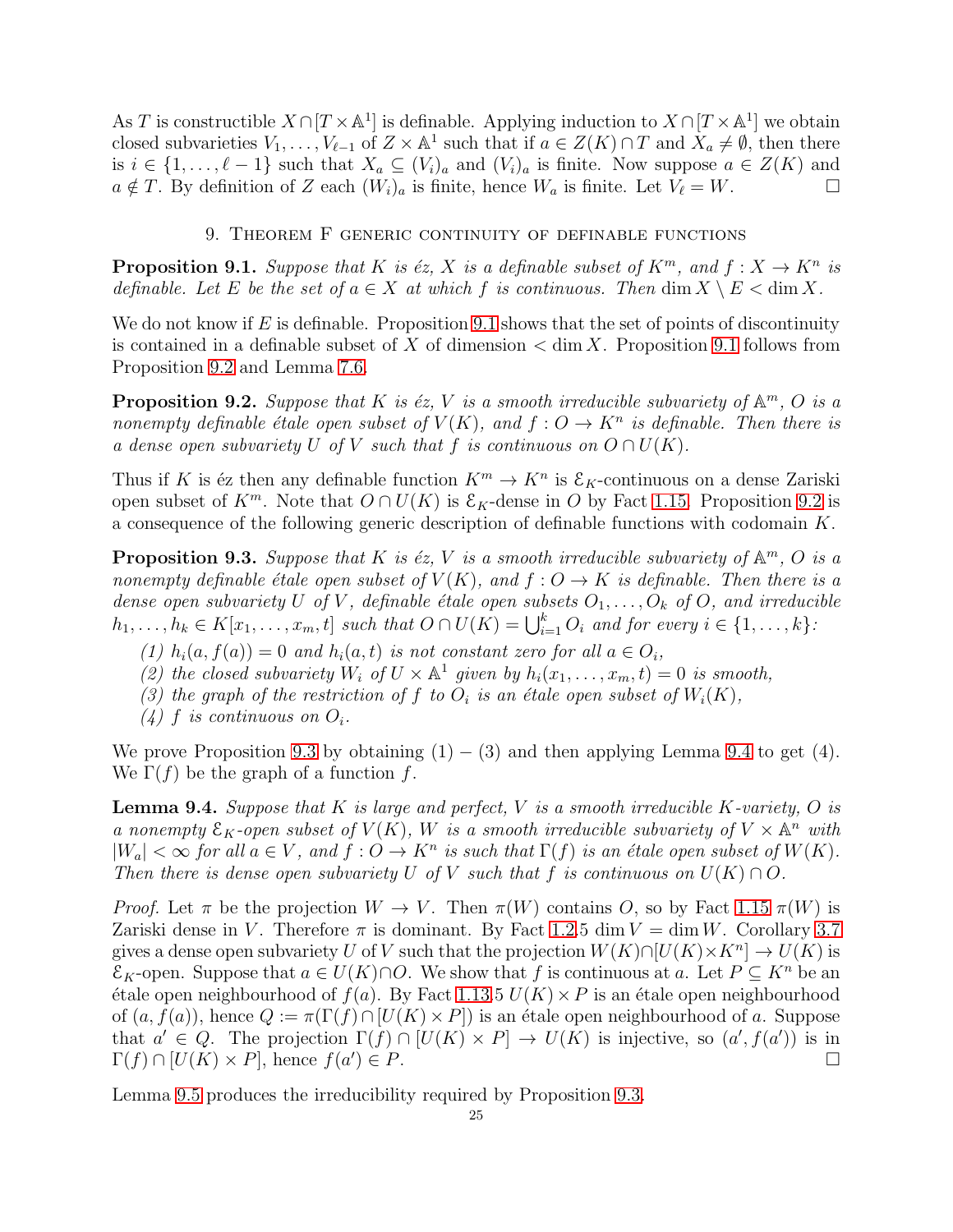<span id="page-25-0"></span>**Lemma 9.5.** Suppose that K is algebraically bounded, X is a definable subset of  $K^m$ , and  $f: X \to K$  is definable. Then there are irreducible  $g_1, \ldots, g_k \in K[x_1, \ldots, x_m, t]$  such that for every  $a \in X$  there is i such that  $g_i(a, t)$  is not constant zero and  $g_i(a, f(a)) = 0$ .

*Proof.* As K is algebraically bounded there are  $h_1, \ldots, h_k \in K[x_1, \ldots, x_m, t]$  such that for every  $a \in X$  there is i such that  $h_i(a, t)$  is not constant zero and  $h_i(a, f(a)) = 0$ . For each i let  $h_i^1, \ldots, h_k^{\ell(i)} \in K[x_1, \ldots, x_m, t]$  be the irreducible factors of  $h_i$ . Then for every  $a \in X$ there are  $i, j$  such that  $h_i(a, t)$  is not constant zero and  $h_i^j$  $i(a, f(a)) = 0$ . Note that  $h_i^j$  $\frac{\partial}{\partial t}(a,t)$ cannot be constant zero.

We now prove Proposition [9.3.](#page-24-1)

*Proof.* Applying Theorem [8.1](#page-22-3) and Lemma [4.1](#page-15-1) we get irreducible  $h_i, \ldots, h_k \in K[x_1, \ldots, x_m, t]$ such that for every  $a \in O$  there is  $i \in \{1, \ldots, \ell\}$  such that  $h_i(a, t)$  is not constant zero and  $h_i(a, f(a)) = 0$ . For each i let

$$
Y_i = \{a \in U : h_i(a, t) \neq 0, h_i(a, f(a)) = 0\}.
$$

Note that each  $Y_i$  is definable, hence éz, and the  $Y_i$  cover O. Applying Lemma [7.3](#page-20-0) we see that for each *i* we have  $Y_i = O_i \cup Y'_i$  where  $O_i$  is a definable étale open subset of  $V(K)$ and  $Y_i'$  is not Zariski dense in V. Let U be a dense open subvariety of V such that each  $Y_i'$  is disjoint from U. After replacing O with  $U(K) \cap O$  we may suppose that each  $Y_i$  is étale open. Let  $W_i$  be the closed subvariety of  $U \times \mathbb{A}^1$  given by  $h_i(x_1, \ldots, x_m, t) = 0$ , note that  $W_i$  is irreducible as  $h_i$  is irreducible. The image of the projection  $W_i \to U$  contains  $O_i$ and is hence dominant. For each i let  $U_i$  be the set of  $a \in V$  such that  $|(W_i)_a| < \infty$ . By Fact [1.2](#page-6-0) each  $U_i$  is an open subvariety of V. If  $a \in O_i$  then  $|(W_i)_a| < \infty$  as  $h_i(a, t)$  is not constant zero, so each  $U_i$  is Zariski dense in V by Fact [1.15.](#page-10-2) After replacing U with  $\bigcap_{i=1}^n U_i$ we suppose that each projection  $W_i \to U$  has finite fibers. For each i let  $W'_i$  be the singular locus of  $W_i$ . As K is perfect  $W'_i$  is a proper closed subvariety of  $W_i$  so dim  $W'_i$  < dim  $W'_i$ . Let  $\pi$  be the projection  $U \times \mathbb{A}^1 \to U$ . Hence

$$
\dim \pi(W_i') = \dim W_i' < \dim W_i = \dim U.
$$

where the equalities hold by Fact [1.2](#page-6-0) as the projection  $W_i \to U$  has finite fibers. Hence each  $\pi(W_i')$  is not Zariski dense in U, so there is a nonempty open subvariety U' of U which is disjoint from each  $\pi(W_i')$ . For each i,  $W_i \cap [U' \times \mathbb{A}^1]$  is smooth, so after replacing U with U' we suppose that each  $W_i$  is smooth. We maintain our assumption that each  $W_i$  is irreducible as an open subvariety of an irreducible variety is irreducible.

It remains to arrange that the graph of the restriction of  $f$  to  $O_i$  is an étale open subset of  $W_i(K)$ . Let  $f_i$  be the restriction of f to  $O_i$ . Then  $\Gamma(f_i)$  is an éz subset of  $W_i(K)$ , so by Lemma [7.3](#page-20-0)  $\Gamma(f_i) = P_i \cup Z_i$  where  $P_i$  is a definable étale open subset of  $W_i(K)$  and  $Z_i$ is not Zariski dense in  $W_i$ . Let  $Z'_i$  be the Zariski closure of  $Z_i$  in  $W_i$ . As above we have  $\dim \pi(Z_i') = \dim Z_i' < \dim W_i = \dim U$ . After again shrinking U as above we suppose that U is disjoint from each  $\pi(Z'_i)$ . It follows that  $\Gamma(\tilde{f}_i) = P_i$  for all i.

We now prove Proposition [9.2](#page-24-3)

*Proof.* Let  $f = (f_1, \ldots, f_n)$ . Applying Proposition [9.3](#page-24-1) we obtain for each  $i \in \{1, \ldots, n\}$  a dense open subvariety  $U_i$  of V, irreducible polynomials  $h_{i1}, \ldots, h_{i\ell} \in K[x_1, \ldots, x_m, t]$ , and definable étale open subsets  $O_{i1}, \ldots, O_{i\ell}$  of O such that for each *i*: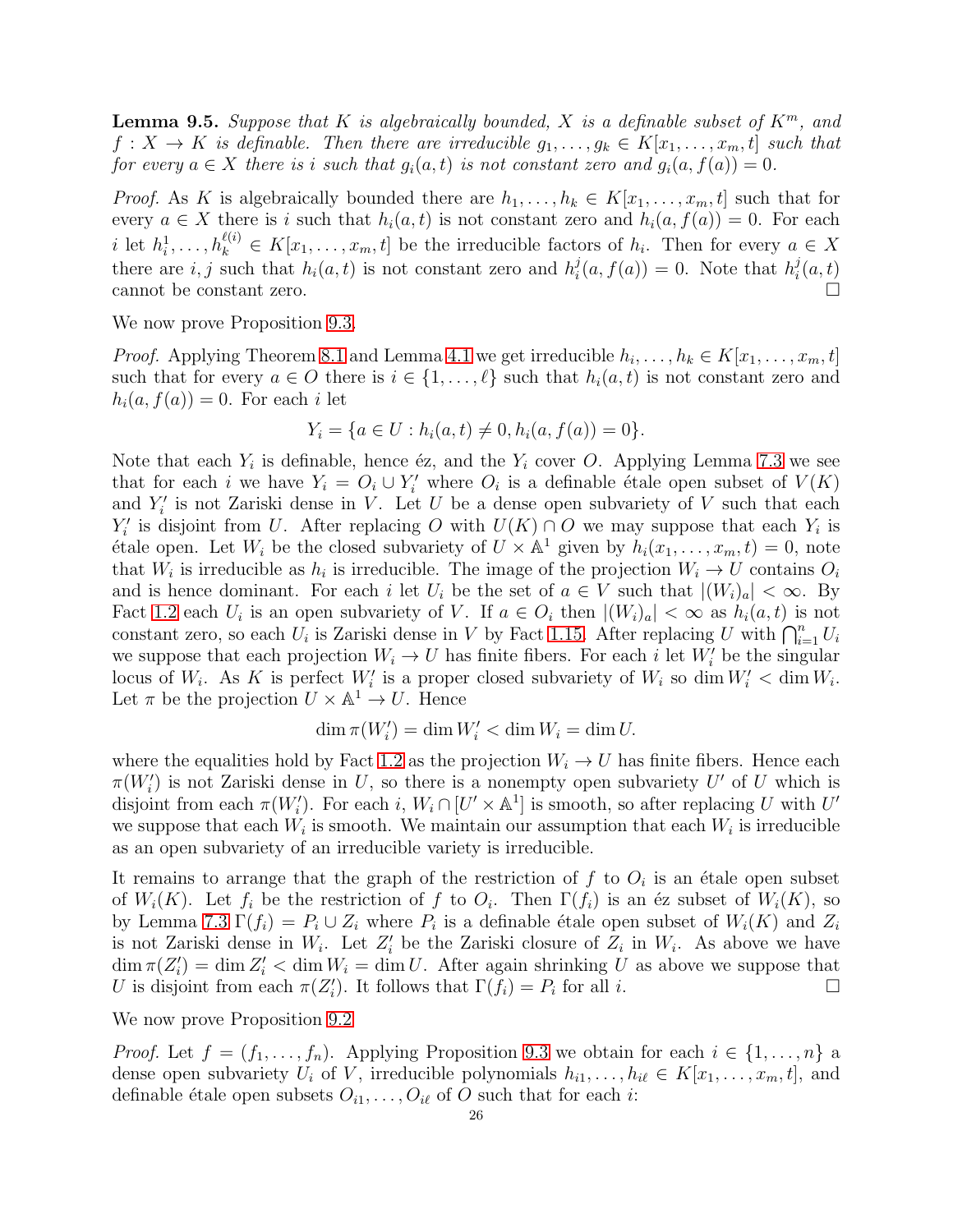- (1)  $O \cap U_i(K) = \bigcup_{j=1}^{\ell} O_{ij},$
- (2)  $h_{ij}(a, f_i(a)) = 0$  and  $h_{ij}(a, t)$  is non-constant zero for all  $a \in O_{ij}$ ,
- (3) the graph of the restriction of  $f_i$  to  $O_{ij}$  is an étale open subset of  $W_{ij}(K)$ , where  $W_{ij}$ is the closed subvariety of  $U_i \times \mathbb{A}^1$  given by  $h_{ij}(x_1, \ldots, x_m, t) = 0$ .

Let  $U = \bigcap_{i=1}^n U_i$ , then U is a dense open subvariety of V. After replacing each  $O_{ij}$  with  $O_{ij} \cap U(K)$  we suppose  $U(K)$  contains every  $O_{ij}$ . For each  $\sigma : \{1, \ldots, n\} \to \{1, \ldots, \ell\}$  let  $\overline{O_{\sigma}}$  be  $\bigcap_{i=1}^{n} O_{i\sigma(i)}$ . Note that  $O \cap U(K)$  is the union of the  $O_{\sigma}$ . It is enough to show that for every  $\sigma$  there is a dense open subvariety  $U_{\sigma}$  of V such that f is continuous on  $O_{\sigma} \cap U_{\sigma}(K)$ . Hence we fix such  $\sigma$  such that  $O_{\sigma}$  is nonempty, let  $O = O_{\sigma}$  and  $h_i = h_{i\sigma(i)}$ . For each i let  $W_i$  be the closed subvariety of  $U \times \mathbb{A}^1$  given by  $h_i(x_1, \ldots, x_m, t) = 0$ . Then the graph of the restriction of each  $f_i$  to O is an étale open subset of  $W_i(K)$ . Following the argument of Proposition [9.3](#page-24-1) we may also suppose that  $|(W_i)_a| < \infty$  for all  $a \in U$  and  $i \in \{1, \ldots, n\}$ .

Now let W be the closed subvariety of  $U \times \mathbb{A}^m$  given by

$$
h_1(x_1, \ldots, x_m, t) = \ldots = h_n(x_1, \ldots, x_m, t) = 0.
$$

For each  $i \in \{1, \ldots, m\}$  let  $\pi_i : U \times \mathbb{A}^m \to U \times \mathbb{A}^1$  be given by  $\pi_i(x, y_1, \ldots, y_m) = (x, y_i)$  and let  $\rho_i: U(K) \times K^m \to U(K) \times K$  be the induced map on K-points. Then

$$
W = \pi_1^{-1}(W_1) \cap \ldots \cap \pi_n^{-1}(W_n) \quad \text{and} \quad \Gamma(f) = \rho_1^{-1}(\Gamma(f_1)) \cap \ldots \cap \rho_n^{-1}(\Gamma(f_n))
$$

Note that each  $\pi_i^{-1}(W_i)$  is a closed subvariety of  $U \times \mathbb{A}^m$  and each  $\rho_i^{-1}(\Gamma(f_i))$  is an étale open subset of  $\pi_i^{-1}$  $i^{-1}(W_i)(K)$ . Therefore  $\Gamma(f)$  is an étale open subset of  $W(K)$ . Note also that  $|W_a| < \infty$  for all  $a \in U$ . The proposition now follows by an application of Lemma [9.4.](#page-24-4)  $\Box$ 

We finally proof Proposition [9.1.](#page-24-2)

*Proof.* Applying Lemma [7.6](#page-20-3) let U be a dense open subvariety of  $\mathbb{A}^m$ , V be a smooth subvariety of  $\mathbb{A}^m$ , and O be a definable étale open subset of  $V(K)$  such that  $X \cap U(K) = O$  and  $\dim X \setminus O < \dim X$ . Let  $V_1, \ldots, V_k$  be the irreducible components of V. Applying Proposi-tion [9.2](#page-24-3) we fix for each i a dense open subvariety  $U_i$  of  $V_i$  such that f is continuous on each  $X \cap U_i(K)$ . Note that E contains  $\bigcup_{i=1}^k X \cap U_i(K)$  and  $\dim X \setminus \bigcup_{i=1}^k U_i(K) < \dim X$ .  $\Box$ 

## **REFERENCES**

- <span id="page-26-4"></span>[Ans19] Sylvy Anscombe, Existentially generated subfields of large fields, J. Algebra 517 (2019), 78–94. MR 3869267
- <span id="page-26-3"></span>[BLR90] Siegfried Bosch, Werner Lütkebohmert, and Michel Raynaud, Neron models, Springer-Verlag, 1990.
- <span id="page-26-1"></span>[BSF14] Lior Bary-Soroker and Arno Fehm, Open problems in the theory of ample fields, Geometric and differential Galois theory, Séminaires & Congrès. 27 (2014).
- <span id="page-26-7"></span>[Cha99] Zoé Chatzidakis, Simplicity and independence for pseudo-algebraically closed fields, Models and computability (Leeds, 1997), London Math. Soc. Lecture Note Ser., vol. 259, Cambridge Univ. Press, Cambridge, 1999, pp. 41–61. MR 1721163
- <span id="page-26-0"></span>[Cha19] , Amalgamation of types in pseudo-algebraically closed fields and applications, J. Math. Log. 19 (2019), no. 2, 1950006, 28. MR 4014886
- <span id="page-26-2"></span>[Cou] Gregory Cousins, Some model theory of fields and differential fields, Ph.D. thesis.
- <span id="page-26-6"></span>[CvdDM80] Greg Cherlin, Lou van den Dries, and Angus Macintyre, The elementary theory of regularly closed fields, 1980, manuscript.
- <span id="page-26-5"></span>[Del81] Françoise Delon, *Indécidabilité de la théorie des anneaux de séries formelles à plusieurs* indéterminées, Fund. Math. 112 (1981), no. 3, 215–229. MR 628071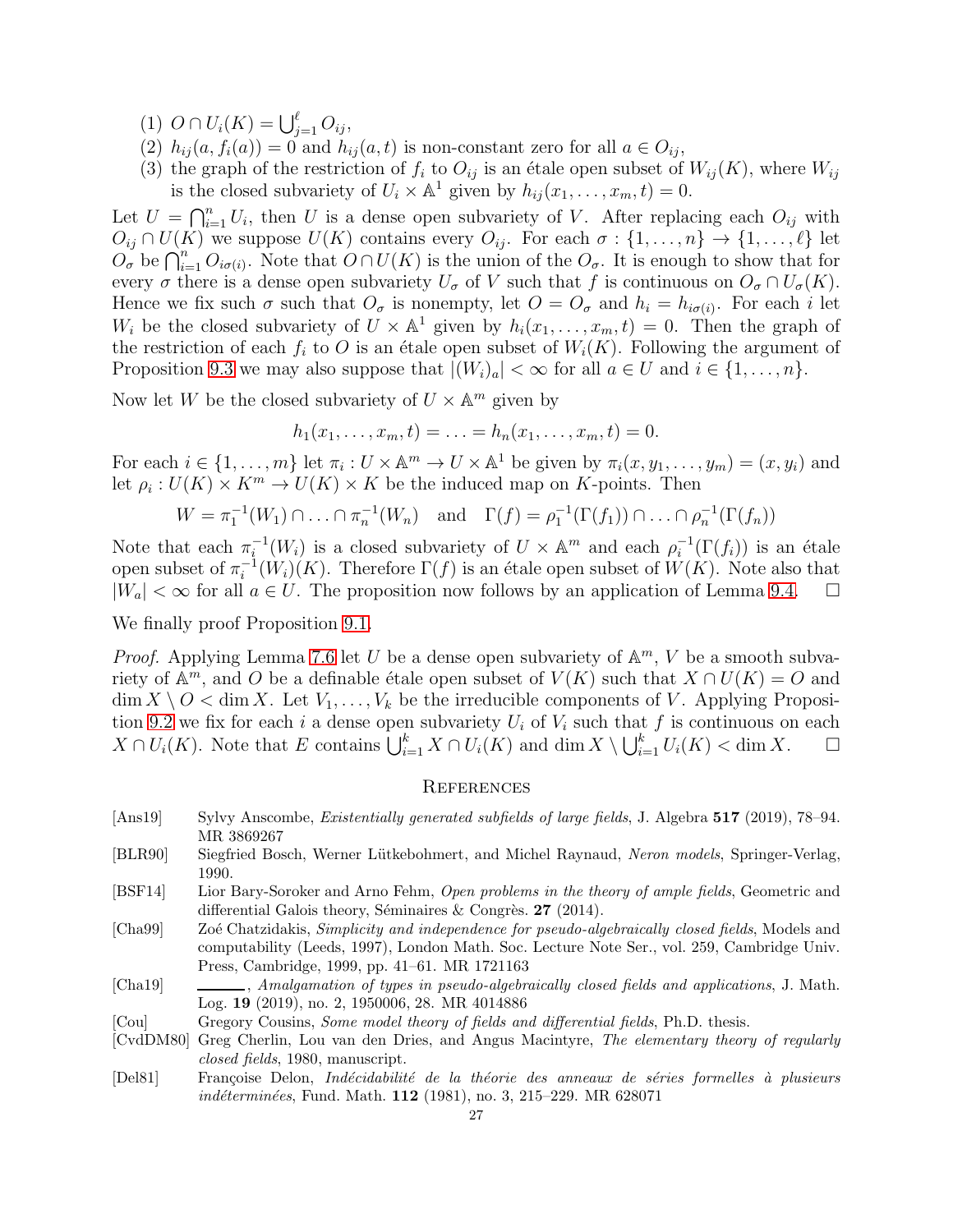<span id="page-27-28"></span><span id="page-27-27"></span><span id="page-27-26"></span><span id="page-27-25"></span><span id="page-27-24"></span><span id="page-27-23"></span><span id="page-27-22"></span><span id="page-27-21"></span><span id="page-27-20"></span><span id="page-27-19"></span><span id="page-27-18"></span><span id="page-27-17"></span><span id="page-27-16"></span><span id="page-27-15"></span><span id="page-27-14"></span><span id="page-27-13"></span><span id="page-27-12"></span><span id="page-27-11"></span><span id="page-27-10"></span><span id="page-27-9"></span><span id="page-27-8"></span><span id="page-27-7"></span><span id="page-27-6"></span><span id="page-27-5"></span><span id="page-27-4"></span><span id="page-27-3"></span><span id="page-27-2"></span><span id="page-27-1"></span><span id="page-27-0"></span>

| [EP05]<br>Antonio J. Engler and Alexander Prestel, Valued fields, Springer Monographs in Mathematics,<br>Springer-Verlag, Berlin, 2005. MR 2183496<br>[Feh10]<br>Arno Fehm, Subfields of ample fields. rational maps and definability, Journal of Algebra 323<br>$(2010)$ , no. 6, 1738-1744.<br>[FH20]<br>S. Fried and D. Haran, $\Theta$ - <i>Hilbertianity</i> , J. Algebra 555 (2020), 36–51. MR 4081498<br>[FJ05]<br>Michael D. Fried and Moshe Jarden, Field arithmetic, Springer Berlin Heidelberg, 2005.<br>[Gro65]<br>$5-231$ (fr).<br>[Gro67]<br>A. Grothendieck, Éléments de géométrie algébrique. IV. Étude locale des schémas et des mor-<br>phismes de schémas IV, Inst. Hautes Études Sci. Publ. Math. (1967), no. 32, 361. MR 238860<br>Alexandre Grothendieck, Séminaire de géométrie algébrique du bois-marie 1965-66, cohomologie<br>[Gro77]<br>l-adique et fonctions l, sga5, Springer Lecture Notes, vol. 589, Springer-Verlag, 1977.<br>Moshe Jarden, <i>Algebraic dimension over Frobenius fields</i> , Forum Math. 6 (1994), no. 1, 43–63.<br>$\left[ \text{Jar}94\right]$<br>MR 1253177<br>[JK10]<br>Markus Junker and Jochen Koenigsmann, Schlanke Körper (slim fields), J. Symbolic Logic 75<br>$(2010)$ , no. 2, 481-500. MR 2648152<br>Christian U. Jensen and Helmut Lenzing, Model-theoretic algebra with particular emphasis on<br>[JL89]<br>fields, rings, modules, Algebra, Logic and Applications, vol. 2, Gordon and Breach Science<br>Publishers, New York, 1989. MR 1057608<br>Will Johnson, Minh Chieu Tran, Erik Walsberg, and Jinhe Ye, Etale open topology and the<br>[JTWY]<br>stable field conjecture, arXiv:2009.02319.<br>Angus Macintyre, On $\omega_1$ -categorical theories of fields, Fund. Math. 71 (1971), no. 1, 1–25.<br>[Mac71]<br>(errata insert). MR 290954<br>[Mac76]<br>MR 485335<br>Hideyuki Matsumura, Commutative algebra, 2 ed., Benjamin/Cummings, 1980.<br>[Mat80]<br>[MO15]<br>vol. 73, Hindustan Book Agency, New Delhi, 2015. MR 3443857<br>Samaria Montenegro, Pseudo real closed fields, pseudo p-adically closed fields and NTP <sub>2</sub> , Ann.<br>[Mon17]<br>Pure Appl. Logic 168 (2017), no. 1, 191-232. MR 3564381<br>[Pil98]<br>Anand Pillay, <i>Definability and definable groups in simple theories</i> , J. Symbolic Logic 63 (1998),<br>no. 3, 788-796. MR 1649061<br>Bjorn Poonen, Rational points on varieties, Graduate Studies in Mathematics, vol. 186, Amer-<br>[Pool7]<br>ican Mathematical Society, Providence, RI, 2017. MR 3729254<br>Florian Pop, Little survey on large fields - old & new, Valuation Theory in Interaction, European<br>[Pop]<br>Mathematical Society Publishing House, pp. 432–463.<br>[Pop96]<br>Florian Pop, Embedding problems over large fields, Ann. of Math. (2) 144 (1996), no. 1, 1-34.<br>MR 1405941<br>[Pop10]<br>Florian Pop, <i>Henselian implies large</i> , Annals of Mathematics 172 (2010), no. 3, 2183–2195.<br>Alexander Prestel and Peter Roquette, Formally p-adic fields, Springer Berlin Heidelberg, 1984.<br>[PR84]<br>Alexander Prestel, <i>Pseudo real closed fields</i> , Set theory and model theory (Bonn, 1979), Lecture<br>[Pre81]<br>Notes in Math., vol. 872, Springer, Berlin-New York, 1981, pp. 127–156. MR 645909<br>[PW]<br>Anand Pillay and Erik Walsberg, Galois groups of large fields with simple theory,<br>arXiv:2011.1001.<br>The Stacks Project Authors, Stacks Project, https://stacks.math.columbia.edu, 2020.<br>[Sta20]<br>Lou van den Dries, Model theory of fields, PhD Thesis, Utrecht, 1978.<br>[vdD]<br>$[\text{vdD89}]$<br>[Whe79]<br>Logic 17 (1979), no. 3, 205-226. MR 556892 | [DM16] | Jamshid Derakhshan and Angus Macintyre, Model completeness for henselian fields with finite     |
|----------------------------------------------------------------------------------------------------------------------------------------------------------------------------------------------------------------------------------------------------------------------------------------------------------------------------------------------------------------------------------------------------------------------------------------------------------------------------------------------------------------------------------------------------------------------------------------------------------------------------------------------------------------------------------------------------------------------------------------------------------------------------------------------------------------------------------------------------------------------------------------------------------------------------------------------------------------------------------------------------------------------------------------------------------------------------------------------------------------------------------------------------------------------------------------------------------------------------------------------------------------------------------------------------------------------------------------------------------------------------------------------------------------------------------------------------------------------------------------------------------------------------------------------------------------------------------------------------------------------------------------------------------------------------------------------------------------------------------------------------------------------------------------------------------------------------------------------------------------------------------------------------------------------------------------------------------------------------------------------------------------------------------------------------------------------------------------------------------------------------------------------------------------------------------------------------------------------------------------------------------------------------------------------------------------------------------------------------------------------------------------------------------------------------------------------------------------------------------------------------------------------------------------------------------------------------------------------------------------------------------------------------------------------------------------------------------------------------------------------------------------------------------------------------------------------------------------------------------------------------------------------------------------------------------------------------------------------------------------------------------------------------------------------------------------------------------------------------------------------------------------------------------------------------------------------------------------------------------------------------------------------------------------------------------------------------------------------------------------------------------------------------------------------------------------------------------------------------------------------------------------------------------------------------------------------------------------------------------------------------------------------------------|--------|-------------------------------------------------------------------------------------------------|
|                                                                                                                                                                                                                                                                                                                                                                                                                                                                                                                                                                                                                                                                                                                                                                                                                                                                                                                                                                                                                                                                                                                                                                                                                                                                                                                                                                                                                                                                                                                                                                                                                                                                                                                                                                                                                                                                                                                                                                                                                                                                                                                                                                                                                                                                                                                                                                                                                                                                                                                                                                                                                                                                                                                                                                                                                                                                                                                                                                                                                                                                                                                                                                                                                                                                                                                                                                                                                                                                                                                                                                                                                                                          |        | ramification valued in a $$z$-group$ , arXiv: Logic (2016).                                     |
|                                                                                                                                                                                                                                                                                                                                                                                                                                                                                                                                                                                                                                                                                                                                                                                                                                                                                                                                                                                                                                                                                                                                                                                                                                                                                                                                                                                                                                                                                                                                                                                                                                                                                                                                                                                                                                                                                                                                                                                                                                                                                                                                                                                                                                                                                                                                                                                                                                                                                                                                                                                                                                                                                                                                                                                                                                                                                                                                                                                                                                                                                                                                                                                                                                                                                                                                                                                                                                                                                                                                                                                                                                                          |        |                                                                                                 |
|                                                                                                                                                                                                                                                                                                                                                                                                                                                                                                                                                                                                                                                                                                                                                                                                                                                                                                                                                                                                                                                                                                                                                                                                                                                                                                                                                                                                                                                                                                                                                                                                                                                                                                                                                                                                                                                                                                                                                                                                                                                                                                                                                                                                                                                                                                                                                                                                                                                                                                                                                                                                                                                                                                                                                                                                                                                                                                                                                                                                                                                                                                                                                                                                                                                                                                                                                                                                                                                                                                                                                                                                                                                          |        |                                                                                                 |
|                                                                                                                                                                                                                                                                                                                                                                                                                                                                                                                                                                                                                                                                                                                                                                                                                                                                                                                                                                                                                                                                                                                                                                                                                                                                                                                                                                                                                                                                                                                                                                                                                                                                                                                                                                                                                                                                                                                                                                                                                                                                                                                                                                                                                                                                                                                                                                                                                                                                                                                                                                                                                                                                                                                                                                                                                                                                                                                                                                                                                                                                                                                                                                                                                                                                                                                                                                                                                                                                                                                                                                                                                                                          |        |                                                                                                 |
|                                                                                                                                                                                                                                                                                                                                                                                                                                                                                                                                                                                                                                                                                                                                                                                                                                                                                                                                                                                                                                                                                                                                                                                                                                                                                                                                                                                                                                                                                                                                                                                                                                                                                                                                                                                                                                                                                                                                                                                                                                                                                                                                                                                                                                                                                                                                                                                                                                                                                                                                                                                                                                                                                                                                                                                                                                                                                                                                                                                                                                                                                                                                                                                                                                                                                                                                                                                                                                                                                                                                                                                                                                                          |        |                                                                                                 |
|                                                                                                                                                                                                                                                                                                                                                                                                                                                                                                                                                                                                                                                                                                                                                                                                                                                                                                                                                                                                                                                                                                                                                                                                                                                                                                                                                                                                                                                                                                                                                                                                                                                                                                                                                                                                                                                                                                                                                                                                                                                                                                                                                                                                                                                                                                                                                                                                                                                                                                                                                                                                                                                                                                                                                                                                                                                                                                                                                                                                                                                                                                                                                                                                                                                                                                                                                                                                                                                                                                                                                                                                                                                          |        |                                                                                                 |
|                                                                                                                                                                                                                                                                                                                                                                                                                                                                                                                                                                                                                                                                                                                                                                                                                                                                                                                                                                                                                                                                                                                                                                                                                                                                                                                                                                                                                                                                                                                                                                                                                                                                                                                                                                                                                                                                                                                                                                                                                                                                                                                                                                                                                                                                                                                                                                                                                                                                                                                                                                                                                                                                                                                                                                                                                                                                                                                                                                                                                                                                                                                                                                                                                                                                                                                                                                                                                                                                                                                                                                                                                                                          |        |                                                                                                 |
|                                                                                                                                                                                                                                                                                                                                                                                                                                                                                                                                                                                                                                                                                                                                                                                                                                                                                                                                                                                                                                                                                                                                                                                                                                                                                                                                                                                                                                                                                                                                                                                                                                                                                                                                                                                                                                                                                                                                                                                                                                                                                                                                                                                                                                                                                                                                                                                                                                                                                                                                                                                                                                                                                                                                                                                                                                                                                                                                                                                                                                                                                                                                                                                                                                                                                                                                                                                                                                                                                                                                                                                                                                                          |        | Alexander Grothendieck, Éléments de géométrie algébrique : IV. Étude locale des schémas et      |
|                                                                                                                                                                                                                                                                                                                                                                                                                                                                                                                                                                                                                                                                                                                                                                                                                                                                                                                                                                                                                                                                                                                                                                                                                                                                                                                                                                                                                                                                                                                                                                                                                                                                                                                                                                                                                                                                                                                                                                                                                                                                                                                                                                                                                                                                                                                                                                                                                                                                                                                                                                                                                                                                                                                                                                                                                                                                                                                                                                                                                                                                                                                                                                                                                                                                                                                                                                                                                                                                                                                                                                                                                                                          |        | des morphismes de schémas, seconde partie, Publications Mathématiques de l'IHÉS 24 (1965),      |
|                                                                                                                                                                                                                                                                                                                                                                                                                                                                                                                                                                                                                                                                                                                                                                                                                                                                                                                                                                                                                                                                                                                                                                                                                                                                                                                                                                                                                                                                                                                                                                                                                                                                                                                                                                                                                                                                                                                                                                                                                                                                                                                                                                                                                                                                                                                                                                                                                                                                                                                                                                                                                                                                                                                                                                                                                                                                                                                                                                                                                                                                                                                                                                                                                                                                                                                                                                                                                                                                                                                                                                                                                                                          |        |                                                                                                 |
|                                                                                                                                                                                                                                                                                                                                                                                                                                                                                                                                                                                                                                                                                                                                                                                                                                                                                                                                                                                                                                                                                                                                                                                                                                                                                                                                                                                                                                                                                                                                                                                                                                                                                                                                                                                                                                                                                                                                                                                                                                                                                                                                                                                                                                                                                                                                                                                                                                                                                                                                                                                                                                                                                                                                                                                                                                                                                                                                                                                                                                                                                                                                                                                                                                                                                                                                                                                                                                                                                                                                                                                                                                                          |        |                                                                                                 |
|                                                                                                                                                                                                                                                                                                                                                                                                                                                                                                                                                                                                                                                                                                                                                                                                                                                                                                                                                                                                                                                                                                                                                                                                                                                                                                                                                                                                                                                                                                                                                                                                                                                                                                                                                                                                                                                                                                                                                                                                                                                                                                                                                                                                                                                                                                                                                                                                                                                                                                                                                                                                                                                                                                                                                                                                                                                                                                                                                                                                                                                                                                                                                                                                                                                                                                                                                                                                                                                                                                                                                                                                                                                          |        |                                                                                                 |
|                                                                                                                                                                                                                                                                                                                                                                                                                                                                                                                                                                                                                                                                                                                                                                                                                                                                                                                                                                                                                                                                                                                                                                                                                                                                                                                                                                                                                                                                                                                                                                                                                                                                                                                                                                                                                                                                                                                                                                                                                                                                                                                                                                                                                                                                                                                                                                                                                                                                                                                                                                                                                                                                                                                                                                                                                                                                                                                                                                                                                                                                                                                                                                                                                                                                                                                                                                                                                                                                                                                                                                                                                                                          |        |                                                                                                 |
|                                                                                                                                                                                                                                                                                                                                                                                                                                                                                                                                                                                                                                                                                                                                                                                                                                                                                                                                                                                                                                                                                                                                                                                                                                                                                                                                                                                                                                                                                                                                                                                                                                                                                                                                                                                                                                                                                                                                                                                                                                                                                                                                                                                                                                                                                                                                                                                                                                                                                                                                                                                                                                                                                                                                                                                                                                                                                                                                                                                                                                                                                                                                                                                                                                                                                                                                                                                                                                                                                                                                                                                                                                                          |        |                                                                                                 |
|                                                                                                                                                                                                                                                                                                                                                                                                                                                                                                                                                                                                                                                                                                                                                                                                                                                                                                                                                                                                                                                                                                                                                                                                                                                                                                                                                                                                                                                                                                                                                                                                                                                                                                                                                                                                                                                                                                                                                                                                                                                                                                                                                                                                                                                                                                                                                                                                                                                                                                                                                                                                                                                                                                                                                                                                                                                                                                                                                                                                                                                                                                                                                                                                                                                                                                                                                                                                                                                                                                                                                                                                                                                          |        |                                                                                                 |
|                                                                                                                                                                                                                                                                                                                                                                                                                                                                                                                                                                                                                                                                                                                                                                                                                                                                                                                                                                                                                                                                                                                                                                                                                                                                                                                                                                                                                                                                                                                                                                                                                                                                                                                                                                                                                                                                                                                                                                                                                                                                                                                                                                                                                                                                                                                                                                                                                                                                                                                                                                                                                                                                                                                                                                                                                                                                                                                                                                                                                                                                                                                                                                                                                                                                                                                                                                                                                                                                                                                                                                                                                                                          |        |                                                                                                 |
|                                                                                                                                                                                                                                                                                                                                                                                                                                                                                                                                                                                                                                                                                                                                                                                                                                                                                                                                                                                                                                                                                                                                                                                                                                                                                                                                                                                                                                                                                                                                                                                                                                                                                                                                                                                                                                                                                                                                                                                                                                                                                                                                                                                                                                                                                                                                                                                                                                                                                                                                                                                                                                                                                                                                                                                                                                                                                                                                                                                                                                                                                                                                                                                                                                                                                                                                                                                                                                                                                                                                                                                                                                                          |        |                                                                                                 |
|                                                                                                                                                                                                                                                                                                                                                                                                                                                                                                                                                                                                                                                                                                                                                                                                                                                                                                                                                                                                                                                                                                                                                                                                                                                                                                                                                                                                                                                                                                                                                                                                                                                                                                                                                                                                                                                                                                                                                                                                                                                                                                                                                                                                                                                                                                                                                                                                                                                                                                                                                                                                                                                                                                                                                                                                                                                                                                                                                                                                                                                                                                                                                                                                                                                                                                                                                                                                                                                                                                                                                                                                                                                          |        |                                                                                                 |
|                                                                                                                                                                                                                                                                                                                                                                                                                                                                                                                                                                                                                                                                                                                                                                                                                                                                                                                                                                                                                                                                                                                                                                                                                                                                                                                                                                                                                                                                                                                                                                                                                                                                                                                                                                                                                                                                                                                                                                                                                                                                                                                                                                                                                                                                                                                                                                                                                                                                                                                                                                                                                                                                                                                                                                                                                                                                                                                                                                                                                                                                                                                                                                                                                                                                                                                                                                                                                                                                                                                                                                                                                                                          |        |                                                                                                 |
|                                                                                                                                                                                                                                                                                                                                                                                                                                                                                                                                                                                                                                                                                                                                                                                                                                                                                                                                                                                                                                                                                                                                                                                                                                                                                                                                                                                                                                                                                                                                                                                                                                                                                                                                                                                                                                                                                                                                                                                                                                                                                                                                                                                                                                                                                                                                                                                                                                                                                                                                                                                                                                                                                                                                                                                                                                                                                                                                                                                                                                                                                                                                                                                                                                                                                                                                                                                                                                                                                                                                                                                                                                                          |        |                                                                                                 |
|                                                                                                                                                                                                                                                                                                                                                                                                                                                                                                                                                                                                                                                                                                                                                                                                                                                                                                                                                                                                                                                                                                                                                                                                                                                                                                                                                                                                                                                                                                                                                                                                                                                                                                                                                                                                                                                                                                                                                                                                                                                                                                                                                                                                                                                                                                                                                                                                                                                                                                                                                                                                                                                                                                                                                                                                                                                                                                                                                                                                                                                                                                                                                                                                                                                                                                                                                                                                                                                                                                                                                                                                                                                          |        |                                                                                                 |
|                                                                                                                                                                                                                                                                                                                                                                                                                                                                                                                                                                                                                                                                                                                                                                                                                                                                                                                                                                                                                                                                                                                                                                                                                                                                                                                                                                                                                                                                                                                                                                                                                                                                                                                                                                                                                                                                                                                                                                                                                                                                                                                                                                                                                                                                                                                                                                                                                                                                                                                                                                                                                                                                                                                                                                                                                                                                                                                                                                                                                                                                                                                                                                                                                                                                                                                                                                                                                                                                                                                                                                                                                                                          |        |                                                                                                 |
|                                                                                                                                                                                                                                                                                                                                                                                                                                                                                                                                                                                                                                                                                                                                                                                                                                                                                                                                                                                                                                                                                                                                                                                                                                                                                                                                                                                                                                                                                                                                                                                                                                                                                                                                                                                                                                                                                                                                                                                                                                                                                                                                                                                                                                                                                                                                                                                                                                                                                                                                                                                                                                                                                                                                                                                                                                                                                                                                                                                                                                                                                                                                                                                                                                                                                                                                                                                                                                                                                                                                                                                                                                                          |        |                                                                                                 |
|                                                                                                                                                                                                                                                                                                                                                                                                                                                                                                                                                                                                                                                                                                                                                                                                                                                                                                                                                                                                                                                                                                                                                                                                                                                                                                                                                                                                                                                                                                                                                                                                                                                                                                                                                                                                                                                                                                                                                                                                                                                                                                                                                                                                                                                                                                                                                                                                                                                                                                                                                                                                                                                                                                                                                                                                                                                                                                                                                                                                                                                                                                                                                                                                                                                                                                                                                                                                                                                                                                                                                                                                                                                          |        |                                                                                                 |
|                                                                                                                                                                                                                                                                                                                                                                                                                                                                                                                                                                                                                                                                                                                                                                                                                                                                                                                                                                                                                                                                                                                                                                                                                                                                                                                                                                                                                                                                                                                                                                                                                                                                                                                                                                                                                                                                                                                                                                                                                                                                                                                                                                                                                                                                                                                                                                                                                                                                                                                                                                                                                                                                                                                                                                                                                                                                                                                                                                                                                                                                                                                                                                                                                                                                                                                                                                                                                                                                                                                                                                                                                                                          |        | $\ldots$ , On definable subsets of p-adic fields, J. Symbolic Logic 41 (1976), no. 3, 605-610.  |
|                                                                                                                                                                                                                                                                                                                                                                                                                                                                                                                                                                                                                                                                                                                                                                                                                                                                                                                                                                                                                                                                                                                                                                                                                                                                                                                                                                                                                                                                                                                                                                                                                                                                                                                                                                                                                                                                                                                                                                                                                                                                                                                                                                                                                                                                                                                                                                                                                                                                                                                                                                                                                                                                                                                                                                                                                                                                                                                                                                                                                                                                                                                                                                                                                                                                                                                                                                                                                                                                                                                                                                                                                                                          |        |                                                                                                 |
|                                                                                                                                                                                                                                                                                                                                                                                                                                                                                                                                                                                                                                                                                                                                                                                                                                                                                                                                                                                                                                                                                                                                                                                                                                                                                                                                                                                                                                                                                                                                                                                                                                                                                                                                                                                                                                                                                                                                                                                                                                                                                                                                                                                                                                                                                                                                                                                                                                                                                                                                                                                                                                                                                                                                                                                                                                                                                                                                                                                                                                                                                                                                                                                                                                                                                                                                                                                                                                                                                                                                                                                                                                                          |        |                                                                                                 |
|                                                                                                                                                                                                                                                                                                                                                                                                                                                                                                                                                                                                                                                                                                                                                                                                                                                                                                                                                                                                                                                                                                                                                                                                                                                                                                                                                                                                                                                                                                                                                                                                                                                                                                                                                                                                                                                                                                                                                                                                                                                                                                                                                                                                                                                                                                                                                                                                                                                                                                                                                                                                                                                                                                                                                                                                                                                                                                                                                                                                                                                                                                                                                                                                                                                                                                                                                                                                                                                                                                                                                                                                                                                          |        | David Mumford and Tadao Oda, Algebraic geometry. II, Texts and Readings in Mathematics,         |
|                                                                                                                                                                                                                                                                                                                                                                                                                                                                                                                                                                                                                                                                                                                                                                                                                                                                                                                                                                                                                                                                                                                                                                                                                                                                                                                                                                                                                                                                                                                                                                                                                                                                                                                                                                                                                                                                                                                                                                                                                                                                                                                                                                                                                                                                                                                                                                                                                                                                                                                                                                                                                                                                                                                                                                                                                                                                                                                                                                                                                                                                                                                                                                                                                                                                                                                                                                                                                                                                                                                                                                                                                                                          |        |                                                                                                 |
|                                                                                                                                                                                                                                                                                                                                                                                                                                                                                                                                                                                                                                                                                                                                                                                                                                                                                                                                                                                                                                                                                                                                                                                                                                                                                                                                                                                                                                                                                                                                                                                                                                                                                                                                                                                                                                                                                                                                                                                                                                                                                                                                                                                                                                                                                                                                                                                                                                                                                                                                                                                                                                                                                                                                                                                                                                                                                                                                                                                                                                                                                                                                                                                                                                                                                                                                                                                                                                                                                                                                                                                                                                                          |        |                                                                                                 |
|                                                                                                                                                                                                                                                                                                                                                                                                                                                                                                                                                                                                                                                                                                                                                                                                                                                                                                                                                                                                                                                                                                                                                                                                                                                                                                                                                                                                                                                                                                                                                                                                                                                                                                                                                                                                                                                                                                                                                                                                                                                                                                                                                                                                                                                                                                                                                                                                                                                                                                                                                                                                                                                                                                                                                                                                                                                                                                                                                                                                                                                                                                                                                                                                                                                                                                                                                                                                                                                                                                                                                                                                                                                          |        |                                                                                                 |
|                                                                                                                                                                                                                                                                                                                                                                                                                                                                                                                                                                                                                                                                                                                                                                                                                                                                                                                                                                                                                                                                                                                                                                                                                                                                                                                                                                                                                                                                                                                                                                                                                                                                                                                                                                                                                                                                                                                                                                                                                                                                                                                                                                                                                                                                                                                                                                                                                                                                                                                                                                                                                                                                                                                                                                                                                                                                                                                                                                                                                                                                                                                                                                                                                                                                                                                                                                                                                                                                                                                                                                                                                                                          |        |                                                                                                 |
|                                                                                                                                                                                                                                                                                                                                                                                                                                                                                                                                                                                                                                                                                                                                                                                                                                                                                                                                                                                                                                                                                                                                                                                                                                                                                                                                                                                                                                                                                                                                                                                                                                                                                                                                                                                                                                                                                                                                                                                                                                                                                                                                                                                                                                                                                                                                                                                                                                                                                                                                                                                                                                                                                                                                                                                                                                                                                                                                                                                                                                                                                                                                                                                                                                                                                                                                                                                                                                                                                                                                                                                                                                                          |        |                                                                                                 |
|                                                                                                                                                                                                                                                                                                                                                                                                                                                                                                                                                                                                                                                                                                                                                                                                                                                                                                                                                                                                                                                                                                                                                                                                                                                                                                                                                                                                                                                                                                                                                                                                                                                                                                                                                                                                                                                                                                                                                                                                                                                                                                                                                                                                                                                                                                                                                                                                                                                                                                                                                                                                                                                                                                                                                                                                                                                                                                                                                                                                                                                                                                                                                                                                                                                                                                                                                                                                                                                                                                                                                                                                                                                          |        |                                                                                                 |
|                                                                                                                                                                                                                                                                                                                                                                                                                                                                                                                                                                                                                                                                                                                                                                                                                                                                                                                                                                                                                                                                                                                                                                                                                                                                                                                                                                                                                                                                                                                                                                                                                                                                                                                                                                                                                                                                                                                                                                                                                                                                                                                                                                                                                                                                                                                                                                                                                                                                                                                                                                                                                                                                                                                                                                                                                                                                                                                                                                                                                                                                                                                                                                                                                                                                                                                                                                                                                                                                                                                                                                                                                                                          |        |                                                                                                 |
|                                                                                                                                                                                                                                                                                                                                                                                                                                                                                                                                                                                                                                                                                                                                                                                                                                                                                                                                                                                                                                                                                                                                                                                                                                                                                                                                                                                                                                                                                                                                                                                                                                                                                                                                                                                                                                                                                                                                                                                                                                                                                                                                                                                                                                                                                                                                                                                                                                                                                                                                                                                                                                                                                                                                                                                                                                                                                                                                                                                                                                                                                                                                                                                                                                                                                                                                                                                                                                                                                                                                                                                                                                                          |        |                                                                                                 |
|                                                                                                                                                                                                                                                                                                                                                                                                                                                                                                                                                                                                                                                                                                                                                                                                                                                                                                                                                                                                                                                                                                                                                                                                                                                                                                                                                                                                                                                                                                                                                                                                                                                                                                                                                                                                                                                                                                                                                                                                                                                                                                                                                                                                                                                                                                                                                                                                                                                                                                                                                                                                                                                                                                                                                                                                                                                                                                                                                                                                                                                                                                                                                                                                                                                                                                                                                                                                                                                                                                                                                                                                                                                          |        |                                                                                                 |
|                                                                                                                                                                                                                                                                                                                                                                                                                                                                                                                                                                                                                                                                                                                                                                                                                                                                                                                                                                                                                                                                                                                                                                                                                                                                                                                                                                                                                                                                                                                                                                                                                                                                                                                                                                                                                                                                                                                                                                                                                                                                                                                                                                                                                                                                                                                                                                                                                                                                                                                                                                                                                                                                                                                                                                                                                                                                                                                                                                                                                                                                                                                                                                                                                                                                                                                                                                                                                                                                                                                                                                                                                                                          |        |                                                                                                 |
|                                                                                                                                                                                                                                                                                                                                                                                                                                                                                                                                                                                                                                                                                                                                                                                                                                                                                                                                                                                                                                                                                                                                                                                                                                                                                                                                                                                                                                                                                                                                                                                                                                                                                                                                                                                                                                                                                                                                                                                                                                                                                                                                                                                                                                                                                                                                                                                                                                                                                                                                                                                                                                                                                                                                                                                                                                                                                                                                                                                                                                                                                                                                                                                                                                                                                                                                                                                                                                                                                                                                                                                                                                                          |        |                                                                                                 |
|                                                                                                                                                                                                                                                                                                                                                                                                                                                                                                                                                                                                                                                                                                                                                                                                                                                                                                                                                                                                                                                                                                                                                                                                                                                                                                                                                                                                                                                                                                                                                                                                                                                                                                                                                                                                                                                                                                                                                                                                                                                                                                                                                                                                                                                                                                                                                                                                                                                                                                                                                                                                                                                                                                                                                                                                                                                                                                                                                                                                                                                                                                                                                                                                                                                                                                                                                                                                                                                                                                                                                                                                                                                          |        |                                                                                                 |
|                                                                                                                                                                                                                                                                                                                                                                                                                                                                                                                                                                                                                                                                                                                                                                                                                                                                                                                                                                                                                                                                                                                                                                                                                                                                                                                                                                                                                                                                                                                                                                                                                                                                                                                                                                                                                                                                                                                                                                                                                                                                                                                                                                                                                                                                                                                                                                                                                                                                                                                                                                                                                                                                                                                                                                                                                                                                                                                                                                                                                                                                                                                                                                                                                                                                                                                                                                                                                                                                                                                                                                                                                                                          |        |                                                                                                 |
|                                                                                                                                                                                                                                                                                                                                                                                                                                                                                                                                                                                                                                                                                                                                                                                                                                                                                                                                                                                                                                                                                                                                                                                                                                                                                                                                                                                                                                                                                                                                                                                                                                                                                                                                                                                                                                                                                                                                                                                                                                                                                                                                                                                                                                                                                                                                                                                                                                                                                                                                                                                                                                                                                                                                                                                                                                                                                                                                                                                                                                                                                                                                                                                                                                                                                                                                                                                                                                                                                                                                                                                                                                                          |        |                                                                                                 |
|                                                                                                                                                                                                                                                                                                                                                                                                                                                                                                                                                                                                                                                                                                                                                                                                                                                                                                                                                                                                                                                                                                                                                                                                                                                                                                                                                                                                                                                                                                                                                                                                                                                                                                                                                                                                                                                                                                                                                                                                                                                                                                                                                                                                                                                                                                                                                                                                                                                                                                                                                                                                                                                                                                                                                                                                                                                                                                                                                                                                                                                                                                                                                                                                                                                                                                                                                                                                                                                                                                                                                                                                                                                          |        |                                                                                                 |
|                                                                                                                                                                                                                                                                                                                                                                                                                                                                                                                                                                                                                                                                                                                                                                                                                                                                                                                                                                                                                                                                                                                                                                                                                                                                                                                                                                                                                                                                                                                                                                                                                                                                                                                                                                                                                                                                                                                                                                                                                                                                                                                                                                                                                                                                                                                                                                                                                                                                                                                                                                                                                                                                                                                                                                                                                                                                                                                                                                                                                                                                                                                                                                                                                                                                                                                                                                                                                                                                                                                                                                                                                                                          |        |                                                                                                 |
|                                                                                                                                                                                                                                                                                                                                                                                                                                                                                                                                                                                                                                                                                                                                                                                                                                                                                                                                                                                                                                                                                                                                                                                                                                                                                                                                                                                                                                                                                                                                                                                                                                                                                                                                                                                                                                                                                                                                                                                                                                                                                                                                                                                                                                                                                                                                                                                                                                                                                                                                                                                                                                                                                                                                                                                                                                                                                                                                                                                                                                                                                                                                                                                                                                                                                                                                                                                                                                                                                                                                                                                                                                                          |        |                                                                                                 |
|                                                                                                                                                                                                                                                                                                                                                                                                                                                                                                                                                                                                                                                                                                                                                                                                                                                                                                                                                                                                                                                                                                                                                                                                                                                                                                                                                                                                                                                                                                                                                                                                                                                                                                                                                                                                                                                                                                                                                                                                                                                                                                                                                                                                                                                                                                                                                                                                                                                                                                                                                                                                                                                                                                                                                                                                                                                                                                                                                                                                                                                                                                                                                                                                                                                                                                                                                                                                                                                                                                                                                                                                                                                          |        |                                                                                                 |
|                                                                                                                                                                                                                                                                                                                                                                                                                                                                                                                                                                                                                                                                                                                                                                                                                                                                                                                                                                                                                                                                                                                                                                                                                                                                                                                                                                                                                                                                                                                                                                                                                                                                                                                                                                                                                                                                                                                                                                                                                                                                                                                                                                                                                                                                                                                                                                                                                                                                                                                                                                                                                                                                                                                                                                                                                                                                                                                                                                                                                                                                                                                                                                                                                                                                                                                                                                                                                                                                                                                                                                                                                                                          |        |                                                                                                 |
|                                                                                                                                                                                                                                                                                                                                                                                                                                                                                                                                                                                                                                                                                                                                                                                                                                                                                                                                                                                                                                                                                                                                                                                                                                                                                                                                                                                                                                                                                                                                                                                                                                                                                                                                                                                                                                                                                                                                                                                                                                                                                                                                                                                                                                                                                                                                                                                                                                                                                                                                                                                                                                                                                                                                                                                                                                                                                                                                                                                                                                                                                                                                                                                                                                                                                                                                                                                                                                                                                                                                                                                                                                                          |        | Dimension of definable sets, algebraic boundedness and Henselian fields, Ann. Pure              |
|                                                                                                                                                                                                                                                                                                                                                                                                                                                                                                                                                                                                                                                                                                                                                                                                                                                                                                                                                                                                                                                                                                                                                                                                                                                                                                                                                                                                                                                                                                                                                                                                                                                                                                                                                                                                                                                                                                                                                                                                                                                                                                                                                                                                                                                                                                                                                                                                                                                                                                                                                                                                                                                                                                                                                                                                                                                                                                                                                                                                                                                                                                                                                                                                                                                                                                                                                                                                                                                                                                                                                                                                                                                          |        | Appl. Logic 45 (1989), no. 2, 189–209, Stability in model theory, II (Trento, 1987). MR 1044124 |
|                                                                                                                                                                                                                                                                                                                                                                                                                                                                                                                                                                                                                                                                                                                                                                                                                                                                                                                                                                                                                                                                                                                                                                                                                                                                                                                                                                                                                                                                                                                                                                                                                                                                                                                                                                                                                                                                                                                                                                                                                                                                                                                                                                                                                                                                                                                                                                                                                                                                                                                                                                                                                                                                                                                                                                                                                                                                                                                                                                                                                                                                                                                                                                                                                                                                                                                                                                                                                                                                                                                                                                                                                                                          |        | William H. Wheeler, Model complete theories of pseudo-algebraically closed fields, Ann. Math.   |
|                                                                                                                                                                                                                                                                                                                                                                                                                                                                                                                                                                                                                                                                                                                                                                                                                                                                                                                                                                                                                                                                                                                                                                                                                                                                                                                                                                                                                                                                                                                                                                                                                                                                                                                                                                                                                                                                                                                                                                                                                                                                                                                                                                                                                                                                                                                                                                                                                                                                                                                                                                                                                                                                                                                                                                                                                                                                                                                                                                                                                                                                                                                                                                                                                                                                                                                                                                                                                                                                                                                                                                                                                                                          |        |                                                                                                 |